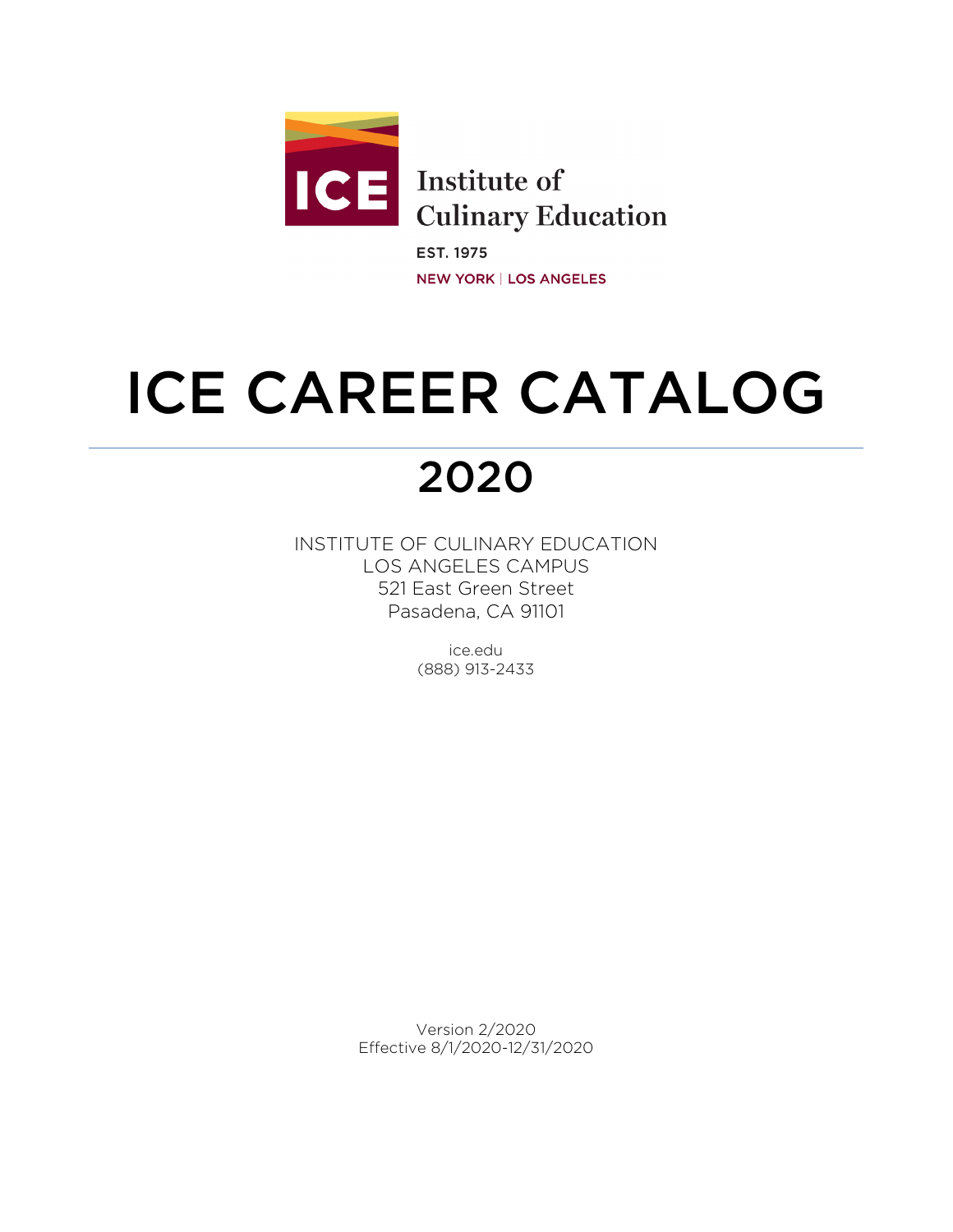## TABLE OF CONTENTS

## [CAREER CULINARY ARTS ................. 6](#page-6-0)

| Course 1: Culinary Fundamentals 1 - Kitchen         |
|-----------------------------------------------------|
|                                                     |
| Course 2: Culinary Fundamentals 2 - Poultry, Pork   |
|                                                     |
| Course 3: Culinary Fundamentals 3 - Veal, Beef &    |
|                                                     |
| Course 4: Plating & Restaurant Simulation $-52$     |
|                                                     |
| Course 5: Pastry & Baking - 52 Hours 6              |
| Course 6: International Cuisine 1 - Mediterranean.  |
|                                                     |
| Course 7: International Cuisine 2 - France, Italy & |
|                                                     |
|                                                     |
|                                                     |
|                                                     |
|                                                     |
|                                                     |
|                                                     |
|                                                     |
|                                                     |
|                                                     |
|                                                     |
|                                                     |
|                                                     |
|                                                     |
|                                                     |
|                                                     |

## [CAREER PASTRY AND BAKING](#page-10-0)

| SANEER LASTIN LAND DARING                       |  |
|-------------------------------------------------|--|
|                                                 |  |
| Course 1: Introduction to Baking Techniques and |  |
|                                                 |  |
| Course 2: Introduction to Baking Techniques and |  |
|                                                 |  |

| Course 3: Breads and Other Yeast-Raised Doughs - |  |
|--------------------------------------------------|--|
|                                                  |  |
| Course 4: Pastry Doughs - 60 Hours 10            |  |
| Course 5: Cakes, Fillings and Icings Part 1 - 48 |  |
|                                                  |  |
| Course 6: Cakes, Fillings and Icings Part 2 - 52 |  |
|                                                  |  |
| Course 7: Chocolate Confections - 44 Hours 10    |  |
| Course 8: Cake Decorating - 56 Hours11           |  |
| Course 9: Externship - 210 Hours 11              |  |
|                                                  |  |
|                                                  |  |
|                                                  |  |
|                                                  |  |
|                                                  |  |
|                                                  |  |
|                                                  |  |
|                                                  |  |
|                                                  |  |
|                                                  |  |
|                                                  |  |
|                                                  |  |
| Library and Written Assignments  13              |  |
|                                                  |  |

## [CAREER HEALTH SUPPORTIVE](#page-14-0)  [CULINARY ARTS ............................... 14](#page-14-0)

| Course 1: Fundamentals of Plant Based Cuisine - 52 |
|----------------------------------------------------|
|                                                    |
| Course 2: Soy, Grains, and Legumes – 56 Hours 14   |
| Course 3: High-Protein Foods - 56 Hours  14        |
| Course 4: Advanced Culinary Applications – 52      |
|                                                    |
| Course 5: Baking and Desserts – 56 Hours 14        |
| Course 6: Bread and Pasta - 52 Hours 14            |
| Course 7: Food and Healing 1 and Advanced          |
| Culinary Techniques - 52 Hours15                   |
| Course 8: Food and Healing 2 and World Cuisines –  |
|                                                    |
|                                                    |
|                                                    |
|                                                    |
|                                                    |
| TOTAL INSTITUTIONAL CHARGES 15                     |
|                                                    |
|                                                    |
|                                                    |
|                                                    |
|                                                    |
|                                                    |
|                                                    |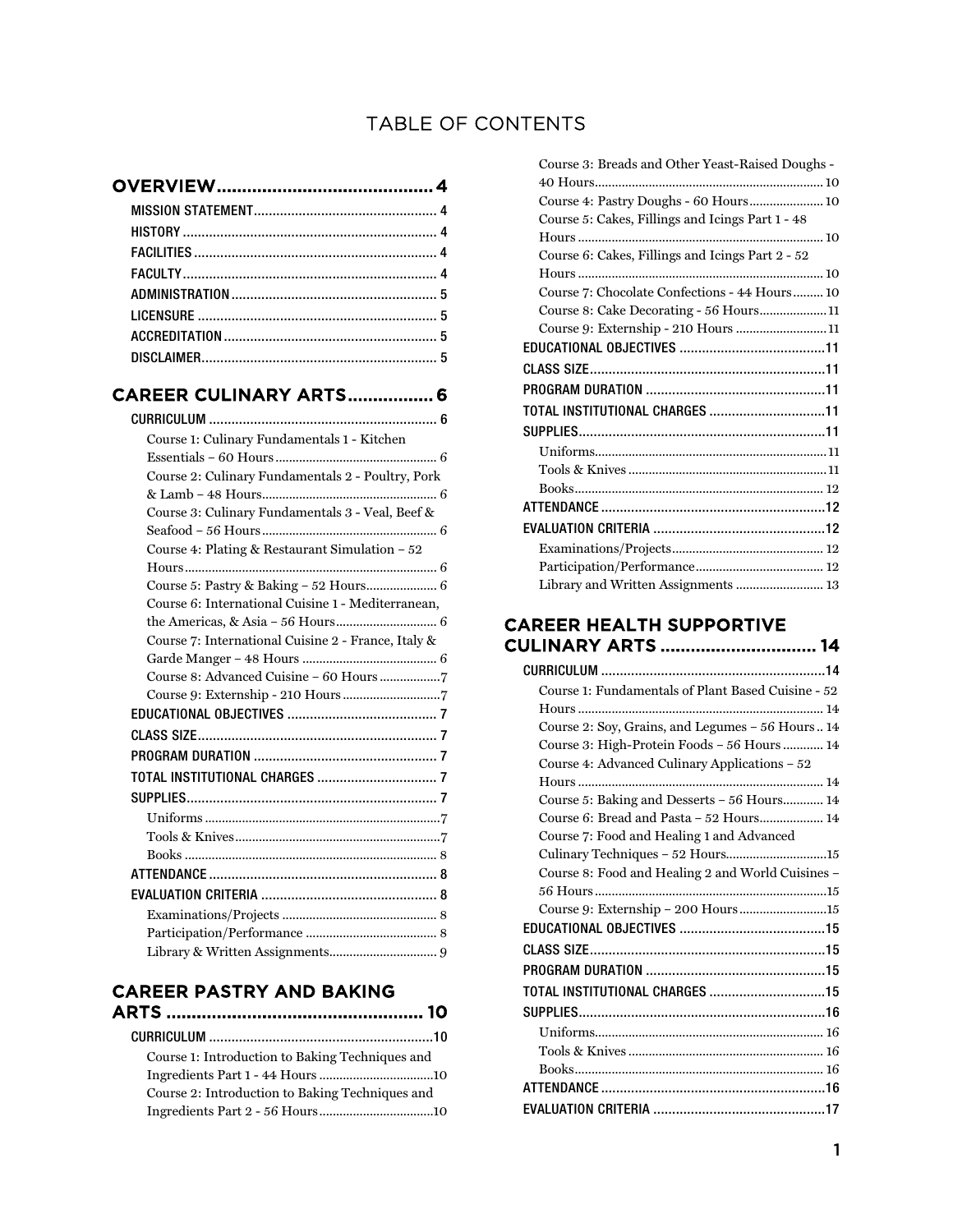## [RESTAURANT AND CULINARY](#page-18-0)  [MANAGEMENT ................................... 18](#page-18-0)

| Course 1: Concept Development & Menu Design -    |
|--------------------------------------------------|
|                                                  |
| Course 2: Marketing - 30 Hours 18                |
| Course 3: Food Safety - 16 Hours18               |
| Course 4: Purchasing & Cost Control - 45 Hours18 |
| Course 5: Supervisory Management & Food Service  |
|                                                  |
| Course 6: Service Management - 30 Hours18        |
| Course 7: Finance & Accounting - 45 Hours18      |
| Course 8: Beverage & Wine - 30 Hours 18          |
| Course 9: Facilities & Design - 30 Hours 18      |
|                                                  |
|                                                  |
|                                                  |
| TOTAL INSTITUTIONAL CHARGES 19                   |
|                                                  |
|                                                  |
|                                                  |
|                                                  |
|                                                  |
|                                                  |

## [ADMISSIONS ...................................... 20](#page-20-0)

| TUITION PAYMENT OPTIONS OVERVIEW 21 |
|-------------------------------------|
|                                     |
|                                     |
|                                     |
|                                     |
|                                     |
|                                     |
| NONDISCRIMINATION STATEMENT23       |

## [FINANCIAL SERVICES ..................... 24](#page-24-0)

| FEDERAL FINANCIAL AID PROGRAMS24     |  |
|--------------------------------------|--|
|                                      |  |
|                                      |  |
|                                      |  |
|                                      |  |
|                                      |  |
| Direct PLUS Loans (Parent Loans) 26  |  |
|                                      |  |
|                                      |  |
|                                      |  |
|                                      |  |
|                                      |  |
|                                      |  |
|                                      |  |
| ENROLLMENT AGREEMENT PAYMENT PLAN 29 |  |
|                                      |  |
|                                      |  |
| Withdrawal from the Program30        |  |
| STUDENT TUITION RECOVERY FUND30      |  |
|                                      |  |

## [ACADEMIC POLICIES ....................... 32](#page-32-0)

| Make-Up Written Examinations 32         |  |
|-----------------------------------------|--|
| Make-Up Practical Examinations32        |  |
| MAXIMUM TIME TO COMPLETE PROGRAM32      |  |
|                                         |  |
| Commencement of Externship32            |  |
|                                         |  |
|                                         |  |
|                                         |  |
|                                         |  |
|                                         |  |
|                                         |  |
| ASSESSING STUDENT PROGRESS 33           |  |
|                                         |  |
|                                         |  |
| ACADEMIC SUPPORT PROGRAM33              |  |
|                                         |  |
| Course Repetition and Failure 33        |  |
|                                         |  |
|                                         |  |
|                                         |  |
|                                         |  |
|                                         |  |
| SATISFACTORY ACADEMIC PROGRESS 34       |  |
|                                         |  |
| Appeals from Financial Aid Probation34  |  |
|                                         |  |
| Removal from Financial Aid Probation 34 |  |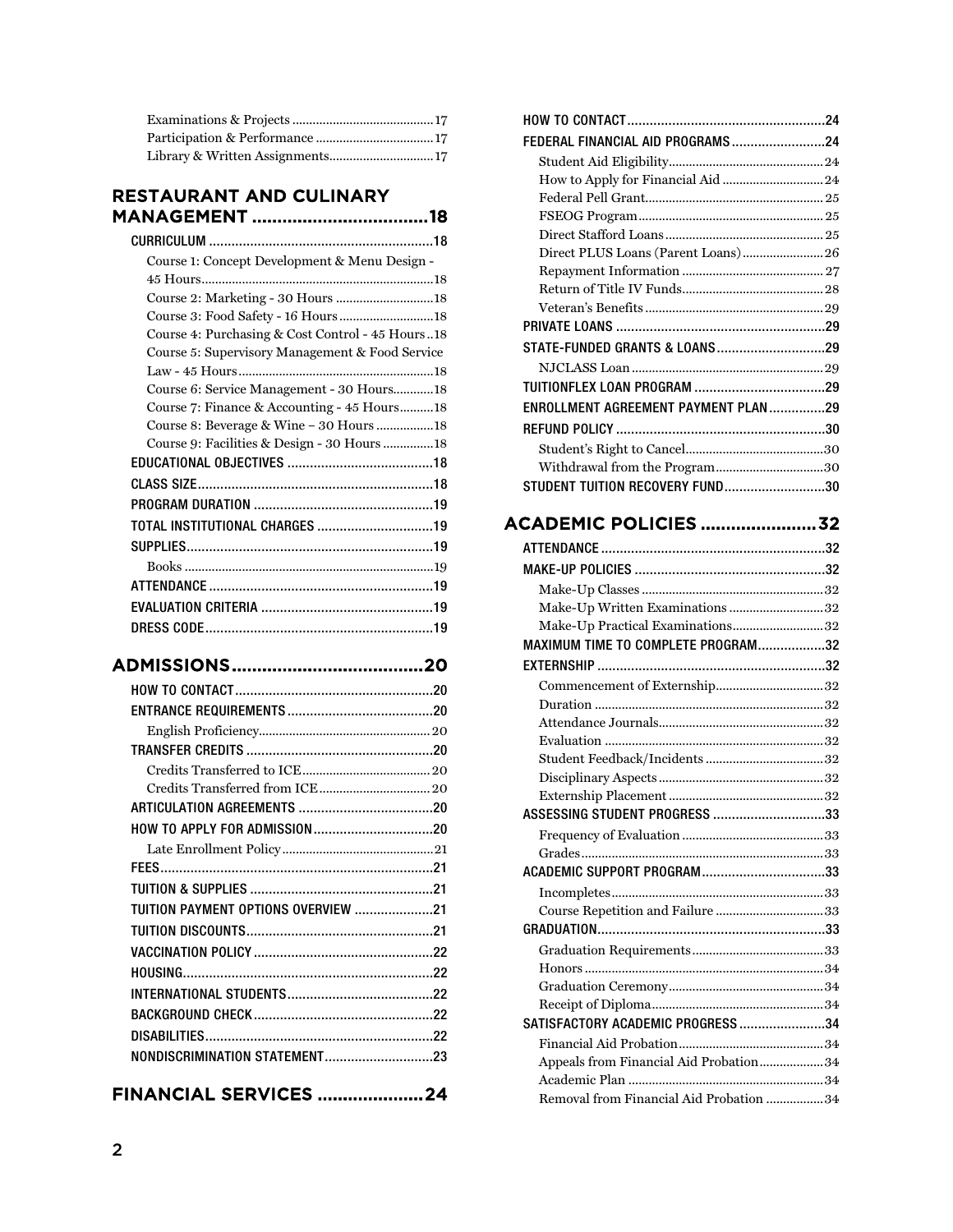## [ADMINISTRATIVE POLICIES ........... 35](#page-35-0)

| Career Culinary Arts, Career Pastry and Baking      |  |
|-----------------------------------------------------|--|
| Arts, and Career Health Supportive Culinary Arts 35 |  |
| Restaurant and Culinary Management 35               |  |
| <b>IDENTIFICATION BADGE POLICY 35</b>               |  |
|                                                     |  |
|                                                     |  |
|                                                     |  |
|                                                     |  |
| WITHDRAWAL, DISMISSAL & REINSTATEMENT POLICIES      |  |
|                                                     |  |
|                                                     |  |
|                                                     |  |
|                                                     |  |
| Administrative (Disciplinary) Dismissal 37          |  |
|                                                     |  |
|                                                     |  |
|                                                     |  |
|                                                     |  |
|                                                     |  |
|                                                     |  |
| Academic Honesty and Copyright Infringement         |  |
|                                                     |  |
|                                                     |  |
| STUDENT COMPLAINT/GRIEVANCE PROCEDURE 39            |  |
| Policies Pertaining to Grievances  40               |  |
| INFORMATION TECHNOLOGY POLICY40                     |  |
|                                                     |  |
| <b>STUDENT SERVICES41</b>                           |  |

| MEET THE CULINARY ENTREPRENEUR SERIES 41   |  |
|--------------------------------------------|--|
|                                            |  |
|                                            |  |
|                                            |  |
|                                            |  |
| ICE Cares Scholarship Program 42           |  |
| James Beard Foundation Scholarship 42      |  |
| Women Chef's & Restaurateurs Scholarship42 |  |
|                                            |  |
|                                            |  |
| GRADUATE EMPLOYMENT ASSISTANCE 43          |  |
|                                            |  |
|                                            |  |
|                                            |  |

## [CAREER SERVICES .......................... 44](#page-44-0)

|--|--|

## [DISCLOSURES & OTHER](#page-45-0)  [INFORMATION ................................... 45](#page-45-0)

| ALCOHOL AND DRUG ABUSE PREVENTION PROGRAM .45      |  |
|----------------------------------------------------|--|
|                                                    |  |
|                                                    |  |
| Health Risks Associated with Drug Abuse 45         |  |
| Counseling, Treatment, and Rehabilitation          |  |
|                                                    |  |
|                                                    |  |
|                                                    |  |
| Notice of Availability of Annual Security Report46 |  |
|                                                    |  |
| Shelter in Place (Lockdown) Procedure 46           |  |
|                                                    |  |
|                                                    |  |
|                                                    |  |
|                                                    |  |
|                                                    |  |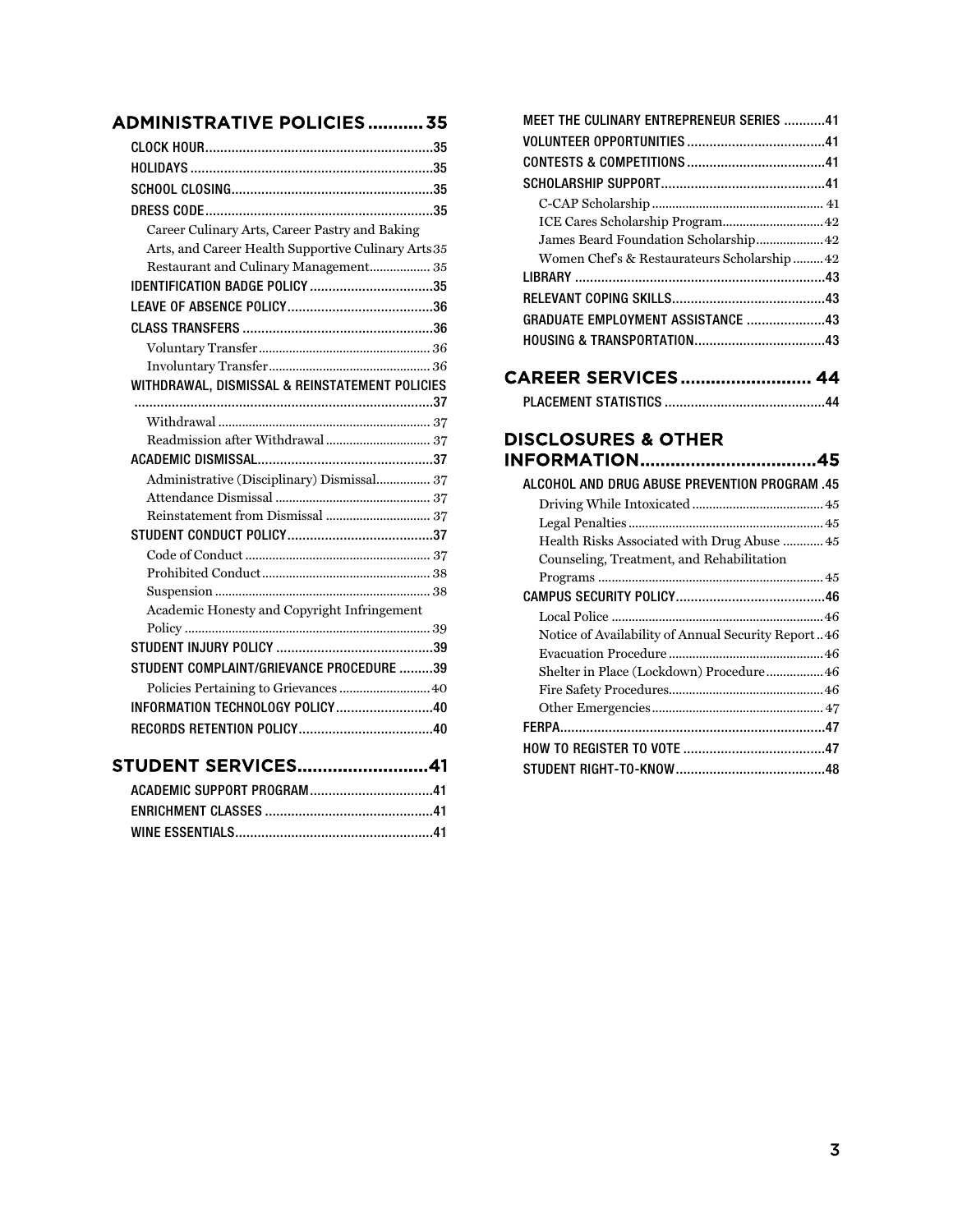#### **OVERVIEW**

<span id="page-4-0"></span>The Institute of Culinary Education's Los Angeles campus is conveniently located in Pasadena, California; a vibrant cultural and academic hub of Los Angeles, famous for the Rose Bowl, the Rose Parade, CalTech, and the Jet Propulsion Labs. The campus is in the historic Playhouse District of Pasadena, 20 minutes north of downtown LA and within easy walking distance to several bus lines and metro rail stations. All classes are held at our facility located at 521 East Green Street, Pasadena, CA 91101. ICE's Los Angeles campus is a branch of its main campus, located at 225 Liberty Street, New York, NY 10281.

#### <span id="page-4-1"></span>MISSION STATEMENT

The Institute of Culinary Education and its campuses are dedicated to inspiring our students to reach their full potential through an education that emphasizes technique and professionalism. We accomplish this in a passionate, disciplined environment that fosters excellence, critical thinking and creativity in students, faculty and staff. The Institute of Culinary Education is committed to ongoing assessment and institutional improvement for the benefit of our students, staff, faculty and administration.

#### <span id="page-4-2"></span>**HISTORY**

After 42 years of award-winning education in NYC, the Institute of Culinary Education decided to open a campus in Pasadena due to its vibrant food culture and thriving job market. The West Coast has long inspired the rest of the country with its innovative cuisine and exciting dining scene. Opportunities abound for culinarians, with the National Restaurant Association recently reporting a robust 5.6 percent increase in restaurant positions. California also has one of the country's highest employment rates in the categories of "Chefs and Head Cooks" and "Lodging Managers." We believe that our unique programs can make an important contribution to students and employers alike, as we work toward our mission of helping students to "find their culinary voice."

#### <span id="page-4-3"></span>FACILITIES

ICE's Los Angeles campus features 38,000 sq. ft. of education and administrative space. The facility is located at 521 East Green Street, and includes the following:

- Seven Fully-Equipped Teaching Kitchen
- Three Academic Classrooms
- Learning Resource Center

The kitchens feature commercial cooking equipment including gas and induction ranges, convection ovens, refrigerators, dishwashers, salamanders and char broilers. Kitchens also contain commercial appliances including food processors, mixers, blenders and cookware. The campus itself is three floors with elevators and is handicap-accessible.

#### <span id="page-4-4"></span>**FACULTY**

Below are our current faculty members and their qualifications:

Nichole Basmajian – Chef-Instructor Education: California Culinary Academy, Le Cordon Bleu College of Culinary Arts Experience: HH Cotton's, Surla's, Lincoln Cellar, St. Regis Monarch Beach, Institute of Technology Alyson Cook – Chef-Instructor Education: Le Cordon Bleu London, City & Guilds of London Institute Experience: Alyson Cook Gourmet Foods (owner), Green Apple Gourmet Inc., Le Cordon Bleu, Art Institute, Cypress College, Altadena Pie Lady (owner) Louis Eguaras – Chef-Instructor Education: College of the Canyons, New England Culinary Institute Experience: The White House, Camp David Presidential Retreat, Le Cordon Bleu, L.A. Mission College Peter George – Chef-Instructor Education: Waltham Forest College, City & Guilds of London Institute, American InterContinental University Experience: DoubleTree Hotels, Walt Disney Studios, Sheraton Hotels, Le Cordon Bleu Andrey Godzhik – Instructor Education: John Jay College of Criminal Justice Experience: Smith & Wollensky, Pino Luongo Restaurants, Spago, CUT and SIDEbar, Wolfgang Puck, ROKU Sunset, Designed Hospitality Projects (owner) Hervé Guillard – Dean of Students, Lead Instructor Education: University of Grenoble, California School of Culinary Arts Experience: Culinary Wonders, Le Cordon Bleu, College of the Canyons, University of Antelope Valley Damon Henderson – Chef-Instructor Education: Le Cordon Bleu, Las Vegas. Compton College Experience: Cleo, LA Live, Ditmas Steakhouse Beverly Hills, House of Music, Centrale by Michel Richard, Living, Las Vegas. Cyril Kabaoglu – Chef-Instructor Education: Apprenticeship – La Bourride, Normandy, France. CAP-BEP, Hotel de France, Normandy, France Experience: ROOTDOWNLA, FIG Restaurant, Langham Huntington Hotel, Inn of the Seventh Ray, Abode Restaurant, Manhattan Country Club, Bastide, Four Oaks Restaurant. Andrew Lakin – Chef-Instructor Education: University of Iowa, Kendall College Experience: W Hotel, Gjelina, Post & Beam, Pitfire Artisan Pizza, Manuela, Mixed Company, MTN Mishel LeDoux – Director of Hospitality & Restaurant Management Education: West Valley College, San José State University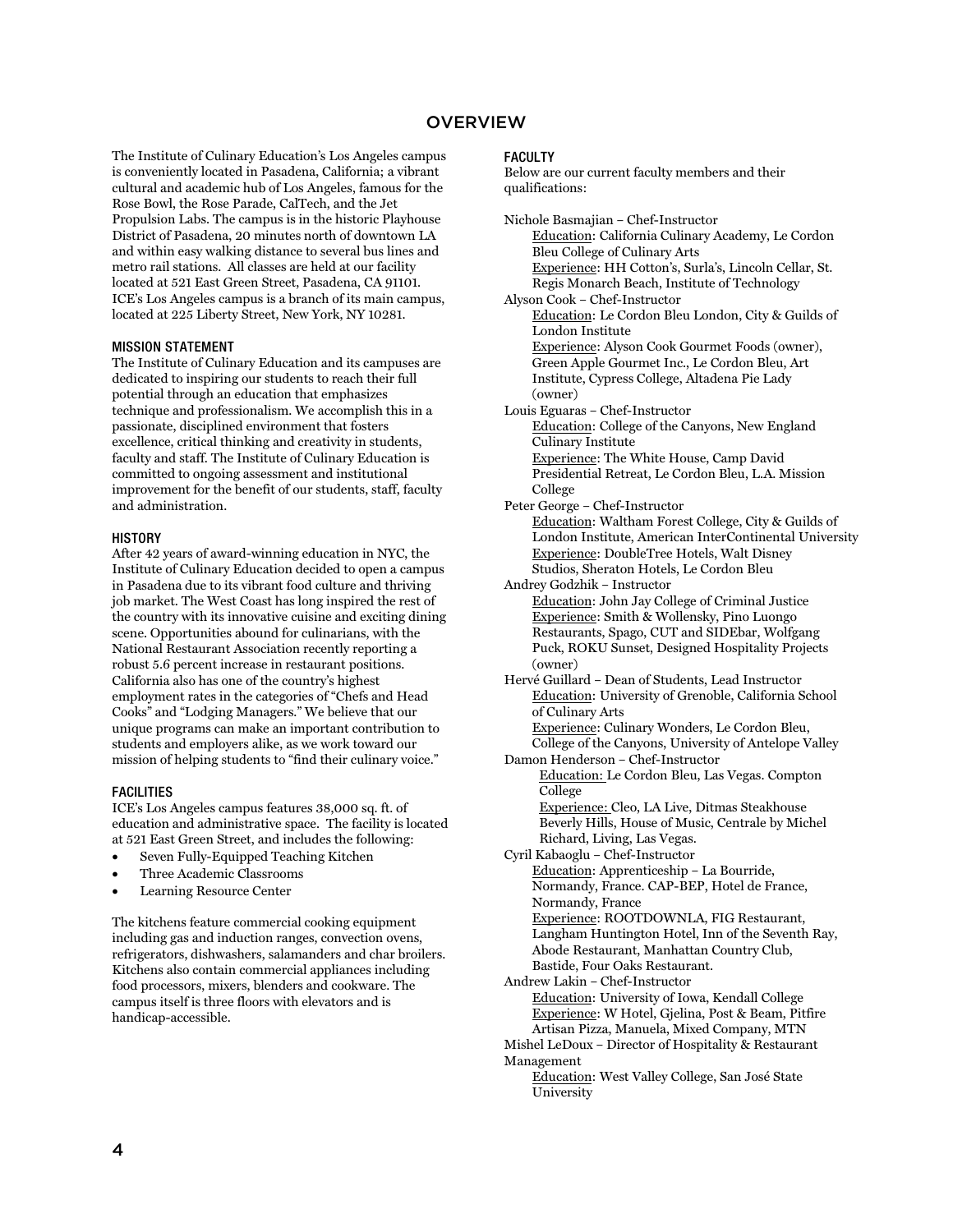Experience: Spago, Wolfgang Puck's Grand Café, CUT, The Bazaar, LEDOUX Hospitality Consulting Joy Meyer – Instructor Education: Cypress College, Fullerton College Experience: R.A. Patina Group, Vice Lounge, Racion, Colette, Trejo's Tacos Cantina Emmy Miller – Chef-Instructor Education: Natural Gourmet Institute Experience: Kindred, Pizzana, Crossroads Kitchen, Gjusta, Millennium Restaurant, Perelandra Natural Foods, Buttercup Bake Shop, Mighty Diamond Norma Salazar – Chef-Instructor Education: Long Beach City College Experience: The Gilded Rose Catering Company (owner), Hyatt Regency Hotel, Hotel Queen Mary, The Beverly Hills Hotel and Bungalows, Le Cordon Bleu, Delicieux Simply Eggless Bakery Missy Smith-Chapman – Chef-Instructor Education: Southern California School of Culinary Arts, Le Cordon Bleu Experience: Taste Catering, Epicurean Life Catering, Patina, Artist Inn, Le Cordon Bleu, Edible Style Carrie S. Smith – Chef-Instructor Education: Culinary Institute of America Experience: Brill Inc., BakeMark, Le Cordon Bleu, Candied Apple Pastry Co. (owner), New York Food Co., Four Seasons Hotel Bridget Vickers – Chef-Instructor Education: Walden University, Le Cordon Bleu College of Culinary Arts Experience: Morongo Casino Resort and Spa, Creative Cakes, Good Neighbor Bakery, Cal Poly Corporation Campus Dining, New Frontiers Natural Food

#### <span id="page-5-0"></span>ADMINISTRATION

Rick Smilow – Chief Executive Officer (CEO) Matt Petersen – Chief Operating Officer (COO) Lachlan Sands – Campus President and Chief Academic Officer (CAO)

Rebecca Freeman – Campus Director of Career Services Hervé Guillard – Director of Education/Dean of Students Nora Semerdijan – Campus Director of Operations Gabriela Arzate – Campus Director of Admissions Jesus Loa – Director of Stewarding and Facilities Kiri Tannenbaum – Director of Culinary Relations

#### <span id="page-5-1"></span>LICENSURE

This institution is a private institution approved to operate by the California Bureau for Private Postsecondary Education. Approval to operate means the institution is compliant with the minimum standards contained in the California Private Postsecondary Education Act of 2009 (as amended) and Division 7.5 of Title 5 of the California Code of Regulations.

The Bureau can be reached at: Bureau for Private Postsecondary Education (BPPE) P.O. Box 980818, Sacramento, CA 95798-0818 Phone: (888) 370-7589 [www.bppe.ca.gov](http://www.bppe.ca.gov/)

#### <span id="page-5-2"></span>**ACCREDITATION**

Accredited by the Accrediting Commission of Career Schools and Colleges (ACCSC) as a branch location of the Institute of Culinary Education in New York, NY.

Accrediting Commission of Career Schools and Colleges (ACCSC) 2101 Wilson Blvd. Suite 302 Arlington, VA 2220 (703) 247-4212

The Accrediting Commission of Career Schools and Colleges is listed by the U.S. Department of Education as a nationally recognized accrediting agency.

#### <span id="page-5-3"></span>DISCLAIMER

The Institute of Culinary Education campuses do not have a pending petition in bankruptcy, not operating as a debtor in possession, have not filed a petition within the preceding five years, or had a petition in bankruptcy filed against them within the preceding five years that resulted in reorganization under Chapter 11 of the United States Bankruptcy Code.

As a prospective student, you are encouraged to review this catalog prior to signing an enrollment agreement. You are also encouraged to review the School Performance Fact Sheet, which must be provided to you prior to signing an enrollment agreement. Any questions a student may have regarding this catalog that have not been satisfactorily answered by the institution may be directed to the Bureau for Private Postsecondary Education at: 1747 N. Market Blvd, Suite 225 Sacramento, CA 95834 [www.bppe.ca.gov](http://www.bppe.ca.gov/) Phone: (916) 574-8900 Fax: (916) 263-1897

A student or any member of the public may file a complaint about this institution with Bureau for Private Postsecondary Education by calling (888) 370-7589 tollfree or by completing a complaint form, which can be obtained on the bureau's Internet website,

[www.bppe.ca.gov.](http://www.bppe.ca.gov/) See Student Complaint/Grievance **Procedure** for additional information.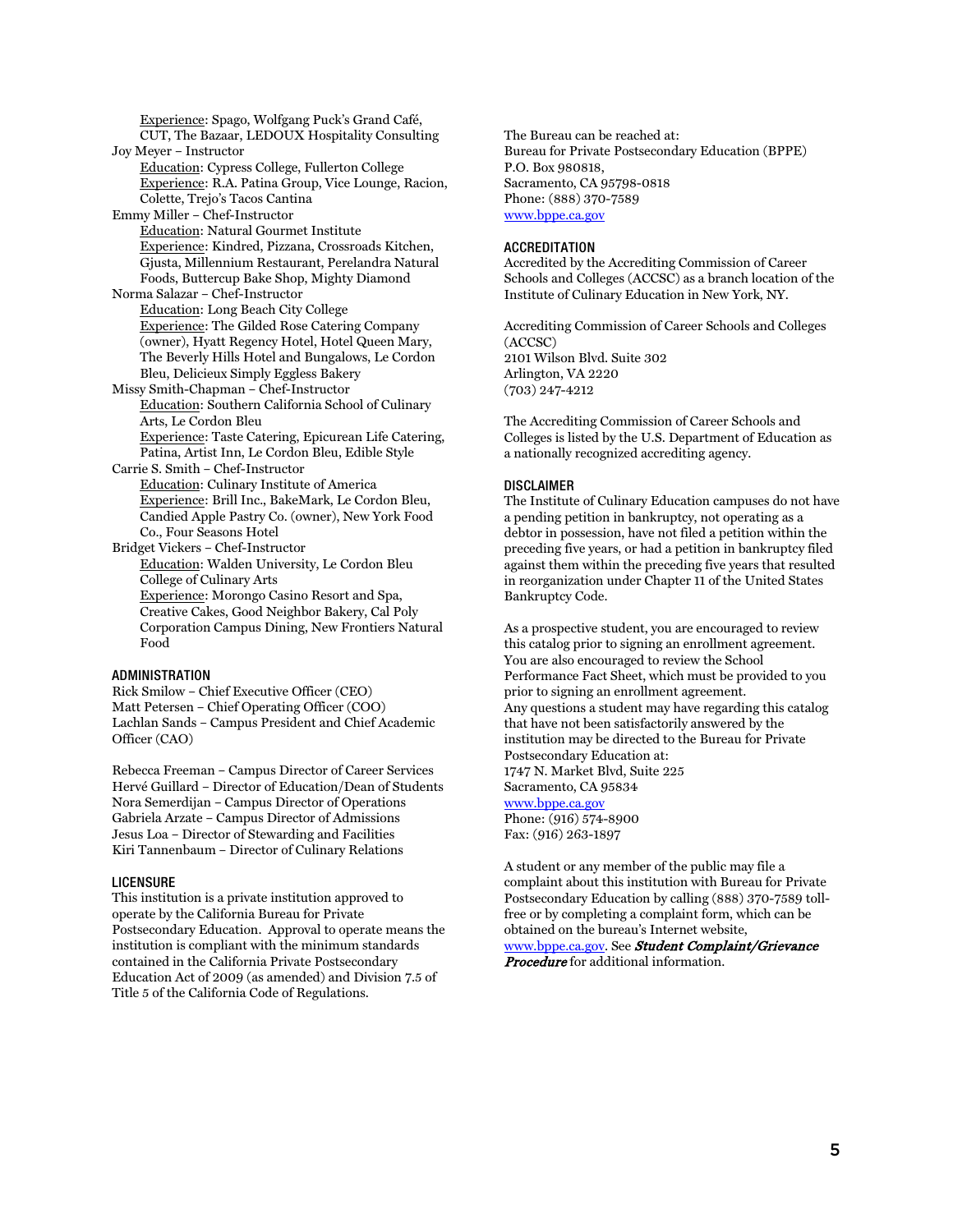## CAREER CULINARY ARTS

#### <span id="page-6-1"></span><span id="page-6-0"></span>CURRICULUM

This 642-hour diploma program consists of nine courses. The first eight courses are composed of 108 four-hour lessons held at ICE. The ninth course is an off-site externship. The program is constructed as follows.

#### <span id="page-6-2"></span>Course 1: Culinary Fundamentals 1 - Kitchen Essentials – 60 **Hours**

Most culinarians begin their culinary journey by learning how to pare and prepare greens and vegetables. After a comprehensive introduction to knife skills and food safety, you'll use a range of methods for preparing vegetables, progressing from salads to complex vegetarian cuisine, as you begin to explore the techniques that underlie fine cooking.

Course Highlights:

- Grilled Eggplant and Portobello Sandwich with Fresh Mozzarella and Romesco
- Vegetarian Three-Bean Chili with Ancho and Sweet Chili Peppers
- Grain Bowl with Quinoa/Lentil Pilaf and Roasted Vegetables

#### <span id="page-6-3"></span>Course 2: Culinary Fundamentals 2 - Poultry, Pork & Lamb – 48 Hours

The first in a series of three courses on protein-based cuisine, this course will stress key techniques like sautéing, roasting, braising and grilling. With an emphasis on sustainability, you will fabricate the essential cuts and prepare stocks and sauces that completely utilize each ingredient. Then you'll prepare dishes to practice each technique and build your confidence and competence.

Course Highlights:

- Sous Vide Chicken Breast with Jus Lie
- Sautéed Duck Breast with Orange Gastrique
- Pan Roasted Rack of Lamb with Red Wine pan sauce
- Grilled Brined Pork Chop with Caramelized Onion and Bourbon Sauce

#### <span id="page-6-4"></span>Course 3: Culinary Fundamentals 3 - Veal, Beef & Seafood – 56 Hours

Structured in the same way as Course 2, you'll fabricate steaks, paillards, cutlets and chops, and prepare soups, brown sauces and pan sauces as you continue to deepen your understanding of fundamental techniques. You'll also apply these methods to seafood, including flat fish, round fish and shellfish as you prepare dishes that highlight the special skills that these foods require.

Course Highlights:

- Braised Osso Bucco with Risotto
- Sautéed Filet Mignon with Bearnaise
- Lobster Bisque
- Grilled Tuna with Beurre Rouge

<span id="page-6-5"></span>Course 4: Plating & Restaurant Simulation – 52 Hours In this final course of the series, you'll further refine your abilities as you focus on preparing game specialties like

rabbit, quail and venison. You will also plate entrées as you simulate the experience of cooking in a restaurant.

Course Highlights:

- Roast Squab with Dirty Rice and Pan Gravy
- Braised Rabbit with Prosciutto and Red Onions
- Pan Roasted Cod with Manilla Clams and Chorizo
- Grilled Hangar Steak with Caramelized Shallots and Chive Mashed Potatoes

#### <span id="page-6-6"></span>Course 5: Pastry & Baking – 52 Hours

The skills taught in this course are not just for desserts – they can be used in savory cooking as well. From custards and pizza to biscuits and frozen desserts, you will prepare specialties that can be part of exciting entrees or memorable finales to the dining experience.

Course Highlights:

- Chocolate Soufflé
- Sweet and Savory Quick Breads and Biscuits
- Pizza and flatbreads
- Crème Brulee

#### <span id="page-6-7"></span>Course 6: International Cuisine 1 - Mediterranean, the Americas, & Asia – 56 Hours

Cuisine from the Mediterranean, from Greece to North Africa, exerts an important influence on the way many chefs cook nowadays. You will explore the staple ingredients, various flavor profiles and key dishes of the region, and use them as a portal to studying the foods of the Americas.

Asia: The panoply of Asian flavors and techniques exert a growing influence on culinary arts around the world. Understanding how to use the herbs, spices, ingredients and methods that characterize these cuisines is a necessity in today's global food scene. Centering on flavor profiles and specific techniques, this course acquaints students with the essential dishes of India, China, Japan, and Thailand.

Course Highlights:

- Falafel
- Roast Turkey with Mole Negro
- Jamaican Jerk Chicken
- Pad Thai
- Northern Indian Lamb Curry
- Sushi

#### <span id="page-6-8"></span>Course 7: International Cuisine 2 - France, Italy & Garde Manger – 48 Hours

France: France is considered the touchstone for all western cuisines – and for good reason. In this course, students become familiar with characteristic ingredients, methods and dishes from some of the most important culinary regions in the country: Provence, Burgundy, Normandy and Alsace.

Italy: Regionality is the essence of all things Italian and this concept is central to our presentation of Italian cuisine. We'll focus on Piedmont, Tuscany, Abruzzo, and other regions that comprise what we think of as modern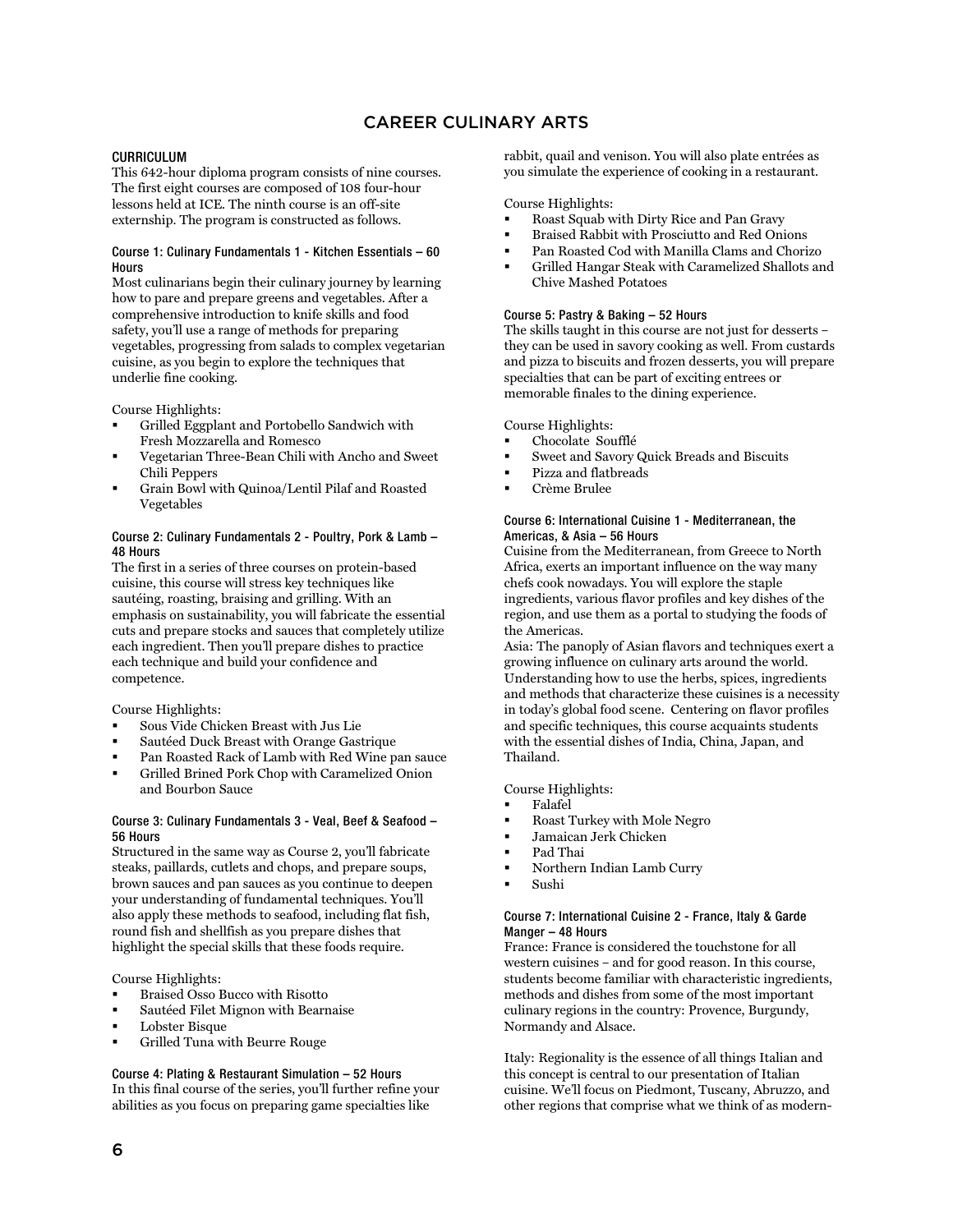day Italian cuisine. Using authentic recipes and ingredients, students come to appreciate the diversity and simplicity that characterize this important European cuisine.

Course Highlights:

- Bouillabaisse with Rouille
- Cassoulet
- Fresh Egg Pasta with Pesto

#### <span id="page-7-0"></span>Course 8: Advanced Cuisine – 60 Hours

Whether it's hydrocolloids, fermentation or zero-waste cooking, today's kitchens rely on innovative ideas and modern techniques to produce their signature dishes. In this course, you'll study the methods, and flavors that the best restaurants are using to take food to the next level, and create enjoyable dining experiences. Finally, with a basket of seasonal ingredients, students will work alone to create unique menus that demonstrate their skill and creativity.

Course Highlights:

- Fermentation, Preserving and Pickling
- Introduction to Hydrocolloids
- Zero-Waste Cooking
- Cooking of the Contemporary Masters

#### <span id="page-7-1"></span>Course 9: Externship - 210 Hours

At the end of their in-class training, all students complete an externship course. While ICE strongly recommends that students extern in restaurant kitchens, they may request venues such as hotels, catering companies, corporate dining rooms, or test kitchens in accordance with their professional goals.

#### <span id="page-7-2"></span>EDUCATIONAL OBJECTIVES

Graduates of this program possess a thorough understanding of the primary techniques and principles of food preparation. Graduates will be prepared for an entry-level position in the foodservice industry. Sample positions include garde-manger cooks, line cooks, commis cooks and catering assistants.

The Department of Education 6-digit Classification of Instructional Programs (CIP) code for this program is: 12.0503 – Culinary Arts/Chef Training

The Standard Occupational Classification (SOC) codes for this program are: 35-1011.00 – Chefs and Head Cooks

- 35-2013.00 Cooks, Private Household
- 35-2014.00 Cooks, Restaurant

35-2019.00 – Cooks, All Other

#### <span id="page-7-3"></span>CLASS SIZE

The teaching kitchens in Los Angeles have a maximum capacity of 32 students.

#### <span id="page-7-4"></span>PROGRAM DURATION

Program duration varies according to the schedule option selected. Students may attend class two, three or five days per week. The length of time noted below includes the

210-hour externship but does not include holidays or scheduled student breaks.

|        | Schedule  | Time            | Duration          |
|--------|-----------|-----------------|-------------------|
| 5 days | Morning   | 7:30am-         | 29 weeks (23 in-  |
|        |           | 11:30am         | class, 6 extern.) |
| 5 days | Afternoon | $12pm-4pm$      | 29 weeks (23 in-  |
|        |           |                 | class, 6 extern.) |
| 3 days | Evening   | $6$ pm- $10$ pm | 46 weeks (38 in-  |
|        |           |                 | class, 8 extern.) |
| 2 days | Hybrid    | $5-9$ pm +      | 46 weeks (38 in-  |
|        |           | 9am-5pm         | class, 8 extern.) |

#### <span id="page-7-5"></span>TOTAL INSTITUTIONAL CHARGES

Total Institutional Charges at the Institute of Culinary Education include all program expenses, elective classes, student workshops, registration fee and all applicable taxes.

| <b>Registration Fee</b>                |                                      | \$85.00     |
|----------------------------------------|--------------------------------------|-------------|
|                                        | Tuition, Payment Period 1 - Hours 1- | \$16,725.39 |
| 321                                    |                                      |             |
| Tuition, Payment Period 2 - Hours      | \$16,725.40                          |             |
| 322-642                                |                                      |             |
| <b>Supplies</b>                        | \$1,239.21                           |             |
| (See <b>Supplies</b> below for detail) |                                      |             |
| Student Tuition Recovery Fund Fee**    |                                      | \$0.00      |
|                                        | Total Charges*                       | \$34,775.00 |

\*Estimated charges for the period of attendance and the entire program

\*\* \$0 for every \$1,000, rounded to the nearest \$1,000

Possible additional fees, as applicable:

- Parking \$40/month
- Replacement ID \$5
- Duplicate Diploma \$10
- Transcript \$5

#### <span id="page-7-6"></span>**SUPPLIES**

Supplies are included in the Total Institutional Charges and are required for the program. Once received, supplies are not refundable. Sales tax, where indicated, is based on the tax rate for Pasadena, CA.

#### <span id="page-7-7"></span>Uniforms

The following components are included in the schoolissued uniform. Please see **[Dress Code](#page-9-1)** for additional uniform information.

| Item              | Price Each | Quantity            | <b>Total Price</b> |
|-------------------|------------|---------------------|--------------------|
| Chef Jackets      | \$50.00    | 3                   | \$150.00           |
| <b>Chef Pants</b> | \$36.00    | $\overline{2}$      | \$72.00            |
| Aprons            | \$5.00     | 5                   | \$25.00            |
| Hats              | \$6.00     | 2                   | \$12.00            |
| <b>Shoes</b>      | \$80.00    | 1 Pair              | \$80.00            |
| Towels            | N/A        | 10                  | N/A                |
|                   |            | CA Sales Tax 10.25% | \$34.75            |
|                   |            | <b>Total Price</b>  | \$373.75           |

#### <span id="page-7-8"></span>Tools & Knives

The following items are included in the Career Culinary Arts tool kit. The quantity of each number is one unless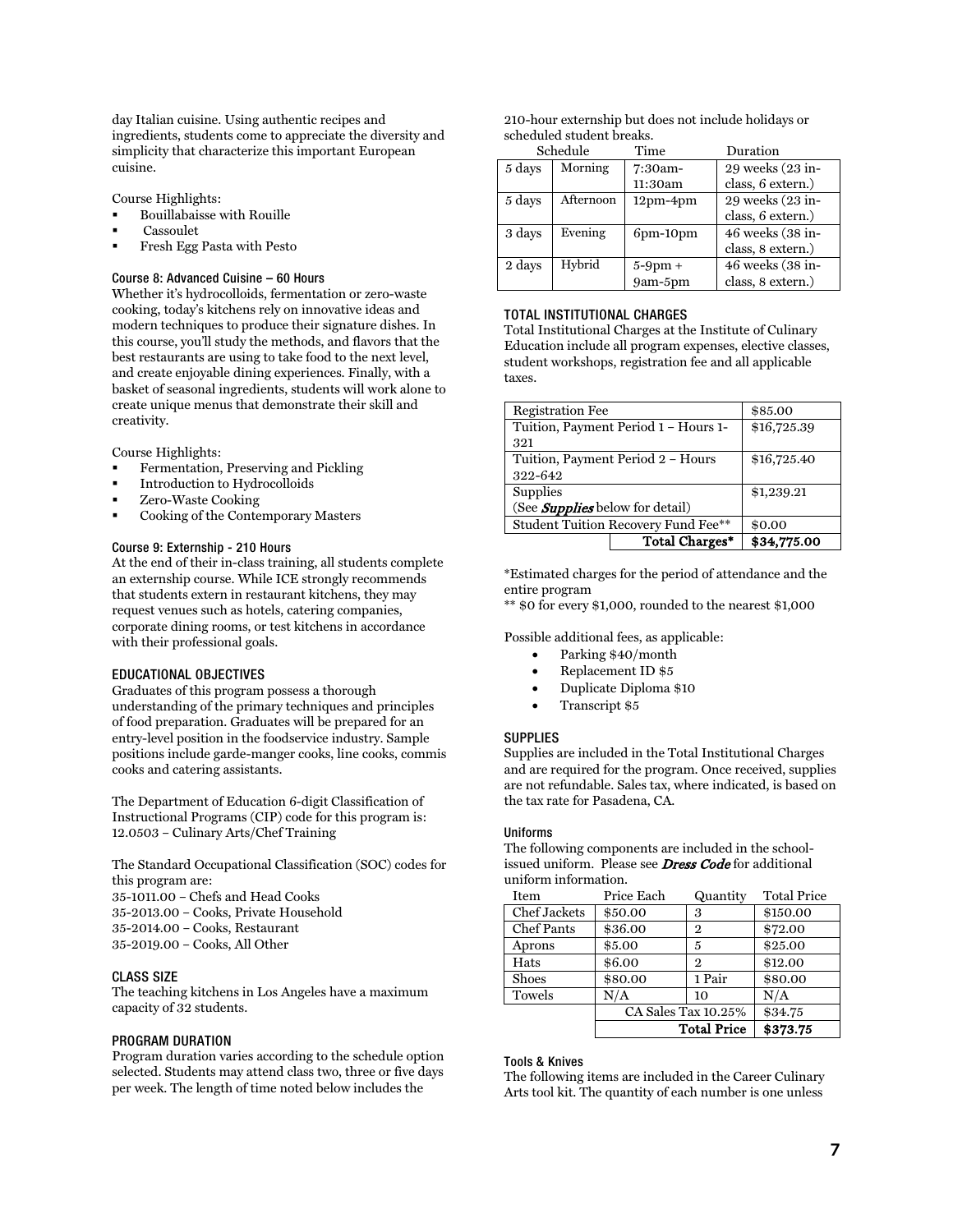| Item #  | Item Name                            |          |  |
|---------|--------------------------------------|----------|--|
| M12602  | 2-1/2" Peeling Knife                 |          |  |
| M14510  | 10" German Steel                     |          |  |
| M18810  | <b>Bench Scraper</b>                 |          |  |
| M18820  | 8" Offset Spatula                    |          |  |
| M18830  | 4-1/4" Offset Spatula                |          |  |
| M22807B | 7" Flexible Fillet Knife - Millennia |          |  |
| M23210B | 10" Wide Bread Knife - Millennia     |          |  |
| M23510B | 8" Chef's Knife - Renaissance        |          |  |
| M23540B | 3.5" Paring Knife - Renaissance      |          |  |
| M23560B | 6" Flexible Boning Knife-Flex -      |          |  |
|         | Renaissance                          |          |  |
| M30600M | KnifePack Plus                       |          |  |
| M30956  | 18" Disp. Pastry Bag - 10 Pack       |          |  |
| M31002  | #802 Plain Tube - Large              |          |  |
| M31006  | #806 Plain Tube - Large              |          |  |
| M31014  | #824 Star Tube - Large               |          |  |
| M31060  | 1" Pastry Brush                      |          |  |
| M31062  | 2" Pastry Brush                      |          |  |
| M32003  | 12" Piano Wire Whip                  |          |  |
| M32004  | Plastic Bowl Scraper                 |          |  |
| M32006  | <b>Measuring Spoon Set</b>           |          |  |
| M32007  | <b>Measuring Cup Set</b>             |          |  |
| M32009  | 15" Solid Metal Spoon                |          |  |
| M32010  | 15" Slotted Metal Spoon              |          |  |
| M32011  | 2 oz. Ladle                          |          |  |
| M32020  | Large Scraper - Heat Resistant       |          |  |
| M32030  | Small Scraper - Heat Resistant       |          |  |
| M32068  | 1 oz. Ladle                          |          |  |
| M33001  | Digital Thermometer                  |          |  |
| M33023  | Fish Bone Tweezer - Angled Tip       |          |  |
| M33042  | Kitchen Shears                       |          |  |
| M33091  | <b>Swivel Peeler</b>                 |          |  |
| M33110  | $4" X 1"$ Knife Guard $(2)$          |          |  |
| M33111  | 6" X 1" Knife Guard                  |          |  |
| M33112  | 10" X 2" Knife Guard                 |          |  |
| M33113  | 8" X 2" Knife Guard                  |          |  |
| M33115  | 8" X 1.5" Knife Guard                |          |  |
| M33182  | 12" Hi-Temp Spoon                    |          |  |
| M33183B | High Heat Fish Turner                |          |  |
| M33241  | Ruler                                |          |  |
| M33251  | <b>Small Calculator</b>              |          |  |
| M33322  | Knife Cuts Model Set IV              |          |  |
| M33330  | 12" Locking Tongs                    |          |  |
| M35140  | Plating Spoon-Solid - $7-7/8$ " (2)  |          |  |
| M35401B | <b>Grates Fine Zester - Narrow</b>   |          |  |
|         | Subtotal                             | \$600.00 |  |
|         | CA Sales Tax 10.25%                  | \$61.50  |  |
|         | <b>Total Price</b>                   | \$661.50 |  |

otherwise noted. The tool kit is purchased as one bulk item; ICE does not sell individual items from the kit.

#### <span id="page-8-0"></span>Books

The following books are utilized in the Career Culinary Arts. Students may elect to provide their own copies of the texts, should they chose to do so.

| Title                  | <b>ISBN</b>   | Price   |
|------------------------|---------------|---------|
| Garde Manger, 4E       | 9780470587805 | \$40.00 |
| The Professional Chef. | 9780470421352 | \$40.00 |
| 9E                     |               |         |
| In the Hands of a Chef | 9780470080269 | \$15.00 |

| Creating Your Culinary      |                     | 9781118116845      | \$24.00  |
|-----------------------------|---------------------|--------------------|----------|
| Career                      |                     |                    |          |
| Meat Fabrication            |                     | N/A                | \$11.00  |
| Charts                      |                     |                    |          |
| <b>ICE Readers, Courses</b> |                     | N/A                | \$50.00  |
| $1-8$                       |                     |                    |          |
|                             |                     | Shipping           | \$5.00   |
|                             | CA Sales Tax 10.25% |                    | \$18.96  |
|                             |                     | <b>Total Price</b> | \$203.96 |

#### <span id="page-8-1"></span>**ATTENDANCE**

Lateness will affect participation grades and repeated lateness may result in dismissal.

Students must be present for 90% of their program. The Career Culinary Arts consists of two parts: in-class and externship. The in-class part is 108 4-hour lessons; therefore, a student may not be absent from more than eleven (11) lessons while completing this component of the program. While on the 210-hour externship, students must complete and submit weekly time sheets. While on externship students are generally required to average of 35 or more externship hours per week.

- Morning and Afternoon Schedules: This program structure is one (1) lesson per day, five (5) days per week.
- Evening Schedule: This program structure is one (1) lesson per day, three (3) days per week.
- Hybrid Schedule: This program structure is two (2) days per week, one (1) lesson on a weekday and two (2) lessons on a weekend day.

Any student that is not present for at least two hours in a class will be marked absent. Students who exceed the 10% absence rate in class or on externship will face dismissal from their program and will be subject to refund policies mandated by the state of California and Federal Title IV regulations.

#### <span id="page-8-2"></span>EVALUATION CRITERIA

#### <span id="page-8-3"></span>Examinations/Projects

At the end of each course there will be an examination (practical or written) or a research project which will be 50% of the course grade. There is not a cumulative final examination required for completion of the program.

#### <span id="page-8-4"></span>Participation/Performance

A student's work in class as assessed by the chefinstructor will be 50% of the grade. Evaluation grades are based on:

- 1. Uniform
	- Wears a complete, clean and unwrinkled uniform. See Dress Code for details.
- 2. Food Safety
	- Keeps work area sanitized
	- Does not cross-contaminate
	- Keeps food at a safe temperature
	- Wears gloves when appropriate
	- Hair is restrained (hair nets are available in the kitchens); men are clean-shaven or have trimmed beards/moustaches; no nail polish or long fingernails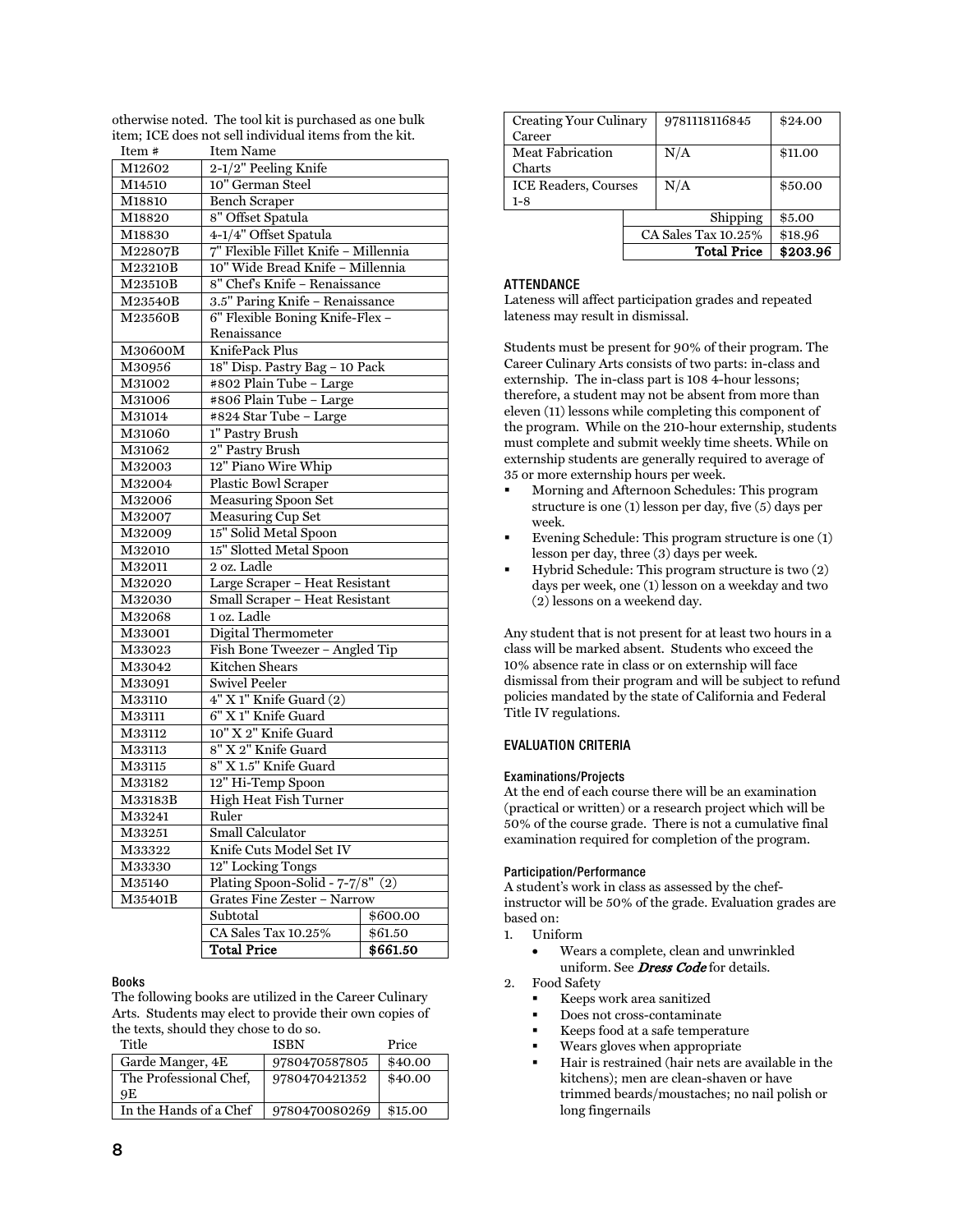- 3. Clean Up
	- Participates in cleaning during and after class
- <span id="page-9-1"></span>4. Preparation for Class
	- Demonstrates familiarity with recipes
	- Written assignments completed
	- Assigned reading done
- 5. Professionalism
	- Takes direction and accepts criticism
	- Is prepared for class
	- Works effectively with classmates
	- Works in a neat and orderly manner
	- Demonstrates an eagerness to learn
- 6. Skills
	- Works efficiently
	- Demonstrates appropriate knife skills for level of class
	- Demonstrates an increasing level of technical competence
	- Prepares food of acceptable quality
- 7. Punctuality
	- Arrives on time and stays until class is dismissed

#### <span id="page-9-0"></span>Library & Written Assignments

Be sure to hand these assignments in on the due date. A missing assignment can put your grades in jeopardy and can result in possible course failure.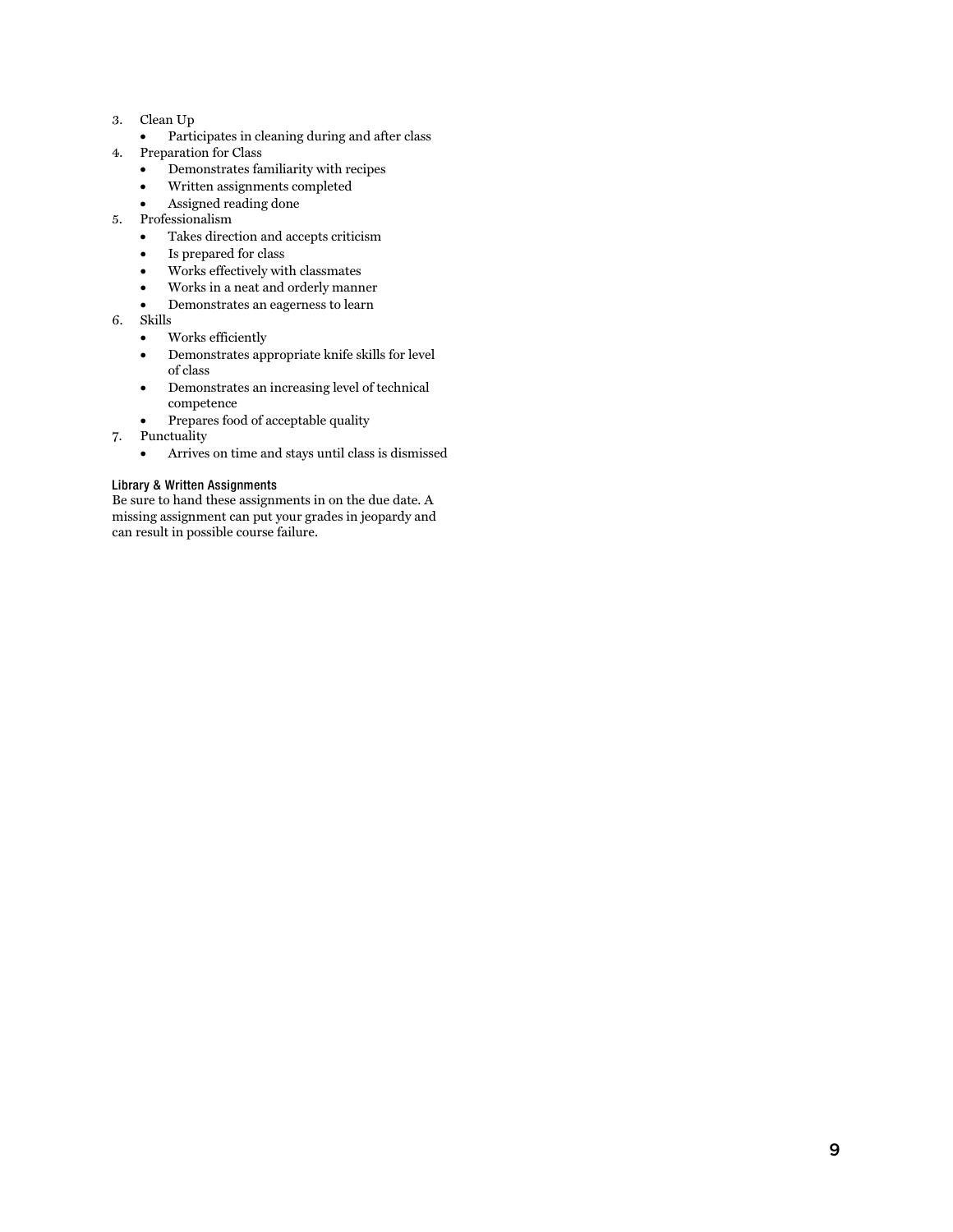## CAREER PASTRY AND BAKING ARTS

#### <span id="page-10-1"></span><span id="page-10-0"></span>CURRICULUM

This 610 clock-hour diploma program contains five modules that are divided into nine courses. The first eight courses are composed of 100 four-hour lessons that are held at on campus. The ninth course is an off-site externship. The program is constructed as follows:

#### <span id="page-10-2"></span>Course 1: Introduction to Baking Techniques and Ingredients Part 1 - 44 Hours

The program begins by giving students an in-depth understanding of the ingredients, techniques, and procedures they will use throughout the program, including:

- Identification and discussion of the essential ingredient groups: sugar, dairy and fruit.
- Weights and measures, culinary math, food safety, sanitation, and equipment identification.
- Introduction to basic decorating skills, the use of a pastry bag, and making and utilizing cornets.
- Techniques for preparing fruit-based desserts, including poaching, roasting, macerating, drying, and candying.
- The theory and practice of sugar cookery including the preparation of sugar syrups, glazes, fudge, and caramel.

#### <span id="page-10-3"></span>Course 2: Introduction to Baking Techniques and Ingredients Part 2 - 56 Hours

All well-executed desserts rely on a mastery of fundamental techniques. In this course students begin the journey toward that goal by learning:

- The basics of egg theory as they prepare egg-based desserts like crème brûlée, bread pudding, custards, and éclairs made with pâte à choux.
- Preparation of additional egg-based desserts such as soufflés and meringues.
- How to prepare a variety of cheesecakes along with classic pastry cream.
- Production of frozen desserts such as ice creams and sorbets.

<span id="page-10-4"></span>Course 3: Breads and Other Yeast-Raised Doughs - 40 Hours Bread is at the crossroads of culinary and baking arts. At the heart of this deceptively simple food is some of the program's most challenging material. Students will learn:

- The technique and theory of working with yeasted doughs: fermentation, dough hydration, temperature control, kneading, and formation methods.
- How to calculate and utilize bakers' percentages, as well as pre-ferment, sour, and straight dough formulations.
- How to put this knowledge to use by baking a variety of breads, including braided, olive, and sourdough loaves along with brioche, bagels, baguettes, focaccia, and pizza.

#### <span id="page-10-5"></span>Course 4: Pastry Doughs - 60 Hours

Mixing, rolling, turning, and forming: these are the essential skills students master as they learn to prepare the wide variety of doughs that are the basis of so many pastry items. Included are:

- The trio of classic doughs: pâte brisée (flaky), pâte sucrée (sweet), and pâte sablée (cookie) to make individual tarts and pastries.
- Laminated or layered doughs, including puff pastry, croissant, and Danish doughs, both by hand and with a commercial sheeter.
- Proper rolling techniques for preparing tarts, galettes, pies (single-crust, two-crust, and lattice), palmiers, mille-feuille, fruit strips, pithiviers, croissants, pains au chocolat, and a variety of Danish specialties.
- Specialty pastry shop items including phyllo, donuts, cannoli, and hand-stretched classic strudel.

<span id="page-10-6"></span>Course 5: Cakes, Fillings and Icings Part 1 - 48 Hours From the humble pound cake to the classic génoise, students go beyond the recipes to explore the theory and technique of cake making and expand their abilities to create original cakes. Students will learn:

- Butter-based and egg-foam cakes, including layered and rolled versions.
- The theory of batter balance as they prepare cakes using various mixing techniques including: onestage, high-ratio, and creaming method. Cakes prepared include carrot, pound, white, yellow, crumb, and chocolate along with muffins. Egg-foam cakes such as angel food, chiffon, and génoise are also included.
- Icings and fillings such as curds and ganaches as well as both Swiss and Italian meringue-based buttercreams.
- A wide variety of piped, dropped, molded, bar, and sheet cookies including biscotti, brownies, madeleines, macarons, spritz, Florentines, and rainbow cookies.

<span id="page-10-7"></span>Course 6: Cakes, Fillings and Icings Part 2 - 52 Hours Batters produce more than the familiar cakes we often see: more complex techniques give us an international assortment of cakes and plated deserts. Covered here are:

- Complex layered baked goods including plain and chocolate-nut sponges, génoise, and biscuit joconde.
- A classic assortment of cakes, including opera, miroir, tiramisu, crepe, mousse, and charlotte royale.
- Our plated dessert section includes theory, preparation, and presentation of multi-element, contemporary plated desserts. Students recreate and prepare recipes by award-winning chef and ICE Creative Director, Michael Laiskonis.

#### <span id="page-10-8"></span>Course 7: Chocolate Confections - 44 Hours

Of the various mediums used by pastry chefs to express their vision, none is more seductive than chocolate. This comprehensive course takes students beyond the basic techniques and allows them to experience the joy of creativity as they produce and assemble a chocolate showpiece. Students will learn:

- Chocolate production, theory, and tempering methods.
- Dipping and enrobing.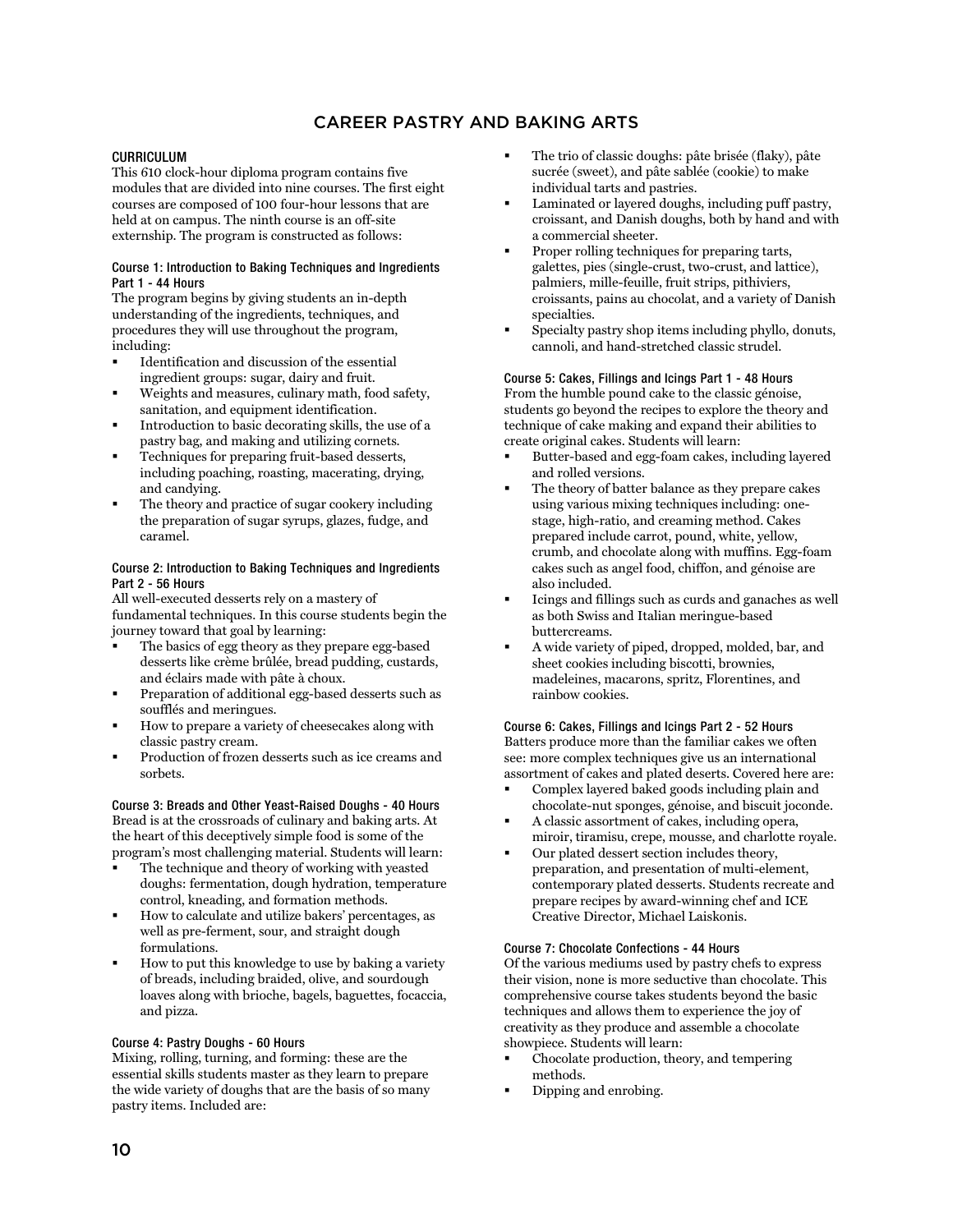- Preparation of fondant, truffles, butter crunch, and nougatine; molded, dipped and filled chocolates; and the highlight of this section, showpieces.
- Advanced methods including piped and framed centers, and isomalt casting.

#### <span id="page-11-0"></span>Course 8: Cake Decorating - 56 Hours

Cake decorating represents the ultimate fusion of art and craft. Effort and practice in prior classes is rewarded as students take their skills to a new level by preparing tiered cakes. Included are:

- Buttercream flowers and borders, royal icing, fondant (draping, crimping, and ruffling).
- Gum paste flowers, including azaleas lilies, and roses. and more.
- Floral arrangement and tiered cake assembly including splitting, filling, crumb coating and the usage of marzipan for covering cakes and making flowers, fruits, and vegetables.
- Finishing techniques like petal dusting and tier assembly.
- This course culminates in the creation of an original two-tiered wedding cake.

#### <span id="page-11-1"></span>Course 9: Externship - 210 Hours

At the end of their in-class training, all students are assigned an externship. While the Institute of Culinary Education recommends that students extern in restaurant kitchens, they may request venues such as hotels, catering companies, corporate dining rooms, or pastry shops in accordance with their professional goals.

#### <span id="page-11-2"></span>EDUCATIONAL OBJECTIVES

Graduates of this program possess a thorough understanding of the principles and techniques of pastry and bread production. Graduates will be prepared for an entry-level position in the foodservice industry. New Pastry graduates find work as pasty assistants, pastry cooks, bakers and assistant chocolatiers.

The Department of Education 6-digit Classification of Instructional Programs (CIP) code for this program is: 12.0501 – Baking and Pastry Arts/Baker/Pastry Chef

The Standard Occupational Classification (SOC) codes for this program are: 35-1011.00 – Chefs and Head Cooks

51-3011.00 – Bakers

#### <span id="page-11-3"></span>CLASS SIZE

The teaching kitchens in Los Angeles have a maximum capacity of 32 students.

#### <span id="page-11-4"></span>PROGRAM DURATION

Program duration varies according to the schedule option selected. Students may attend class either three or five days per week. The length of time noted below includes the 210-hour externship but does not include holidays or scheduled student breaks.

|        | Schedule | Time    | Duration             |
|--------|----------|---------|----------------------|
| 5 days | Morning  | 7:30am- | $29$ weeks $(23$ in- |
|        |          | 11:30am | class, 6 extern.)    |

| 5 days | Afternoon | $12pm-4pm$      | 29 weeks (23 in-<br>class, 6 extern.) |
|--------|-----------|-----------------|---------------------------------------|
| 3 days | Evening   | $6$ pm- $10$ pm | 46 weeks (38 in-<br>class, 8 extern.) |

#### <span id="page-11-5"></span>TOTAL INSTITUTIONAL CHARGES

Total Institutional Charges at the Institute of Culinary Education include all program expenses, elective classes, student workshops, registration fee and all applicable taxes.

| <b>Registration Fee</b>                    | \$85.00        |             |  |
|--------------------------------------------|----------------|-------------|--|
| Tuition, Payment Period 1 - Hours 1-       | \$16,006.11    |             |  |
| 305                                        |                |             |  |
| Tuition, Payment Period 2 - Hours          | \$16,006.11    |             |  |
| 306-610                                    |                |             |  |
| Supplies                                   | \$1,292.13     |             |  |
| (See <i>Supplies</i> below for detail)     |                |             |  |
| <b>Student Tuition Recovery Fund Fee**</b> | \$0.00         |             |  |
|                                            | Total Charges* | \$33,389.35 |  |

\*Estimated charges for the period of attendance and the entire program

\*\* \$0 for every \$1,000, rounded to the nearest \$1,000

Possible additional fees, as applicable:

- Parking \$40/month
- Replacement ID \$5
- Duplicate Diploma \$10
- Transcript \$5

#### <span id="page-11-6"></span>**SUPPLIES**

Supplies are included in the Total Institutional Charges and are required for the program. Once received, supplies are not refundable. Sales tax, where indicated, is based on the tax rate for Pasadena, CA.

#### <span id="page-11-7"></span>Uniforms

The following components are included in the schoolissued uniform. Please see **[Dress Code](#page-9-1)** for additional uniform information.

| Item              | Price Each | Quantity            | <b>Total Price</b> |
|-------------------|------------|---------------------|--------------------|
| Chef Jackets      | \$50.00    | 3                   | \$150.00           |
| <b>Chef Pants</b> | \$36.00    | 2                   | \$72.00            |
| Aprons            | \$5.00     | 5                   | \$25.00            |
| Hats              | \$6.00     | $\mathfrak{D}$      | \$12.00            |
| <b>Shoes</b>      | \$80.00    | 1 Pair              | \$80.00            |
| Towels            | N/A        | 10                  | N/A                |
|                   |            | CA Sales Tax 10.25% | \$34.75            |
|                   |            | <b>Total Price</b>  | \$373.75           |

#### <span id="page-11-8"></span>Tools & Knives

The following items are included in the Career Culinary Arts tool kit. The quantity of each number is one unless otherwise noted. The tool kit is purchased as one bulk item; ICE does not sell individual items from the kit.

| Item # | <b>Item Name</b>                    |
|--------|-------------------------------------|
| M14510 | 10" German Steel                    |
| M15100 | $1''$ & $7/8''$ Double Melon Baller |
| M18810 | Bench Scraper                       |
| M18820 | 8" Offset Spatula                   |
| M18830 | 4 ¼" Offset Spatula                 |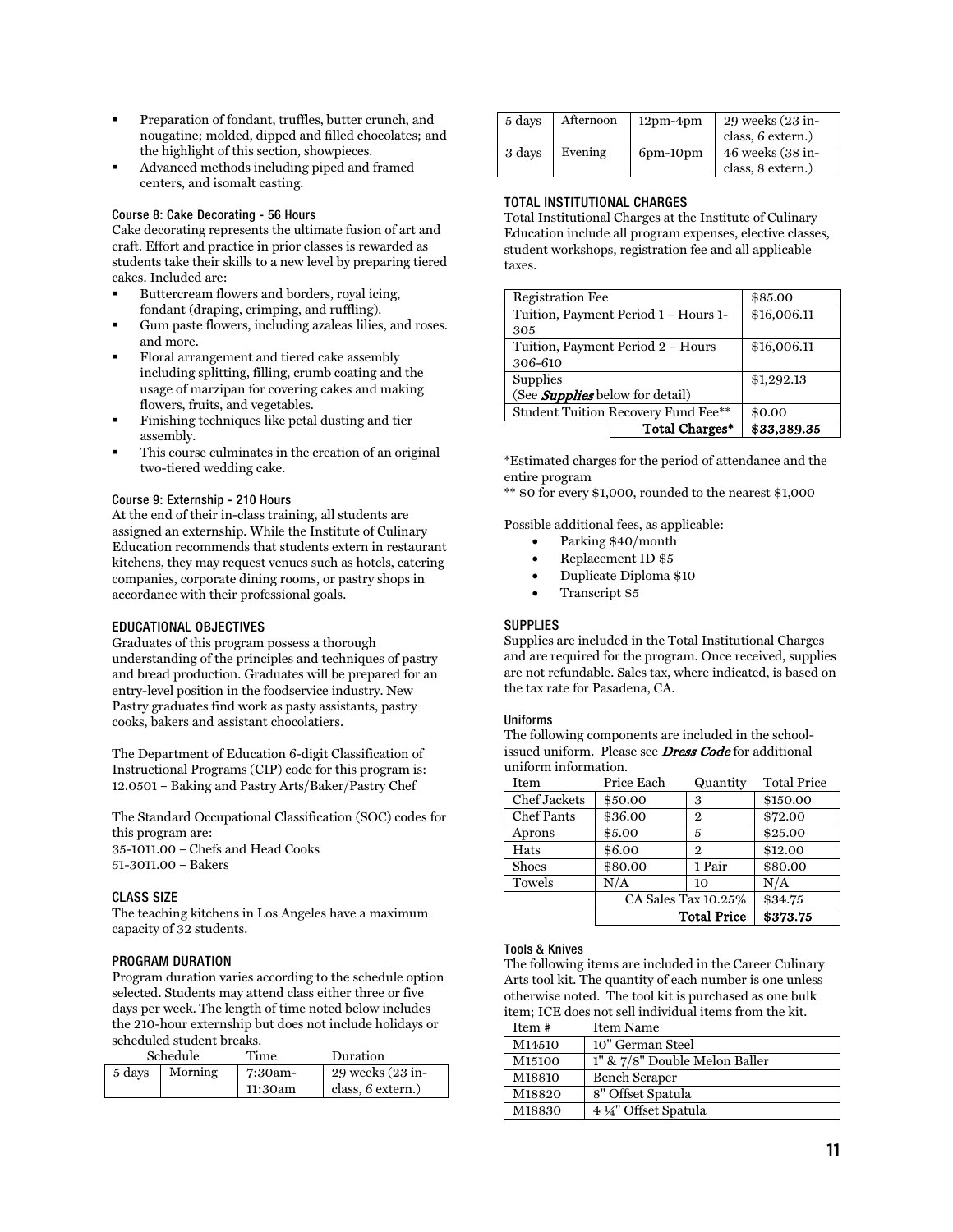| M18870  | 12" Straight Spatula                                             |          |  |  |
|---------|------------------------------------------------------------------|----------|--|--|
| M23112b | 12" Wavy Edge Slicer - Millennia                                 |          |  |  |
| M23510b | 8" Chef's Knife - Renaissance                                    |          |  |  |
| M23900  | 3" Slim Paring Knife - Millennia                                 |          |  |  |
| M30600m | KnifePack Plus                                                   |          |  |  |
| M31002  | #802 Plain Tube - Large                                          |          |  |  |
| M31004  | #804 Plain Tube - Large                                          |          |  |  |
| M31006  | #806 Plain Tube - Large                                          |          |  |  |
| M31014  | #824 Star Tube - Large                                           |          |  |  |
| M31039  | <b>Small Decorating Tube Set</b>                                 |          |  |  |
| M31060  | 1" Pastry Brush                                                  |          |  |  |
| M31062  | 2" Pastry Brush                                                  |          |  |  |
| M31068  | <b>Fondant Smoother</b>                                          |          |  |  |
| M31068  | <b>Fondant Smoother</b>                                          |          |  |  |
| M31074  | #864 French Star Tube - Large                                    |          |  |  |
| M31146  | 8" Plastic Rolling Pin                                           |          |  |  |
| M31161  | 12" Disp. Pastry Bags - 10 Count                                 |          |  |  |
| M31195  | #00 Plain Tube                                                   |          |  |  |
| M31222  | 14" Flexible Pastry Bag                                          |          |  |  |
| M32002  | 10" Piano Wire Whip                                              |          |  |  |
| M32003  | 12" Piano Wire Whip                                              |          |  |  |
| M32004  | <b>Plastic Bowl Scraper</b>                                      |          |  |  |
| M32006  | <b>Measuring Spoon Set</b>                                       |          |  |  |
| M32020  | Large Scraper – Heat Resistant<br>Small Scraper – Heat Resistant |          |  |  |
| M32030  |                                                                  |          |  |  |
| M33002  | Candy/Deep Fry Thermometer                                       |          |  |  |
| M33042  | <b>Kitchen Shears</b>                                            |          |  |  |
| M33071  | Y Peeler                                                         |          |  |  |
| M33110  | 4" X 1" Knife Guard                                              |          |  |  |
| M33113  | 8" X 2" Knife Guard                                              |          |  |  |
| M33114  | 12" X 2" Knife Guard                                             |          |  |  |
| M33182  | 12" Hi-Temp Spoon                                                |          |  |  |
| M33253  | 12" Plastic Ruler                                                |          |  |  |
| M33254  | <b>Hobby Knife</b>                                               |          |  |  |
| M33340  | <b>Modeling Bone Tool</b>                                        |          |  |  |
| M33361  | Rose Petal Cutter Set/5                                          |          |  |  |
| M33362  | Rose Leaf Cutter Set/3                                           |          |  |  |
| M33363  | Mexican Foam Pad Set/2                                           |          |  |  |
| M33401  | <b>Escali Pico Scale</b>                                         |          |  |  |
| M35401b | MercerGrates Fine Zester - Narrow                                |          |  |  |
|         | Subtotal<br>\$600.00                                             |          |  |  |
|         | CA Sales Tax 10.25%                                              | \$61.50  |  |  |
|         | <b>Total Price</b>                                               | \$661.50 |  |  |

#### <span id="page-12-0"></span>Books

The following books are utilized in the Career Pastry and Baking Arts. Students may elect to provide their own copies of the texts, should they chose to do so.

| Title                         |                     | ISBN          | Price    |
|-------------------------------|---------------------|---------------|----------|
| Professional Baking, 7E       |                     | 9781119520429 | \$99.00  |
| Professional Cake             |                     | 9780470380093 | \$35.00  |
| Decorating, 2E                |                     |               |          |
| <b>Creating Your Culinary</b> |                     | 9781118116845 | \$24.00  |
| Career                        |                     |               |          |
| <b>ICE Readers,</b>           |                     | N/A           | \$70.00  |
| Courses 1-8                   |                     |               |          |
|                               |                     | Shipping      | \$5.00   |
|                               | CA Sales Tax 10.25% |               | \$23.88  |
|                               | <b>Total Price</b>  |               | \$256.88 |

#### <span id="page-12-1"></span>**ATTENDANCE**

Lateness will affect participation grades and repeated lateness may result in dismissal.

Students must be present for 90% of their program. The Career Pastry and Baking Arts consists of two parts: inclass and externship. The in-class part is 100 4-hour lessons; therefore a student may not be absent from more than eleven (11) lessons while completing this component of the program. While on the 210-hour externship, students must complete and submit weekly time sheets. While on externship students are generally required to average of 35 or more externship hours per week.

- Morning and Afternoon Schedules: This program structure is one (1) lesson per day, five (5) days per week.
- Evening Schedule: This program structure is one (1) lesson per day, three (3) days per week.

Any student that is not present for at least two hours in a class will be marked absent. Students who exceed the 10% absence rate in class or on externship will face dismissal from their program and will be subject to refund policies mandated by the state of California and Federal Title IV regulations.

#### <span id="page-12-2"></span>EVALUATION CRITERIA

#### <span id="page-12-3"></span>Examinations/Projects

At the end of each course there will be an examination (practical or written) or a research project which will be 50% of the course grade. There is not a cumulative final examination required for completion of the program.

#### <span id="page-12-4"></span>Participation/Performance

A student's work in class as assessed by the chefinstructor will be 50% of the grade. Evaluation grades are based on:

- 1. Uniform
	- Wears a complete, clean and unwrinkled uniform. See *Dress Code* for details.
- 2. Food Safety
	- Keeps work area sanitized
	- Does not cross-contaminate
	- Keeps food at safe temperature
	- Wears gloves when appropriate
	- Hair is restrained (hair nets are available in the kitchens); men are clean-shaven or have trimmed beards/moustaches trimmed; no nail polish or long fingernails
	- 3. Clean Up
		- Participates in cleaning during and after class
- 4. Preparation for Class
	- Demonstrates familiarity with recipes
	- Written assignments completed
	- Assigned reading done
- 5. Professionalism
	- Takes direction and accepts criticism
	- Is prepared for class
	- Works effectively with classmates
	- Works in a neat and orderly manner
	- Demonstrates an eagerness to learn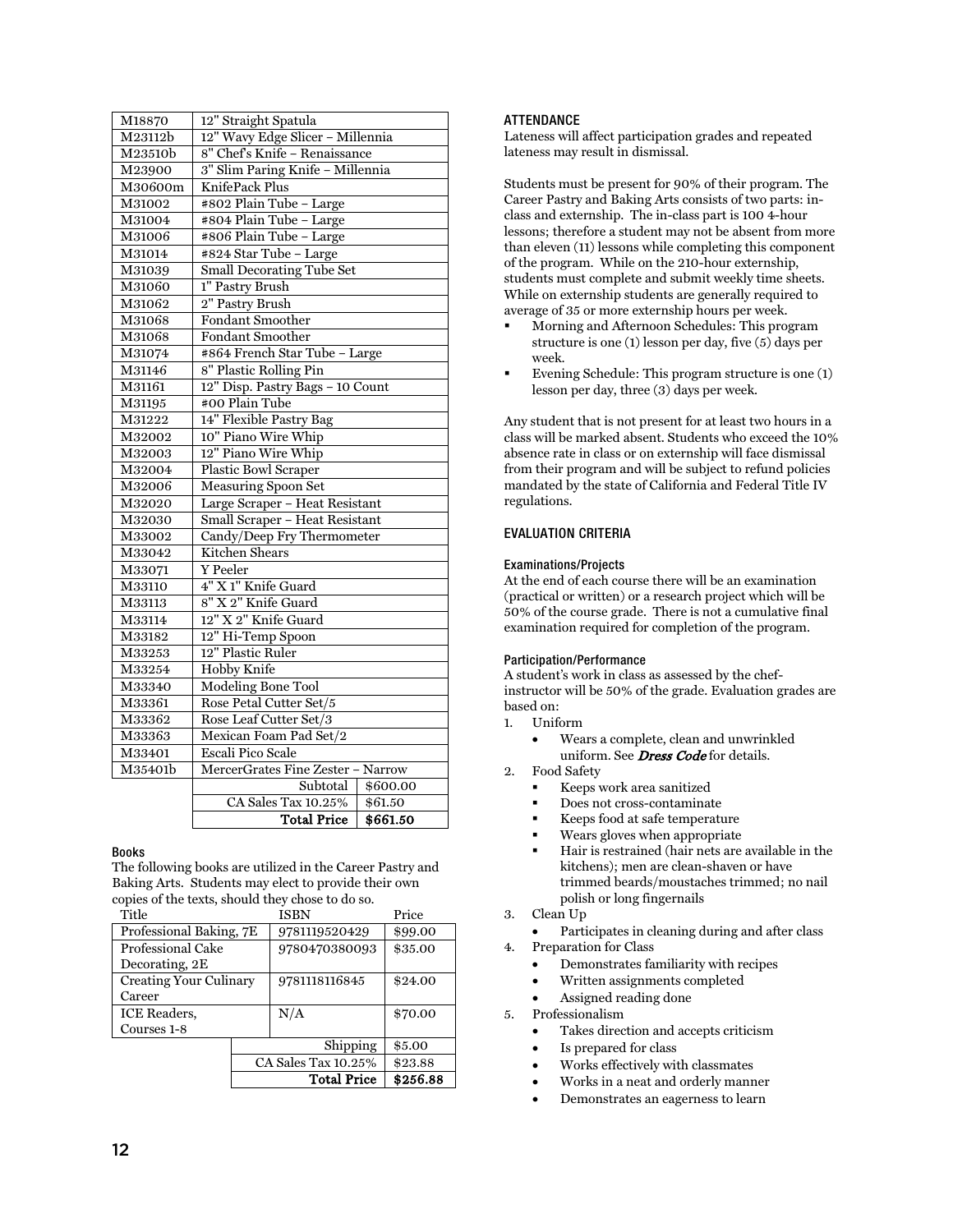- 6. Skills
	- Works efficiently
	- Demonstrates appropriate knife skills for level of class
	- Demonstrates an increasing level of technical competence
	- Prepares food of acceptable quality
- 7. Punctuality
	- Arrives on time and stays until class is dismissed

#### <span id="page-13-0"></span>Library and Written Assignments

Be sure to hand these assignments in on the due date. A missing assignment can put your grades in jeopardy and can result in possible course failure.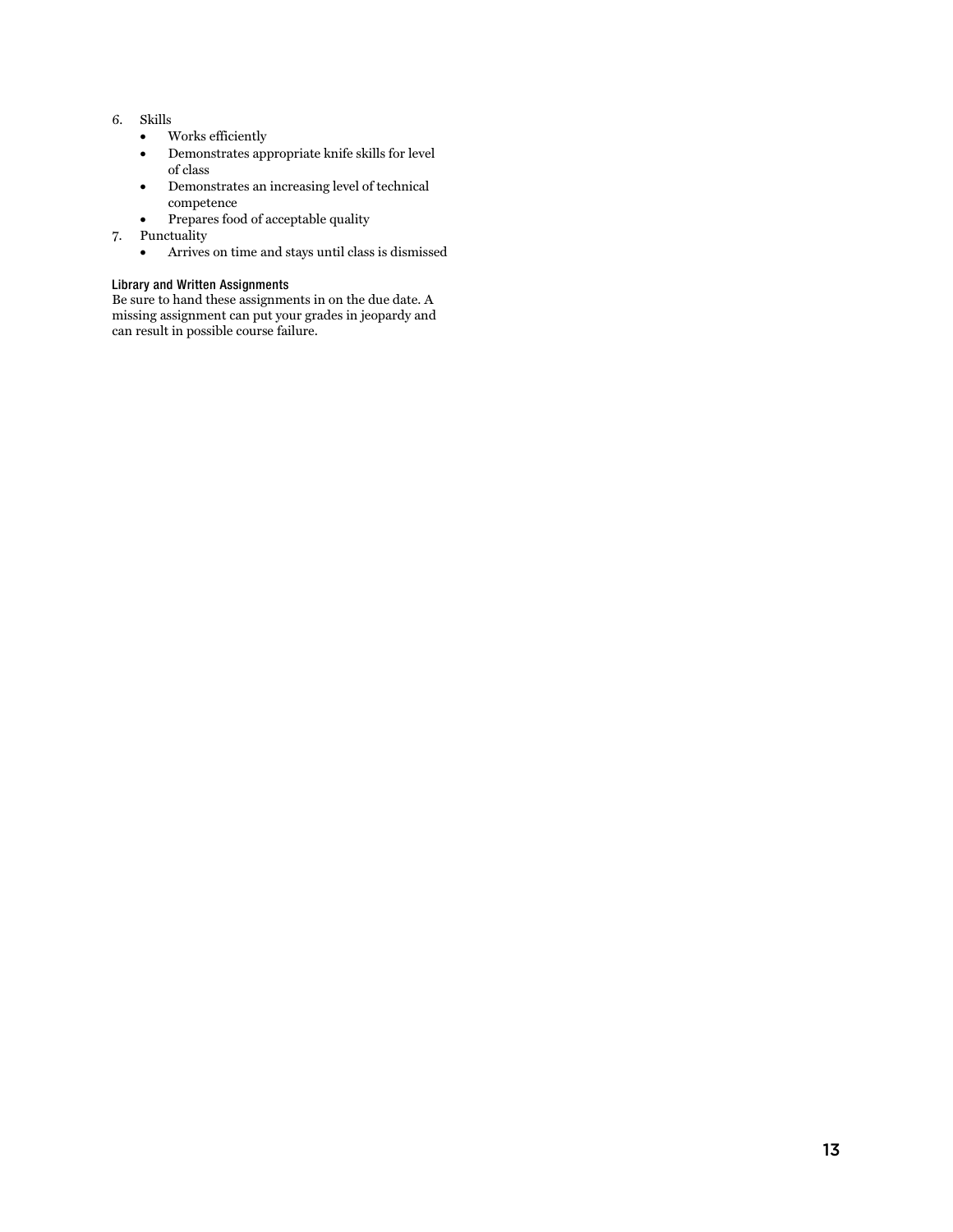## CAREER HEALTH SUPPORTIVE CULINARY ARTS

#### <span id="page-14-1"></span><span id="page-14-0"></span>CURRICULUM

This 632 clock-hour diploma program contains four modules divided into nine courses. The first eight courses are composed of 108 four-hour lessons that are held at on campus. The ninth course is an off-site externship. The program is constructed as follows:

<span id="page-14-2"></span>Course 1: Fundamentals of Plant Based Cuisine - 52 Hours Focusing on fundamental culinary techniques and criteria for selecting quality ingredients, this course will offer an introduction to the foundation for preparing healthsupportive, whole-foods cuisine.

#### Course Highlights:

- Knife skills training.
- Principles of food science.
- Culinary techniques including sauté, roast, blanch, braise and pressure cook.
- Exploring the health benefits, healing qualities and versatility of sea vegetables and how to prepare them.
- Dishes include: arame strudel, wakame salad with orange, and coconut-lime flan.

#### <span id="page-14-3"></span>Course 2: Soy, Grains, and Legumes – 56 Hours

In this course, we continue your education on plantforward cuisine to include a variety of bean and grain, stock, soup and sauce preparations. We also teach how to prepare eggs in a variety of savory and sweet applications.

#### Course Highlights:

- Identifying and preparing a variety of beans in salads, purees, stews and soups.
- Identifying and preparing whole grains using various techniques.
- Preparing vegan and vegetarian stocks using traditional culinary techniques.
- Preparing vegan and vegetarian versions of mother sauces and other modern vegan sauces.
- Making seitan and tofu and preparing it in a variety of ways.
- Dishes include: curried red lentil soup with coconut, and stuffed poblano chiles with browned tempeh.

#### <span id="page-14-4"></span>Course 3: High-Protein Foods – 56 Hours

In this course, we prepare soups and stews highlighting whole grains, beans, vegetables and non-dairy alternatives. We teach how protein sources come in a variety of forms – both plant and animal. We also teach how to source and prepare poultry, fish and shellfish, as well as how to prepare soy foods in health-conscious, traditional forms.

Course Highlights:

- Identifying and preparing traditional soy foods, such as tempeh, tofu, edamame, miso, shoyu and tamari.
- Fabricating and preparing poultry, finfish and shellfish.
- Making seitan and preparing it in a variety of ways.
- Plating theory.
- Dishes include: stuffed poblano chilies with browned tempeh, hazelnut-crusted flounder with mango salsa,

and golden turmeric panna cotta with ginger-pepper lace cookies.

<span id="page-14-5"></span>Course 4: Advanced Culinary Applications – 52 Hours In this course, you will apply your growing command of health-supportive techniques to preparing salads, hors d'oeuvres, pâtés and terrines, and a buffet. In the career realm, you will hone your skills at menu planning and recipe writing while exploring career paths in personal and private cooking, catering and teaching. You will also study theoretical approaches to the energetics of food, factors that impact longevity, and the role of fats, protein and carbohydrates in a healthy, whole-foods diet.

#### Course Highlights:

- Preparing pâtés and terrines.
- Preparing salads that showcase whole, seasonal ingredients.
- Writing and formatting a recipe properly.
- Learning how to design menus that are nutritious and balanced according the program's criteria.
- Preparing balanced, health-supportive buffet menu.
- Dishes include: massaged kale salad with roasted chickpeas and pickled red onions, truffled portobello mousse with fig-thyme preserve, and Asian buckwheat noodle salad.

#### <span id="page-14-6"></span>Course 5: Baking and Desserts – 56 Hours

The quality of our baking and desserts can benefit from using ingredients that are more natural, unprocessed and whole. In this course, we convert conventional baking recipes to alternatives featuring whole-grain flours and less-refined sweeteners, without sacrificing taste or texture. You will also prepare baked goods and desserts that meet special dietary needs, such as vegan, gluten-free and dairy-free.

#### Course Highlights:

- Preparing pies, tarts and galettes using vegan ingredients.
- Baking and decorating cakes.
- Preparing vegan cookies, puddings and ice creams.
- Preparing flourless desserts.
- Understanding how to utilize sugar, butter and white-flour alternatives.
- Dishes include: ginger cake with lemon coconut cream, and black sesame ice cream.

#### <span id="page-14-7"></span>Course 6: Bread and Pasta – 52 Hours

As you continue to explore the art and science of baking, you will focus on yeasted breads, quick breads, pizza and focaccia with wheat-free and gluten-free options. This course also includes pasta making.

#### Course Highlights:

- Preparing quick breads, scones, pancakes, crêpes, waffles and biscuits.
- Preparing hearth and pan breads.
- Using alternative flours and ingredients in bread baking.
- Preparing ravioli, tortellini, fettucine and gnocchi.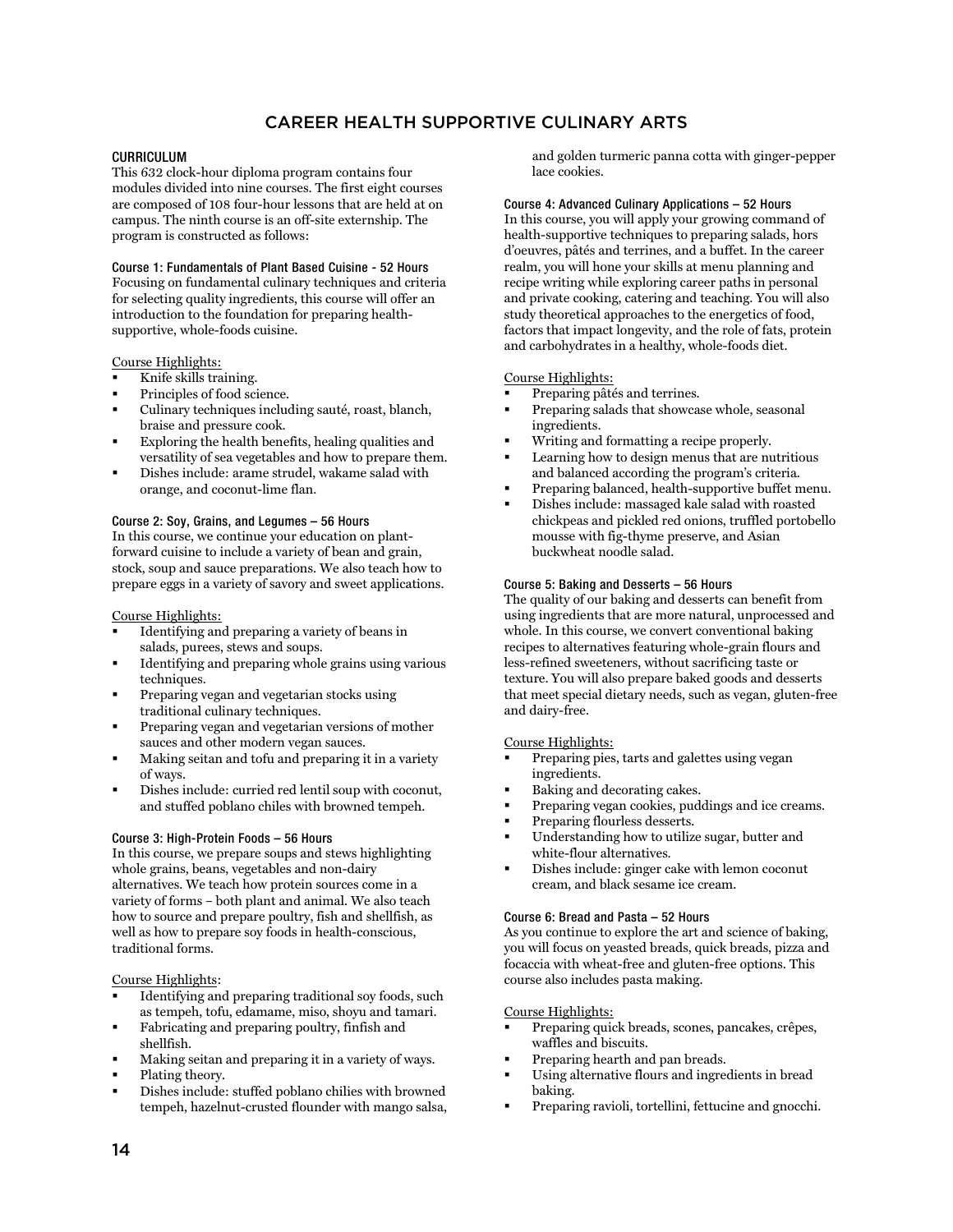- Preparing and serving a healthful brunch à la minute.
- Dishes include: herb ravioli with porcini mushroom pesto and tofu ricotta, wild rice pancakes, and bulgur raisin pan bread.

#### <span id="page-15-0"></span>Course 7: Food and Healing 1 and Advanced Culinary Techniques – 52 Hours

The link between diet, lifestyle and wellness is wellestablished, and this course will provide perspectives on this relationship by looking at cardiovascular system health, the microbiome and detoxification systems. On the culinary side, we prepare raw foods, living foods, and spa and retreat specialties. You will also focus on improvisational cooking using seasonal ingredients and developing a vegan, four-course banquet project.

#### Course Highlights:

- Improvisational cooking.
- Preparing spa and retreat cuisine.
- Preparing raw foods.
- Recipe costing and testing.
- Dishes include: pomegranate, blueberry and ginger elixir; vegetable and tempeh wraps with avocadocilantro cream; and Mediterranean roasted black cod with muhammara.

#### <span id="page-15-1"></span>Course 8: Food and Healing 2 and World Cuisines – 56 Hours This course extends the emphasis on integrative health as it explores food and the immune system, kitchen pharmacy, diets designed to promote cancer prevention and treatment support, Ayurveda, and macrobiotics. You will also prepare specialty dishes from Asia, Mexico, India and Italy.

Course Highlights:

- Preparing dishes and meals designed to boost immunity.
- Preparing macrobiotic cuisine.
- Preparing Ayurvedic cuisine.
- Preparing world cuisine menus.
- Presenting a four-course vegan banquet.
- Dishes include hiziki with carrots, onions and agé tofu; burdock, carrot and onion kimpura; and eggplant buns with fermented plum condiment.

#### <span id="page-15-2"></span>Course 9: Externship – 200 Hours

At the end of their in-class training, all students are assigned an externship. While the Institute of Culinary Education recommends that students extern in restaurant kitchens, they may request venues such as hotels, catering companies, corporate dining rooms or pastry shops in accordance with their professional goals.

Please note: Dishes are examples and are subject to change with curriculum updates, without notice.

#### <span id="page-15-3"></span>EDUCATIONAL OBJECTIVES

Graduates of this program possess a thorough understanding of the primary techniques and principles of food preparation. Graduates will be prepared for an entry-level position in the foodservice industry. Sample positions include garde-manger cooks, line cooks, commis cooks and catering assistants.

The Department of Education 6-digit Classification of Instructional Programs (CIP) code for this program is: 12.0503 – Culinary Arts/Chef Training

The Standard Occupational Classification (SOC) codes for this program are: 35-1011.00 – Chefs and Head Cooks

35-2013.00 – Cooks, Private Household 35-2014.00 – Cooks, Restaurant 35-2019.00 – Cooks, All Other

#### <span id="page-15-4"></span>CLASS SIZE

The teaching kitchens in Los Angeles have a maximum capacity of 32 students.

#### <span id="page-15-5"></span>PROGRAM DURATION

Program duration varies according to the schedule option selected. Students may attend class either two or five days per week. The length of time noted below includes the 200-hour externship but does not include holidays or scheduled student breaks.

| Schedule |           | Time           | Duration          |
|----------|-----------|----------------|-------------------|
| 5 days   | Morning   | 7:30am-        | 29 weeks (23 in-  |
|          |           | 11:30am        | class, 6 extern.) |
| 5 days   | Afternoon | $12pm-4pm$     | 29 weeks (23 in-  |
|          |           |                | class, 6 extern.) |
| 3 days   | Evening   | $6$ pm-10 $pm$ | 46 weeks (38 in-  |

#### <span id="page-15-6"></span>TOTAL INSTITUTIONAL CHARGES

Total Institutional Charges at the Institute of Culinary Education include all program expenses, elective classes, student workshops, registration fee and all applicable taxes.

class, 8 extern.)

| <b>Registration Fee</b>                | \$85.00                           |             |
|----------------------------------------|-----------------------------------|-------------|
|                                        | Tuition, Payment Period 1 - Hours | \$13,606.67 |
| $1 - 316$                              |                                   |             |
|                                        | Tuition, Payment Period 2 - Hours | \$13,606.68 |
| 317-632                                |                                   |             |
| Supplies                               | \$1,277.80                        |             |
| (See <b>Supplies</b> below for detail) |                                   |             |
| <b>Student Tuition Recovery Fund</b>   | \$0.00                            |             |
| $\text{Fe}^{\ast\ast}$                 |                                   |             |
|                                        | Total Charges*                    | \$28,576.15 |

\*Estimated charges for the period of attendance and the entire program

\*\* \$0 for every \$1,000, rounded to the nearest \$1,000

Possible additional fees, as applicable:

- Parking \$40/month
- Replacement ID \$5
- Duplicate Diploma \$10
- Transcript \$5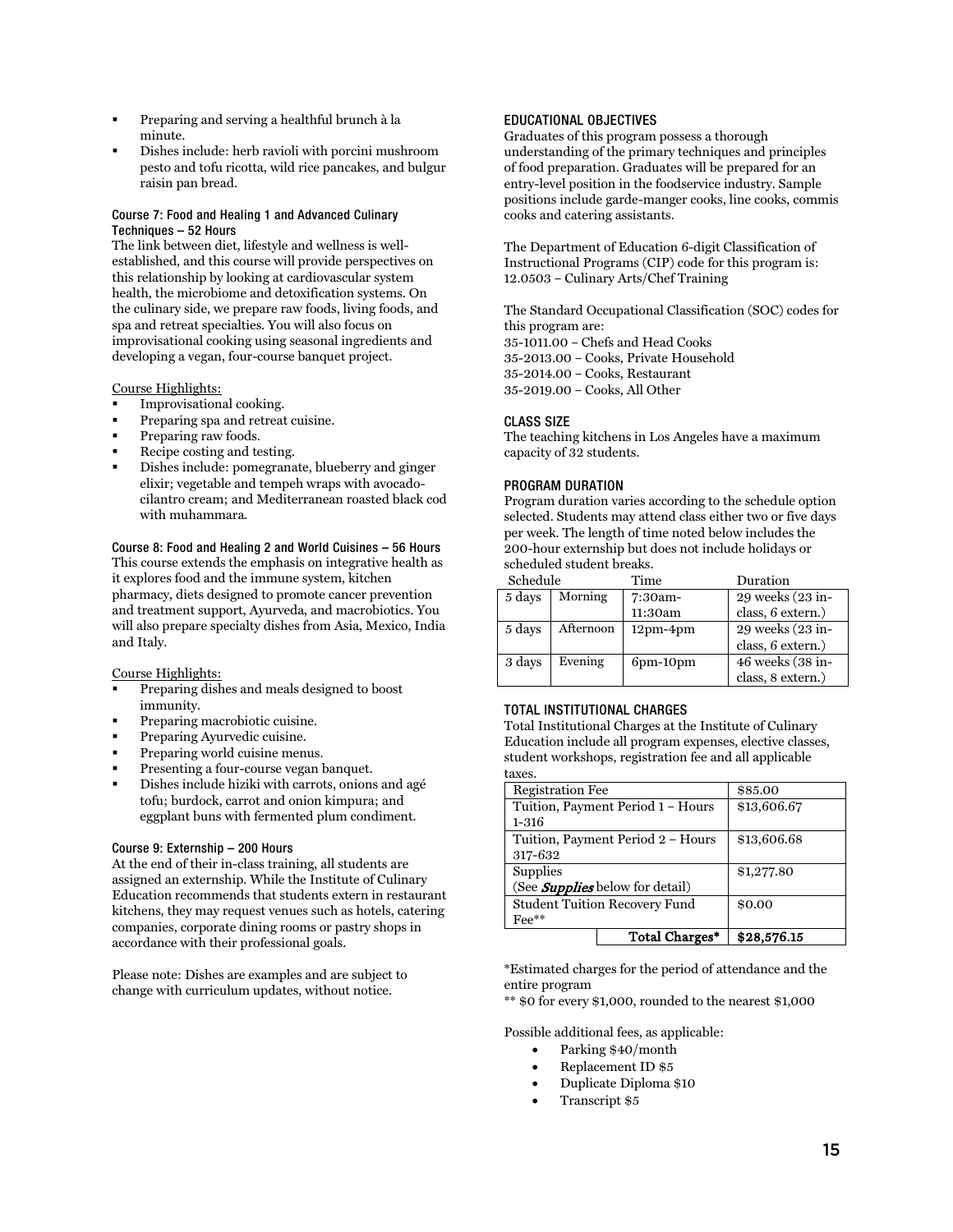#### <span id="page-16-0"></span>**SUPPLIES**

Supplies are included in the Total Institutional Charges and are required for the program.

#### <span id="page-16-1"></span>Uniforms

The following components are included in the schoolissued uniform. Please see **[Dress Code](#page-9-1)** within Administrative Policies for additional uniform information.

| Item              | Price Each          | Quantity | <b>Total Price</b> |
|-------------------|---------------------|----------|--------------------|
| Chef Jackets      | \$50.00             | 3        | \$150.00           |
| <b>Chef Pants</b> | \$36.00             | 2        | \$72.00            |
| Aprons            | \$5.00              | 5        | \$25.00            |
| Hats              | \$6.00              | 2        | \$12.00            |
| Shoes             | \$80.00             | 1 Pair   | \$80.00            |
| Towels            | N/A                 | 10       | N/A                |
|                   | CA Sales Tax 10.25% |          | \$34.75            |
|                   | <b>Total Price</b>  | \$373.75 |                    |

#### <span id="page-16-2"></span>Tools & Knives

The following items are included in the Career Health Supportive Culinary Arts tool kit. The quantity of each number is one unless otherwise noted. The tool kit is purchased as one bulk item; ICE does not sell individual items from the kit.

| Item #  | <b>Item Name</b>                     |
|---------|--------------------------------------|
| M12602  | 2-1/2" Peeling Knife                 |
| M14510  | 10" German Steel                     |
| M18810  | <b>Bench Scraper</b>                 |
| M18820  | 8" Offset Spatula                    |
| M18830  | 4-1/4" Offset Spatula                |
| M22807B | 7" Flexible Fillet Knife - Millennia |
| M23210B | 10" Wide Bread Knife - Millennia     |
| M23510B | 8" Chef's Knife - Renaissance        |
| M23540B | 3.5" Paring Knife - Renaissance      |
| M23560B | 6" Flexible Boning Knife-Flex -      |
|         | Renaissance                          |
| M30600M | KnifePack Plus                       |
| M30956  | 18" Disp. Pastry Bag - 10 Pack       |
| M31002  | #802 Plain Tube - Large              |
| M31006  | #806 Plain Tube – Large              |
| M31014  | #824 Star Tube - Large               |
| M31030  | <b>Flower Nail</b>                   |
| M31060  | 1" Pastry Brush                      |
| M31062  | 2" Pastry Brush                      |
| M31085  | 8-Piece Decorating Set               |
| M32003  | 12" Piano Wire Whip                  |
| M32004  | <b>Plastic Bowl Scraper</b>          |
| M32006  | <b>Measuring Spoon Set</b>           |
| M32007  | Measuring Cup Set                    |
| M32009  | 15" Solid Metal Spoon                |
| M32010  | 15" Slotted Metal Spoon              |
| M32011  | 2 oz. Ladle                          |
| M32020  | Large Scraper - Heat Resistant       |
| M32030  | Small Scraper - Heat Resistant       |
| M32068  | 1 oz. Ladle                          |
| M33001  | Digital Thermometer                  |
| M33023  | Fish Bone Tweezer - Angled Tip       |
| M33042  | Kitchen Shears                       |
| M33091  | <b>Swivel Peeler</b>                 |
| M33110  | 4" X 1" Knife Guard (2)              |

| M33111  | 6" X 1" Knife Guard                 |          |  |
|---------|-------------------------------------|----------|--|
| M33112  | 10" X 2" Knife Guard                |          |  |
| M33113  | 8" X 2" Knife Guard                 |          |  |
| M33115  | 8" X 1.5" Knife Guard               |          |  |
| M33182  | 12" Hi-Temp Spoon                   |          |  |
| M33183B | High Heat Fish Turner               |          |  |
| M33241  | Ruler                               |          |  |
| M33251  | <b>Small Calculator</b>             |          |  |
| M33322  | Knife Cuts Model Set IV             |          |  |
| M33330  | 12" Locking Tongs                   |          |  |
| M35140  | Plating Spoon-Solid - $7-7/8$ " (2) |          |  |
| M35401B | MercerGrates Fine Zester - Narrow   |          |  |
|         | Subtotal                            | \$570.00 |  |
|         | CA Sales Tax 10.25%                 | \$58.43  |  |
|         | <b>Total Price</b><br>\$628.43      |          |  |

#### <span id="page-16-3"></span>Books

The following books are utilized in the Career Health Supportive Culinary Arts Program. Students may elect to provide their own copies of the texts, should they chose to do so.

| Title                  |                     | <b>ISBN</b>   | Price    |
|------------------------|---------------------|---------------|----------|
| In the Hands of a Chef |                     | 9780470080269 | \$13.00  |
| Food and Healing       |                     | 9780345303851 | \$15.00  |
| ServSafe Manager, 7E   |                     | 9780134764214 | \$92.00  |
| In Defense of Food     |                     | 9780143114963 | \$11.00  |
| New Good Food:         |                     | 9781580088930 | \$9.00   |
| Shopper's Pocket Guide |                     |               |          |
| ICE Readers,           |                     | N/A           | \$105.00 |
| Courses 1-8            |                     |               |          |
|                        |                     | Shipping      | \$5.00   |
|                        | CA Sales Tax 10.25% |               | \$25.63  |
|                        |                     | \$275.63      |          |

#### <span id="page-16-4"></span>ATTENDANCE

Lateness will affect participation grades and repeated lateness may result in dismissal.

Students must be present for 90% of their program. Career Health Supportive Culinary Arts consists of two parts: in-class and externship. The in-class part is 108 4 hour lessons; therefore a student may not be absent from more than eleven (11) lessons while completing this component of the program. While on the 200-hour externship, students must complete and submit weekly time sheets. While on externship students are generally required to average of 35 or more externship hours per week.

- Morning and Afternoon Schedules: This program structure is one (1) lesson per day, five (5) days per week.
- Evening Schedule: This program structure is one (1) lesson per day, three (3) days per week.

Any student that is not present for at least two hours in a class will be marked absent. Students who exceed the 10% absence rate in class or on externship will face dismissal from their program and will be subject to refund policies mandated by the state of California and Federal Title IV regulations.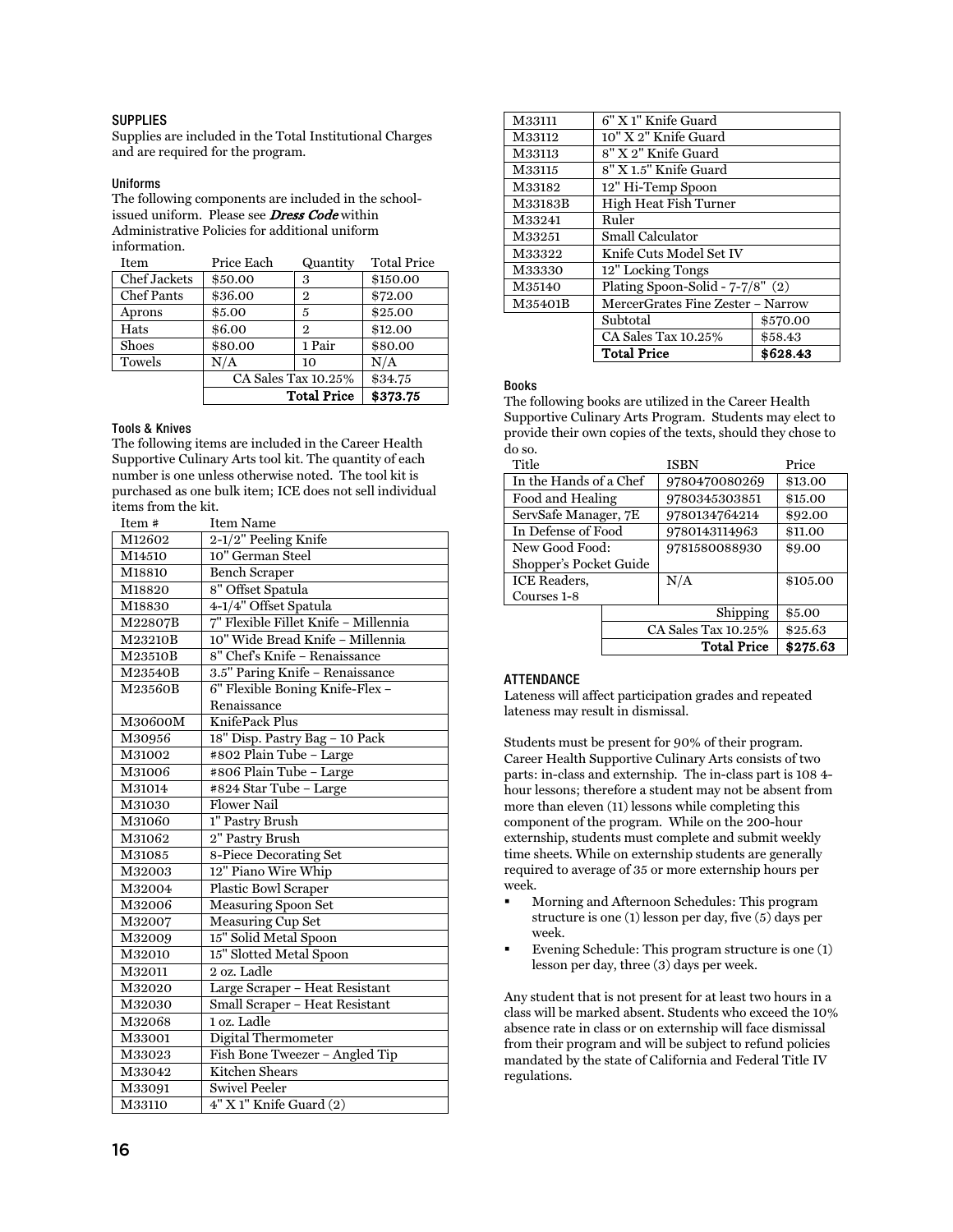#### <span id="page-17-0"></span>EVALUATION CRITERIA

#### <span id="page-17-1"></span>Examinations & Projects

At the end of each course there will be an examination (practical or written) or a research project which will be 50% of the course grade.

#### <span id="page-17-2"></span>Participation & Performance

A student's work in class as assessed by the Chef-Instructor will be 50% of the grade. Evaluation grades are based on:

- 1. Uniform
	- Wears a complete, clean and unwrinkled uniform. See **Dress Code** for details.
- 2. Food Safety
	- Keeps work area sanitized
	- Does not cross-contaminate
	- Keeps food at safe temperature
	- Wears gloves when appropriate
	- Hair is restrained (hair nets are available in the kitchens); men are clean -shaven or have trimmed beards/moustaches; no nail polish or long fingernails
- 3. Clean Up
	- Participates in cleaning during and after class
- 4. Preparation for Class
	- Demonstrates familiarity with recipes
	- Written assignments completed
	- Assigned reading done
- 5. Professionalism
	- Takes direction and accepts criticism
	- Is prepared for class
	- Works effectively with classmates
	- Works in a neat and orderly manner
	- Demonstrates an eagerness to learn
- 6. Skills
	- Works efficiently
	- Demonstrates appropriate knife skills for level of class
	- Demonstrates an increasing level of technical competence
	- Prepares food of acceptable quality
- 7. Punctuality
	- Arrives on time and stays until class is dismissed

#### <span id="page-17-3"></span>Library & Written Assignments

Be sure to hand these assignments in on the due date. A missing assignment can put your grades in jeopardy and can result in possible course failure.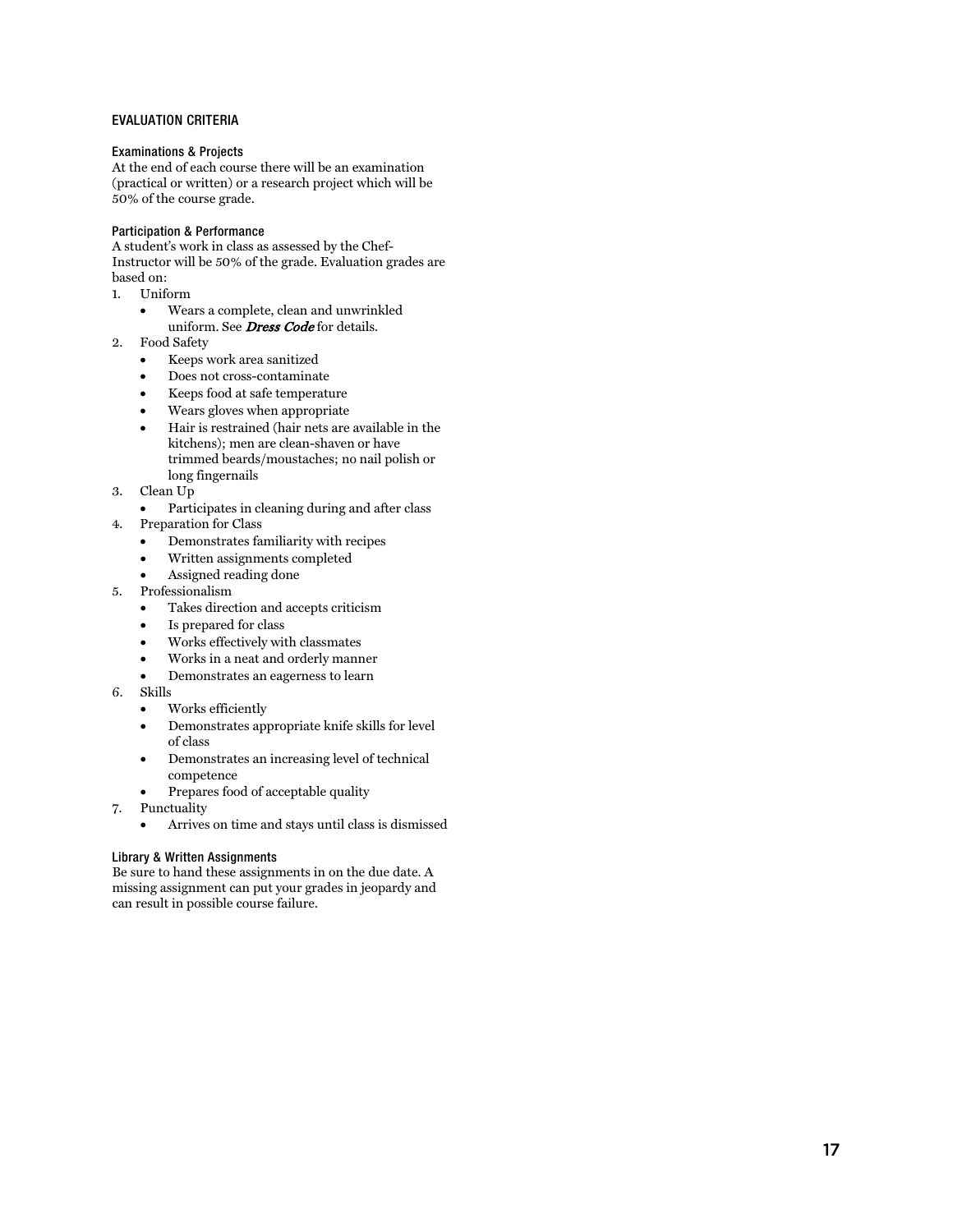## RESTAURANT AND CULINARY MANAGEMENT

#### <span id="page-18-1"></span><span id="page-18-0"></span>CURRICULUM

This 316 clock-hour diploma program contains five modules that are divided into nine courses, which are divided into 158 lessons. Students take two courses simultaneously. The program is constructed as follows:

#### <span id="page-18-2"></span>Course 1: Concept Development & Menu Design - 45 Hours

This course is designed to acquaint students with the realities of a culinary business concept — from creativity to profitability. By surveying the industry, students explore all types of operations and analyze concepts, as well as research feasibility and location selection. Students gain the knowledge required to develop and refine their ideas. This course also gives a comprehensive view of key aspects of the menu, including planning, pricing, layout, and design. Students prepare sample menus as a project, which will become part of their final business plans.

#### <span id="page-18-3"></span>Course 2: Marketing - 30 Hours

Culinary businesses are marketing businesses from the moment an idea is developed through opening and operation. This course provides an in-depth examination of how a marketing plan is developed, including market research, positioning, product mix, and life cycle. This includes development of potential strategies for advertising, merchandising, public relations, social media, and promotion.

#### <span id="page-18-4"></span>Course 3: Food Safety - 16 Hours

Proper food handling and safety procedures are important elements of a successful culinary business. In this course students earn the nationally recognized ServSafe certification while learning the essential principles of food safety.

#### <span id="page-18-5"></span>Course 4: Purchasing & Cost Control - 45 Hours

Strategies for purchasing and control are vital for the success of any culinary operation. This course examines labor, beverage and food costs, and revenue control. Purchasing guidelines, inventory and control, employeeperformance standards, productivity and scheduling, use of point-of-sale systems, computers, and new technology are also reviewed.

#### <span id="page-18-6"></span>Course 5: Supervisory Management & Food Service Law - 45 Hours

People are the most important resource in any culinary business. In this course students focus on the major functions of management, including leadership, motivation, communication, hiring practices, recruitment, training, discipline, and staff organization. In addition, this course focuses on the legal rights and responsibilities of owners and operators. Topics include labor relations, employment law, real estate and contracts. Various business structures are also surveyed.

#### <span id="page-18-7"></span>Course 6: Service Management - 30 Hours

Managing the front of the house requires particular knowledge and skill. Students are introduced to the tools and techniques of service and service management in

restaurants and other foodservice operations. This course also covers how to build customer satisfaction.

#### <span id="page-18-8"></span>Course 7: Finance & Accounting - 45 Hours

A working understanding of numbers is critically important to culinary success. The curriculum for this course focuses on the use of financial statements as a tool for control and decision-making. Topics include balance sheets, statements of net income, break-even analysis, cash flow, and financing. Budgets, industry standards and variation analyses are emphasized. Actual case studies are used to provide real experience.

#### <span id="page-18-9"></span>Course 8: Beverage & Wine – 30 Hours

Beverage sales is a challenging business. This course explores all areas of beverage service, including wine, spirits, beer, mixology, nonalcoholic drinks, and bar design. Wine tasting and appreciation is included. Students will study proper alcohol service and receive safe beverage service certification.

#### <span id="page-18-10"></span>Course 9: Facilities & Design - 30 Hours

This course examines how to bring a concept to life, from design through construction and final inspection. Whether planning to renovate or build a restaurant from scratch, students gain insight into capital costs and budgeting, as well as how to work with architects, designers, and contractors. Topics include equipment and systems basics, space analysis, product and people flows, kitchen and interior design.

#### <span id="page-18-11"></span>EDUCATIONAL OBJECTIVES

Graduates of this program possess a thorough understanding of the principles of management as it applies to various sectors of the foodservice industry. Graduates will be prepared for an entry-level management position in the foodservice industry. Recent graduates are employed as assistant managers, floor managers, management trainees, hosts and reservationists.

The Department of Education 6-digit Classification of Instructional Programs (CIP) code for this program is: 12.0504 – Restaurant, Culinary, and Catering Management/Manager

The Standard Occupational Classification (SOC) codes for this program are: 11-9051.00 – Food Service Managers 35-1012.00 –First-Line Supervisors of Food Preparation and Serving Workers

#### <span id="page-18-12"></span>CLASS SIZE

The classrooms in Los Angeles have a maximum capacity of 25 students.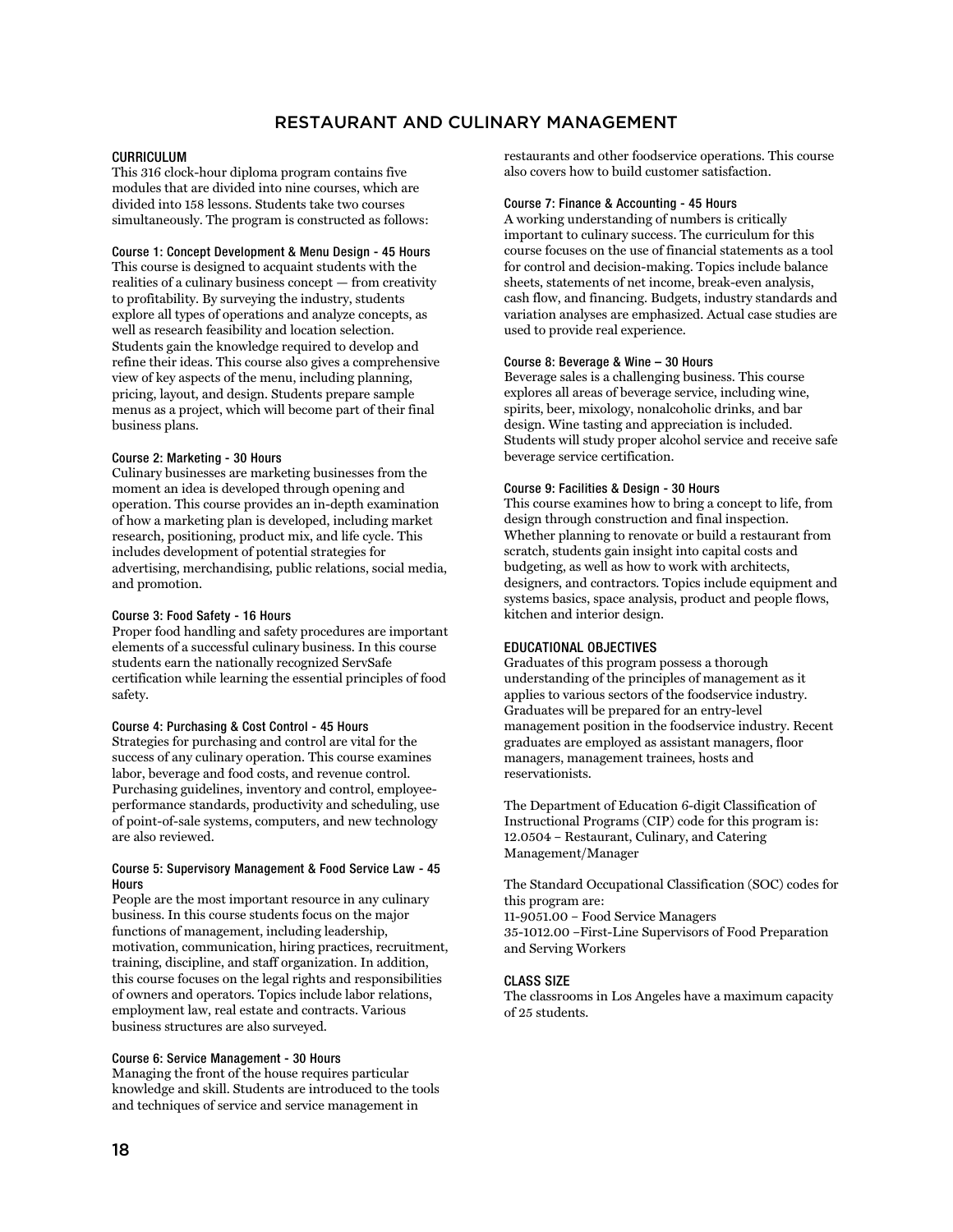#### <span id="page-19-0"></span>PROGRAM DURATION

Program duration varies according to the schedule option selected. Students may attend class three days per week. The length of time normally required for completion of each schedule option is determined by calculating the average number of weeks including student-free days and holidays.

|        | Schedule  | Time       | Duration       |
|--------|-----------|------------|----------------|
| 3 days | Morning   | 7:30am-    | 30 weeks at 12 |
|        |           | 11:30am    | hours per week |
| 3 days | Afternoon | $12pm-4pm$ | 30 weeks at 12 |
|        |           |            | hours per week |
| 3 days | Evening   | 5pm-9pm    | 30 weeks at 12 |
|        |           |            | hours per week |

There is no externship requirement for this program.

#### <span id="page-19-1"></span>TOTAL INSTITUTIONAL CHARGES

Total Institutional Charges at the Institute of Culinary Education includes all program expenses, elective classes, student workshops, registration fee and all applicable taxes.

| <b>Registration Fee</b>                    | \$85.00     |
|--------------------------------------------|-------------|
| Tuition, Payment Period 1 - Hours 1-       | \$12,501.28 |
| 316                                        |             |
| Supplies                                   | \$448.72    |
| (See Supplies below for detail)            |             |
| <b>Student Tuition Recovery Fund Fee**</b> | \$0.00      |
| <b>Total Charges</b>                       | \$13,035.00 |

\*Estimated charges for the period of attendance and the entire program

\*\* \$0 for every \$1,000, rounded to the nearest \$1,000

Possible additional fees, as applicable:

- Parking \$40/month
- Replacement ID \$5
- Duplicate Diploma \$10
- Transcript \$5

#### <span id="page-19-2"></span>**SUPPLIES**

Supplies are included in the Total Institutional Charges and are required for the program. Once received, supplies are not refundable. Sales tax, where indicated, is based on the tax rate for Pasadena, CA.

#### <span id="page-19-3"></span>Books

The following books are utilized in Restaurant and Culinary Management. Students may elect to provide their own copies of the texts, should they chose to do so. Title ISBN Price

| Management by Menu,      | 9780471475774       | \$50.00  |
|--------------------------|---------------------|----------|
| 4E                       |                     |          |
| Supervision in the       | 9781119148463       | \$75.00  |
| Hospitality Industry, 8E |                     |          |
| Food & Beverage Cost     | 9781118988497       | \$70.00  |
| Control, 6E              |                     |          |
| The Bar & Beverage       | 9780470248454       | \$85.00  |
| Book, 5E                 |                     |          |
| ServSafe Manager, 7E     | 9780134812366       | \$65.00  |
| ServSafe Alcohol, 3E     | 9781582803623       | \$30.00  |
| Restaurant Financial     | 6780471213796       | \$27.00  |
| <b>Basics</b>            |                     |          |
|                          | Shipping            | \$5.00   |
|                          | CA Sales Tax 10.25% | \$41.72  |
|                          | <b>Total Price</b>  | \$448.72 |

#### <span id="page-19-4"></span>**ATTENDANCE**

Lateness will affect participation grades and repeated lateness may result in dismissal.

Students must be present for 90% of their program. Restaurant and Culinary Management consists 316 hours (courses vary in length).

 Morning and Afternoon Schedules: Students must not exceed sixteen (16) lesson absences. In this program structure there are two (2) lessons each day, therefore one (1) day absence is counted as two (2) lessons missed.

Students who miss more than 50% of the day will be marked absent for the entire day. Students who exceed the 10% absence rate will face dismissal from their program and will be subject to refund policies mandated by the state of California and Federal Title IV regulations.

#### <span id="page-19-5"></span>EVALUATION CRITERIA

Grades for courses 1-8 will be based 50% on participation and 50% on written examinations or projects. The grade for course 9 will be 25% participation, 25% written examinations/projects, and 50% final Business Plan (a progressive project submitted at the end of this course). There is not a cumulative final examination required for completion of the program.

Every instructor will provide you with his or her own make-up policy and make-up exams are scheduled and administered by your module instructor. Acceptance of late projects is subject to instructor policy and may result in a full letter grade deduction.

<span id="page-19-6"></span>DRESS CODE See Dress Code.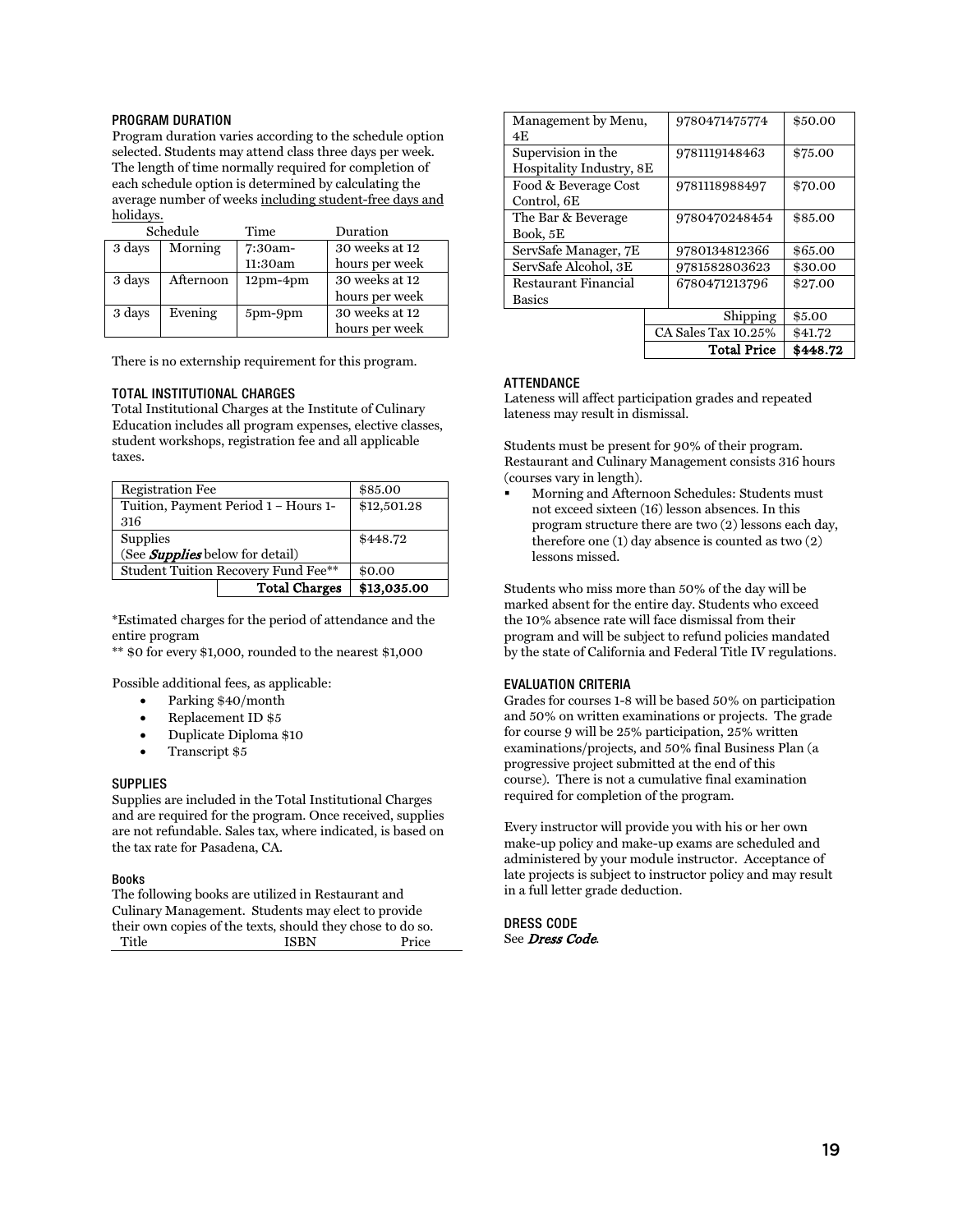## ADMISSIONS

#### <span id="page-20-1"></span><span id="page-20-0"></span>HOW TO CONTACT

The Office of Admissions for the Los Angeles campus may be reached by phone at (888) 913-2433.

#### <span id="page-20-2"></span>ENTRANCE REQUIREMENTS

To qualify for acceptance, a prospective student must be a high school graduate or have a GED. Documentation will be required. Acceptable documentation includes a copy of the student's high school diploma (non-IEP), a copy of a high school transcript indicating the student's graduation date; or successful completion of at least 60 semester or trimester credit hours or 72 quarter credit hours that does not result in the awarding of an associate's degree, but that is acceptable for full credit toward a bachelor's degree at any institution; or enrollment in a bachelor's degree program where at least at least 60 semester or trimester credit hours or 72 quarter credit hours have been successfully completed, including credit hours transferred into the bachelor's degree program; or a copy of a college diploma; or a copy of a college transcript indicating graduation from a post-secondary program (associate degree or higher) at a nationally- or regionally-accredited institution; or a copy of the student's GED or other statecertified high school equivalency test acceptable to the state of California.

International documentation must be accompanied by an official, certified translation noting that the student has completed the equivalent of a secondary school in the U.S.A.

Prospective students must also be able to demonstrate that they are currently or will be in the United States legally. As such, a copy of government-issued photo identification will be required at time of enrollment. A copy of an existing visa will be required for those international students not obtaining a student visa through the Institute. See International Students for additional requirements for ICE-sponsored M-1 visas.

The Institute of Culinary Education does not accept ability-to-benefit students.

Please contact Admissions for further details.

#### <span id="page-20-3"></span>English Proficiency

All students are required to be proficient in the English language. Students whose first language is not English are required to prove proficiency by providing one of the following:

- Test of English as a Foreign Language (TOEFL) with an Internet-Based Test (iBT) score of 61 or higher, Paper-Based Test score of 500 or higher, or Computer- Based Test (CBT) score of 173
- Advance Placement International English Language (APIEL) with a score of 173 or higher
- International English Language Testing System (IELTS) with a level of 6 or higher
- Common European Framework of Reference (CEFR) with a score of B2 or higher
- A grade of 'C' or better in an intermediate ESL course
- Graduation from an English-speaking secondary institution
- Evidence of having completed 12 semester hours or 18 quarter hours with at least a 'C' (70%) average at an accredited postsecondary institution in which English was the language of instruction
- Internal ESL Assessment (for Culinary and Career Pastry and Baking Arts students only) with a score of 42 points or higher. Students who previously failed any of the above exams are not eligible for this assessment.

#### <span id="page-20-4"></span>TRANSFER CREDITS

#### <span id="page-20-5"></span>Credits Transferred to ICE

The Institute of Culinary Education does not accept transfer credits. The school also does not accept hours or credit earned through challenge examinations, achievement tests, or experiential learning.

#### <span id="page-20-6"></span>Credits Transferred from ICE

#### NOTICE CONCERNING TRANSFERABILITY OF CREDITS AND CREDENTIALS EARNED AT OUR **INSTITUTION**

The transferability of credits you earn at the Institute of Culinary Education is at the complete discretion of an institution to which you may seek to transfer. Acceptance of the credits or diploma you earn in the educational program is also at the complete discretion of the institution to which you may seek to transfer. If the credits or diploma that you earn at this institution are not accepted at the institution to which you seek to transfer, you may be required to repeat some or all of your coursework at that institution. For this reason, you should make certain that your attendance at this institution will meet your educational goals. This may include contacting an institution to which you may seek to transfer after attending the Institute of Culinary Education to determine if your diploma or certificate will transfer.

#### <span id="page-20-7"></span>ARTICULATION AGREEMENTS

The Los Angeles campus currently does not have any articulation or transfer agreements in effect.

#### <span id="page-20-8"></span>HOW TO APPLY FOR ADMISSION

- 1. Contact the Office of Admissions for the Los Angeles campus at (888) 913-2433 to get started.
- 2. Visit the school for a personal tour and information session that will detail your education - with your career goals always in mind.
- 3. Fill out an Application online at ice.edu/APPLY for your desired program and select the schedule most convenient for you. Classes typically open for enrollment 6 months in advance of their start date.
- 4. Make an appointment with the Office of Student Financial Services to explore and fully understand all the financing options that are available to you. They may be reached directly at (626) 345-6610.
- 5. When you have completed both the admissions and finance processes, your Admissions Representative will enroll you. This will include signing your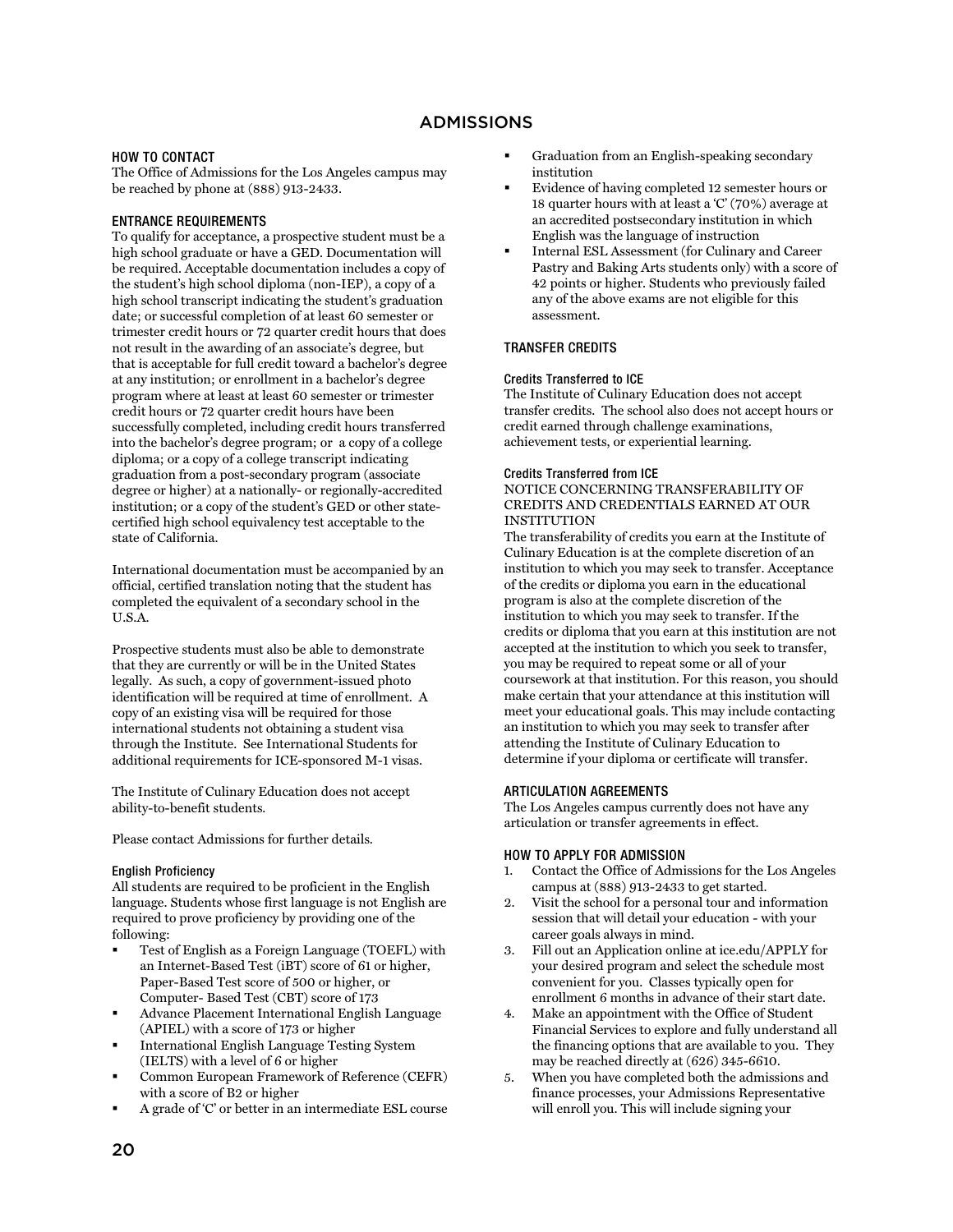Enrollment Agreement, securing a deposit (if applicable), getting fitted for your chef's coat, and picking up your knives, books, and professional tool kit when applicable.

Please note that limited number of spaces in each class prevents the school from admitting as many prospective students as there are applicants. If you are not admitted to the program with the start date you desire, your initial tuition payment can be refunded or transferred to another start date. We have convenient morning, afternoon and evening classes that start each month throughout the calendar year. Your application will remain on file at the Los Angeles campus for a period of two years or ten (10) years for active students and graduates.

After you enroll, you may only defer your enrollment in the same program two times (i.e. reserve three total seats). Applicants who had two prior cancellations will be required to obtain permission from the Dean of Students to reapply for admission.

#### <span id="page-21-0"></span>Late Enrollment Policy

Students who are unable to provide the required admissions documentation or complete financial packaging will be permitted to attend class under the following conditions:

- The enrollment must be completed within 6 calendar days of the start date of the class. This includes all required admissions documentation and financial packaging.
- The students must begin attending class no later than the second class in the program. Until enrollment is completed, students will be marked absent even though they attended class.
- After enrollment is completed, the Registrar will give the student a form that will confirm the days attended prior to registration. Students who did not attend the first day of class will be scheduled to attend remediation. The remediation may not overlap with the student's current schedule.
- If students are unable to complete the enrollment by the end of the sixth calendar day, they will be removed from the cohort.

#### <span id="page-21-1"></span>FEES

A registration fee of \$85.00 is due with the submission of an Application for Admission. This fee is non-refundable, except as described in the **Refund Policy**. An initial tuition payment of 10% of the total charges must be paid by check or credit card at the time of enrollment. The school will provide the student with a receipt. The initial tuition payment is not required for students whose Financial Aid will cover more than 90% of their instructional charges, provided the student has completed all required Financial Aid forms prior to the start of the enrollment period.

Possible additional fees not included in the total cost of attendance include parking (\$40/month), replacement ID (\$5), duplicate diploma (\$10), and transcripts (\$5 each).

#### <span id="page-21-2"></span>TUITION & SUPPLIES

Total Institutional Charges at the Institute of Culinary Education includes all course expenses, food, enrichment classes, field trips (where applicable), guest lectures, registration fee and all applicable taxes. Student supplies are also included, consisting of uniforms, books, knives, and tools (where applicable). For more information, please refer to the Total Institutional Charges and **Supplies** outlines in the overview of each program.

#### <span id="page-21-3"></span>TUITION PAYMENT OPTIONS OVERVIEW

The Los Angeles campus currently offers the below financing options to qualified individuals.

- 1. Federal Financial Aid See Financial Services section for details.
- 2. Private Loans Private student loans are available through a variety of lenders to qualified individuals. Some lenders require the student to complete a FASFA and/or accept all or portions of their eligible Title IV aid. Interest rates vary based on credit history and market interest rates. You can find detailed information on private student loans on the ICE website at ice.edu. Students are encouraged to shop for additional student loan options, as ICE's website is not an exhaustive resource.
- 3. TuitionFlex Loan\* The Tuition Flex loan is based on credit history and has a payment period of five or 10 years. Interest rates vary based on credit history. This loan requires a non-refundable application fee of up to \$250.
- 4. Enrollment Agreement Payment Plan\* An approved payment plan with final payment due one month prior to the end of the final class instruction.

\*indicates option requiring 10% initial tuition payment. Please see **Fees** section above for details.

#### <span id="page-21-4"></span>TUITION DISCOUNTS

The Institute of Culinary Education Los Angeles campus offers the following tuition incentives to students meeting eligibility criteria:

- 1. Dual Diploma Discount Students enrolling in the second program after the date of their initial enrollment will receive a discount equal to 10% of the tuition of the highest priced program applied to their Balance Due as specified in the current enrollment agreement. No discounts are offered for the third+ program.
- 2. Out-of-Area Discount– Students whose permanent address is more than 50 miles from the School will receive a discount of \$2,500 applied to the Balance Due for their tuition for Career Culinary Arts, Career Pastry and Baking Arts, and Career Health Supportive Culinary Arts or \$750 applied to the Balance Due for Restaurant and Culinary Management.
	- US Citizens & Permanent Residents: The student must provide proof of permanent home address in the form of government-issued photo identification that has not expired (e.g., driver's license, passport, or equivalent). Student must also provide evidence of relocation.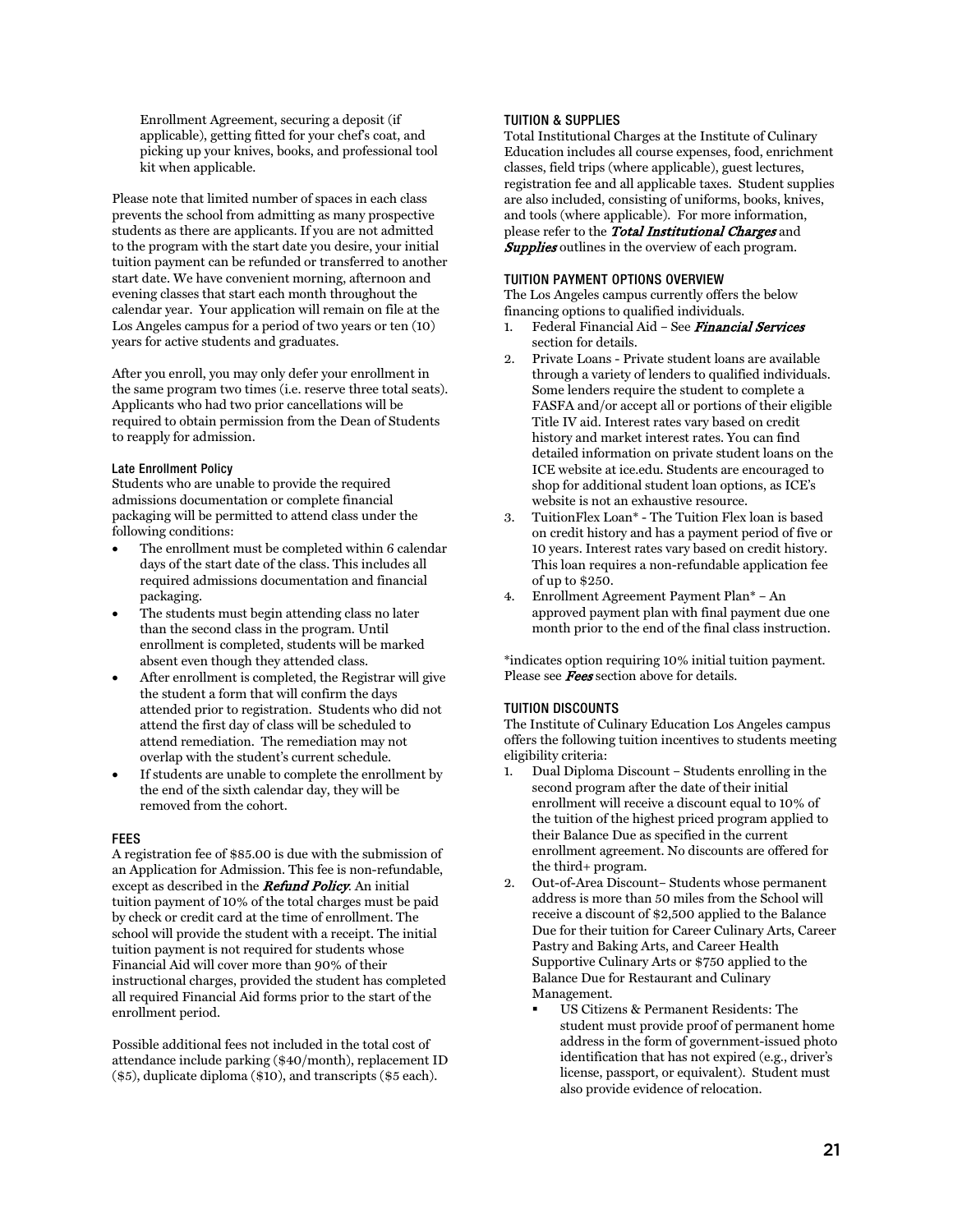- 3. Military Discount Students who present appropriate military or Veterans Administration documentation demonstrating that they served in the U.S. military will have a \$2,500 discount applied to their Balance Due for Career Culinary Arts, Career Pastry and Baking Arts, and Career Health Supportive Culinary Arts after all applicable benefits have been applied. For Restaurant and Culinary Management, students will receive a \$750 discount applied to their Balance Due.
- 4. Industry Discount A \$1,000 discount is applied to the Balance Due for Restaurant and Culinary Management for students currently working in the Culinary & Culinary Management industries. Proper identification, such as a valid employee ID, current pay stub or similar proof of active employment at time of enrollment is required.

The Dual Diploma Discount can be combined with one other Discount. No other Discounts can be combined.

Subject to change. Contact your Admissions Representative for the most current information.

#### <span id="page-22-0"></span>VACCINATION POLICY

The Institute of Culinary Education does not have an inschool vaccination program or provide students with vaccinations and does not require proof of vaccination as a condition of admission or continued attendance. We expect that all students are in good general health and are current with any vaccinations that are necessary to maintain good health. Students wishing to be vaccinated should consult with a qualified health care professional.

#### <span id="page-22-1"></span>HOUSING

The Student Housing Program is available to assist our students with their housing search. The Institute of Culinary Education does not own or control any residential student housing, nor does the school have the responsibility to assist students in finding housing. However, the Student Housing Program is a complementary service that connects our students with comfortable, convenient and fully-furnished apartments and dorm rooms in Pasadena and nearby cities. Preview options at ice.edu/HOUSING. Prices range between \$850/month and \$3500/month across all options. Most options include utilities. For more information on these programs and more, please contact us at [LAhousing@ice.edu.](mailto:LAhousing@ice.edu)

#### <span id="page-22-2"></span>INTERNATIONAL STUDENTS

All international students who want to apply for admissions must first submit an Application for Admission and be accepted. Please note that all classes are taught in English. To qualify for acceptance, international students must provide:

- Proof of education equivalent to at least a U.S. high school diploma (see *Entrance Requirements*)
- Proof of English proficiency for all non-native speakers. Institute of Culinary Education will accept the below minimum equivalencies:
	- o Transcript from English-speaking high school, college or university that indicates graduation

from program

- o TOEFL score of 61 (web/iBT), 173 (computer), or 500 (paper)
- o IELTS score of 6
- o CEFR score of B2
- Copy of valid visa or additional documentation for a school-sponsored M-1 visa

Those international students who require an M-1 visa to attend must also submit the below documentation:

- Proof of financial resources demonstrating tuition plus \$3,327.75 per month for living expenses. If funds are in an individual's name other than the student's, letter(s) from said individual(s) will be required indicating that the funds may be used for education and living expenses.
- Sponsor letter for those students who's housing or education costs are being sponsored by another individual
- Complete copy of valid passport

International students shall pay 50 percent of tuition before the first day of class. All remaining tuition will be due at the midpoint of the program. If an international student does not pay in full within five days following the midpoint of the program, the student shall be withdrawn from school and the student's visa shall be terminated.

M-1 students are eligible for Career Culinary Arts, Career Pastry and Baking Arts, and Career Health Supportive Culinary Arts morning and afternoon classes (no alternative schedules). Restaurant and Culinary Management may also be taken in conjunction with Culinary, Pastry or Health Supportive Culinary Arts. The Institute of Culinary Education does not sponsor F-1 visas. For more detailed information, please contact your Admissions Representative.

#### <span id="page-22-3"></span>BACKGROUND CHECK

An applicant's past criminal history may affect his or her admission to the Institute of Culinary Education and/or limit the number of suitable job placement sites. You must disclose to the Dean of Students, in writing to [LAstudentaffairs@ice.edu,](mailto:LAstudentaffairs@ice.edu) at time of submission of an application, all convictions and/or pending criminal charges for any felony or misdemeanor (other than minor traffic offenses). Signature on the application also provides consent to run a criminal background check.

#### <span id="page-22-4"></span>DISABILITIES

The Institute of Culinary Education is committed to providing qualified students with an equal opportunity to access the benefits, rights and privileges of its services, programs and activities in compliance with The American with Disabilities Act as amended and Section 504 of the Rehabilitation Act of 1973. We offer reasonable and appropriate accommodations to support students and facilitate their success at the Institute of Culinary Education.

If you are an applicant or student with an impairment or disability and would like to request a reasonable accommodation, please contact the Dean of Students at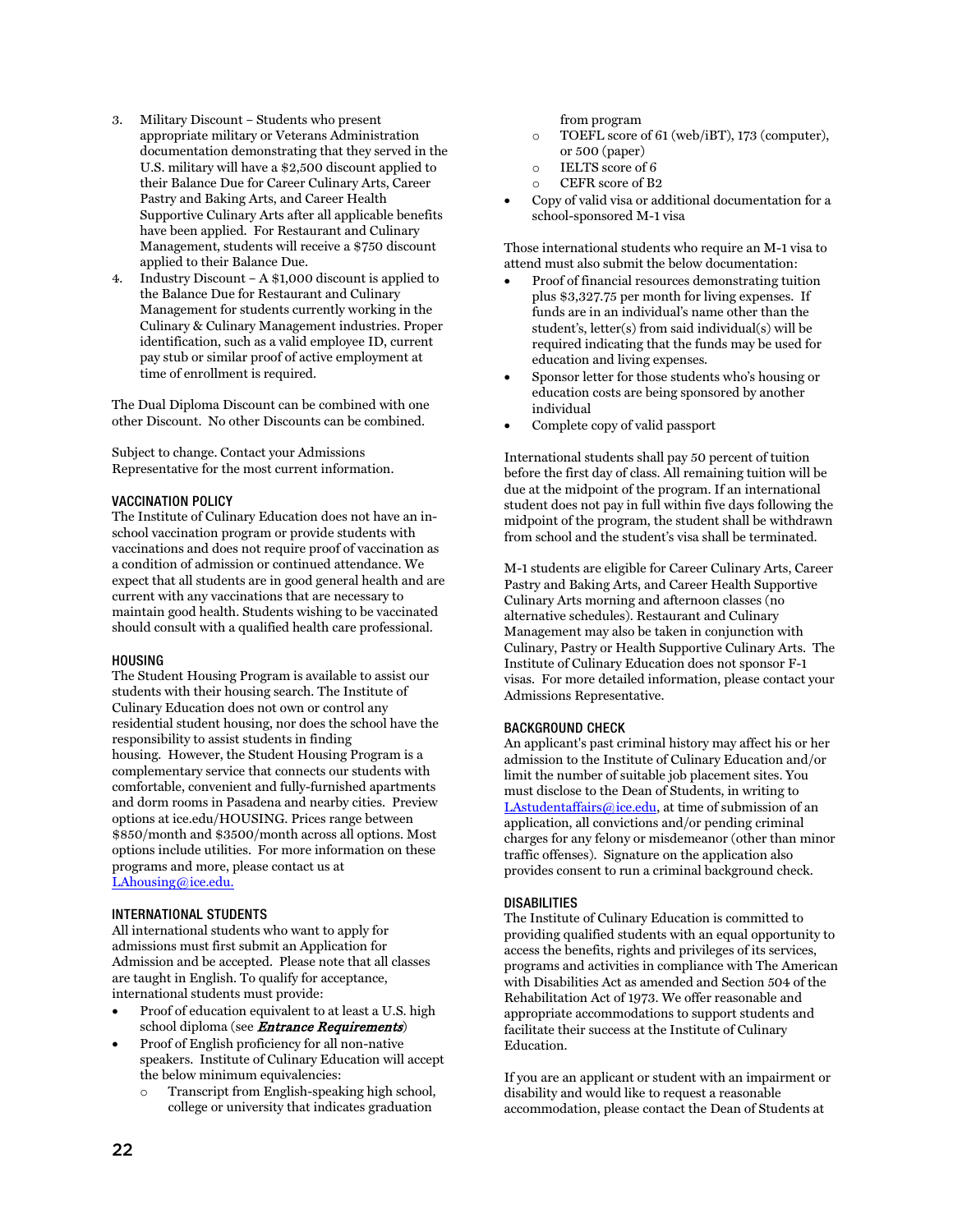(626) 345-6635. If a request for a reasonable accommodation is not received by the Dean of Students, it may result in the denial or delay of services for students. ICE does not discriminate against qualified students based on disability. Any information on disabilities that an applicant chooses to disclose will be used only in reviewing an applicant's request for reasonable accommodations.

For more information, contact the Office of Student Affairs.

#### <span id="page-23-0"></span>NONDISCRIMINATION STATEMENT

We evaluate applications for admissions based on various factors. These include, but are not limited to, the demonstration of motivation and a likelihood of academic success. The Institute of Culinary Education reserves the right to deny or revoke admission or to deny re-admission or re-enrollment to anyone who does not meet these or any other factors used to evaluate applicants. The Institute of Culinary Education is committed to offering equal opportunity to all persons and makes decisions about admissions, employment , educational programs and activities without regard to race, color, ethnicity, creed, religion, national origin, age, sex or gender (including pregnancy), gender identity or expression (including transgender status), marital or partnership status, military or veteran status, disability, genetic information, or any other characteristic protected by applicable federal, state or local law.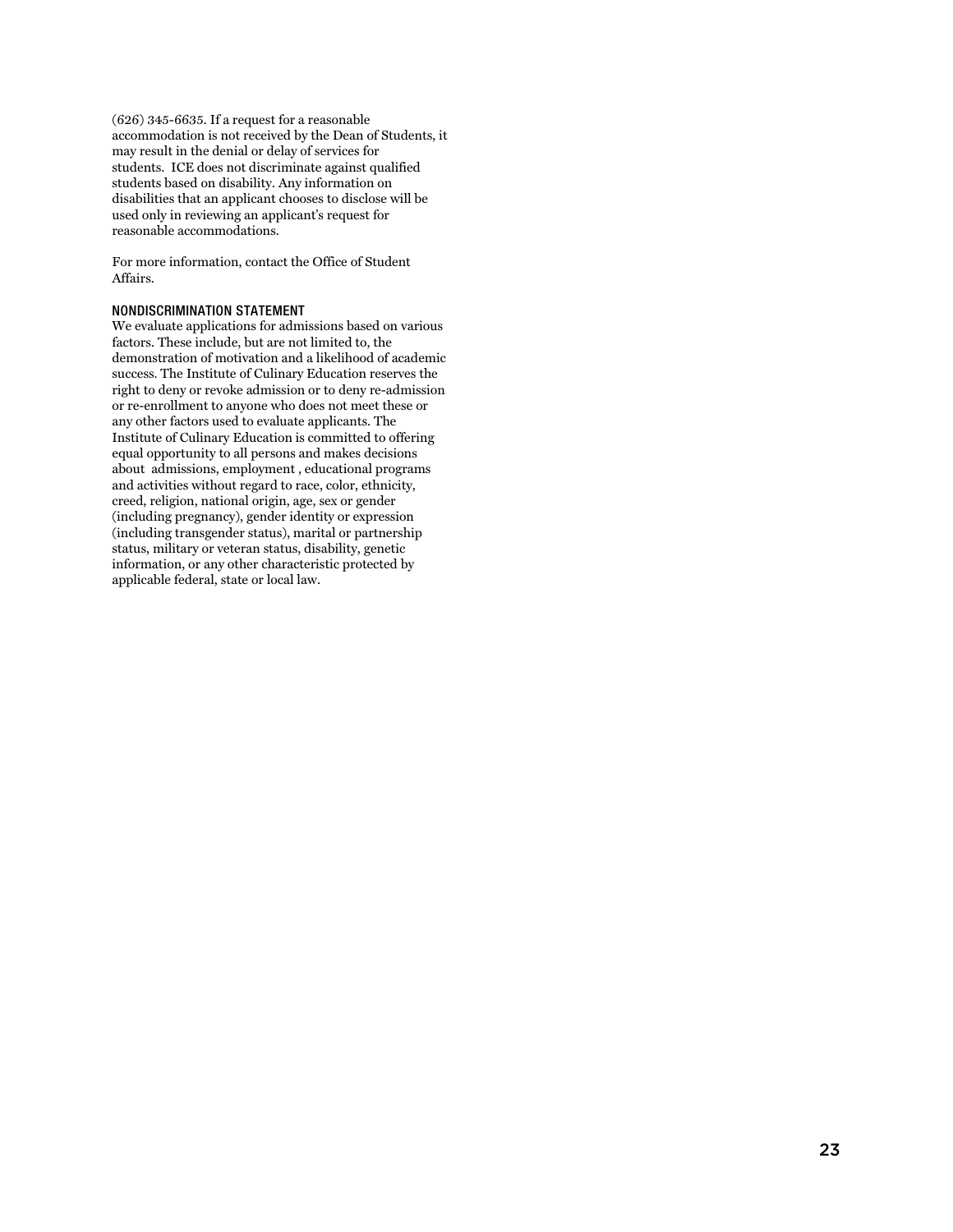#### <span id="page-24-1"></span><span id="page-24-0"></span>HOW TO CONTACT

The Office of Student Financial Services at the Los Angeles campus may be reached at (626) 345-6610. To make a payment, please visit pay.ice.edu.

#### <span id="page-24-2"></span>FEDERAL FINANCIAL AID PROGRAMS

#### <span id="page-24-3"></span>Student Aid Eligibility

Students applying to Career Culinary Arts, Career Pastry and Baking Arts and Career Health Supportive Culinary Arts may apply for Title IV aid. Eligibility for federal student aid is based on financial need and on several other factors. The U.S. Department of Education will determine your eligibility. To receive aid for our programs, you must:

- Demonstrate financial need (except for certain loans).
- Have a high school diploma or a General Education Development (GED) certificate.
- Be working toward certificate in an eligible program.
- Be a U.S. citizen or eligible noncitizen.
- Have a valid Social Security Number (unless you're from the Republic of the Marshall Islands, the Federated States of Micronesia, or the Republic of Palau).
- Register with the Selective Service if required. You can use the paper or electronic FAFSA to register; you can register at [www.sss.gov;](http://www.sss.gov/) or you can call 1- 847-688-6888. (TTY users can call 1-847-688-2567.)
- Maintain satisfactory academic progress once in school.
- Certify that you are not in default on a federal student loan and do not owe money on a federal student grant.
- Certify that you will use federal student aid only for educational purposes.

The Higher Education Act of 1965 as amended (HEA) suspends aid eligibility for students who have been convicted under federal or state law of the sale or possession of drugs, if the offense occurred during a period of enrollment for which the student was receiving federal student aid (grants, loans, and/or work-study). If you have a conviction(s) for these offenses, call the Federal Student Aid Information Center at 1-800-4-FED-AID (1-800-433-3243) or go to the FAFSA on the website, click on "Before Beginning a FAFSA" in the left column, then click on "Drug Worksheet" to find out how this law applies to you.

Even if you are ineligible for a federal grant or other federal aid, you should complete the FAFSA as you may be eligible for nonfederal aid from states and private institutions. If you regain eligibility during the award year, notify your financial aid administrator immediately. If you are convicted of a drug-related offense after you submit the FAFSA, you might lose eligibility for federal student aid, and you might be liable for returning any financial aid you received during a period of ineligibility. If you have a question about your citizenship status, contact the Office of Student Financial Services.

#### How will I know what I'm eligible for?

The information you reported on your FAFSA is used to determine your Expected Family Contribution (EFC), which is calculated by a formula established by law. The EFC is not the amount of money that your family must provide. Rather, you should think of the EFC as an index used to determine how much financial aid (grants, loans or work-study) you would receive if you were to attend school. If your EFC is below a certain number, you'll be eligible for a Federal Pell Grant assuming you meet all other eligibility requirements. You can get worksheets that show how the EFC is calculated by downloading them fro[m https://studentaid.ed.gov/sa/resources.](https://studentaid.ed.gov/sa/resources) Click on the award year appropriate to you under "EFC Formula." You may be required to submit additional documents at a later date, upon request of the Office of Student Financial Services. The amount of your Pell Grant depends on your EFC, your cost of attendance, your enrollment status (full time), and your program choice.

A Student Financial Services Advisor will explain how we calculate your cost of attendance. Costs unrelated to the completion of a student's course of study are not included in calculating that student's cost of attendance. A Student Financial Services Advisor can consider special or unusual circumstances and can adjust your cost of attendance or some of the information used to calculate your EFC. The Student Financial Services Advisor can also change your status from dependent to independent but only under specific circumstances the aid administrator will explain. You'll have to provide documentation to justify any change. The decision to change or not to change your dependency status is based on the aid administrator's judgment, and it's final. It can't be appealed to the U.S. Department of Education.

#### <span id="page-24-4"></span>How to Apply for Financial Aid

- 1. Create an FSA ID for student and parent (if student is under 24) a[t https://fsaid.ed.gov.](https://fsaid.ed.gov/)
- 2. Then, fill out the FAFSA (it'd be helpful to have previously filed tax documents on-hand at the time) online a[t http://www.fafsa.ed.gov/.](http://www.fafsa.ed.gov/) Select the 2020- 2021 school year.
	- You will be asked to complete personal security questions and create a password. The password will allow you to return to a saved application or check the status of an application in process.
	- The school code is: E40459
	- Be sure to use the "Next" and "Previous" buttons to move from page to page. (Using your web browser back and forward buttons may cause you to lose information.)
- Save your data before moving to the next page!
- 3. Students should utilize the IRS Data Retrieval Tool when at all possible. This will ensure accurate submission of required income and tax information. If you are unsuccessful in using this tool, please request an official detailed Tax Transcript from the IRS and submit to the Office of Student Financial Services upon request.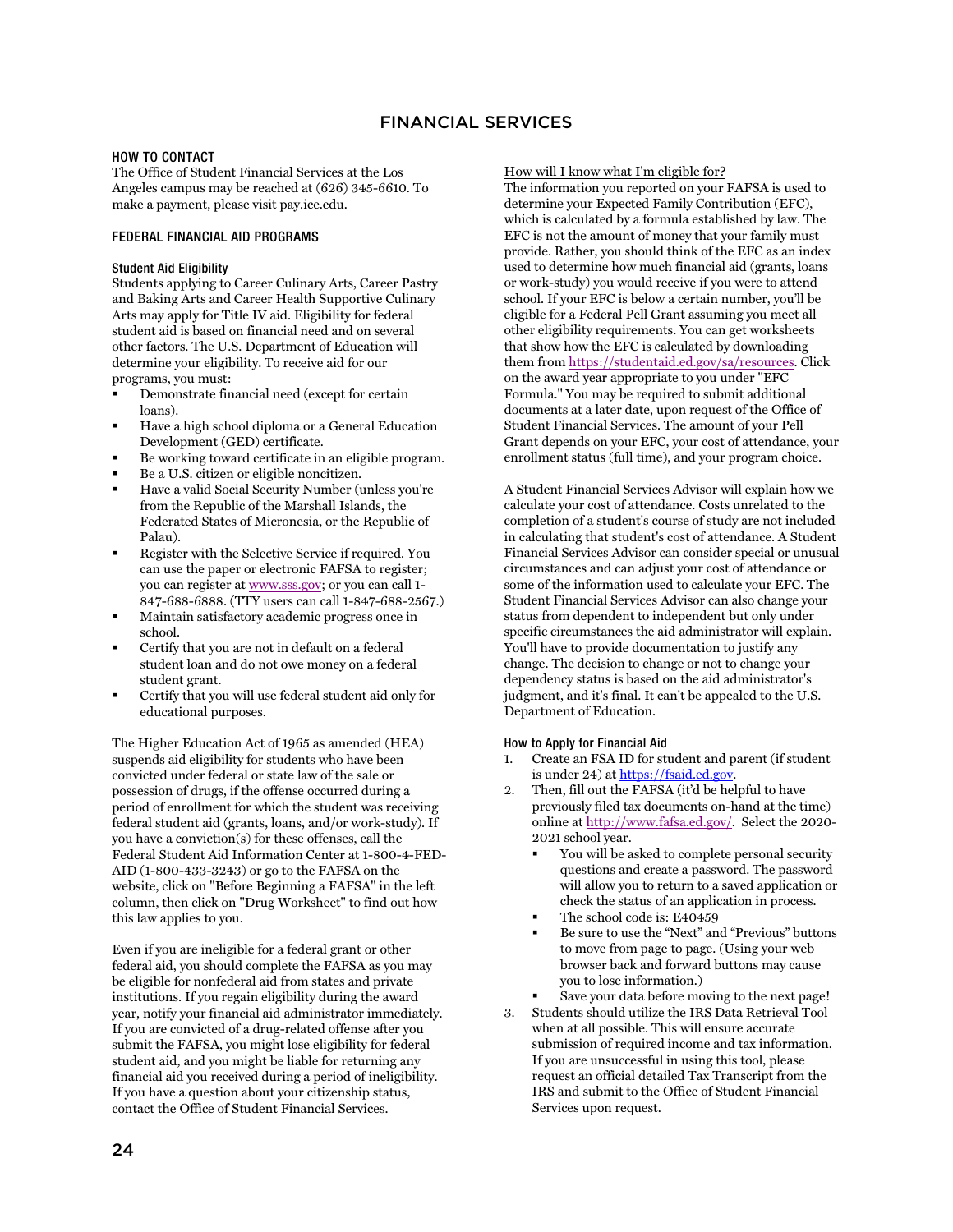4. After submitting your FAFSA, please print a copy for your records and contact the Office of Student Financial Services at (626) 345-6610 for next steps.

#### <span id="page-25-0"></span>Federal Pell Grant

A Federal Pell Grant, unlike a loan, does not have to be repaid. At ICE, Pell Grants are awarded to undergraduate students who have not earned a bachelor's or a professional degree. Pell Grants are considered a foundation of federal financial aid, to which aid from other federal and nonfederal sources might be added.

#### How much can I get?

The maximum Pell Grant award for the 2020-2021 award year (July 1, 2019 to June 30, 2020) is \$6,345.

The maximum amount can change each award year and depends on program funding. However, the amount you get, will depend not only on your financial need, but also on your costs to attend school, your status (all Los Angeles campus students are full-time students.), and your plans to attend school for a full academic year or less. Programs at the Institute of Culinary Education are less than one full academic year, so your amount of Pell Grant will be pro-rated.

If I am eligible, how will I get the Pell Grant money? When the Institute of Culinary Education receives your Pell award, we will apply the Pell Grant funds to your student tuition account. The school must tell you in writing how much your award will be and when the funds will be disbursed to the school. ICE receives funds at least twice during your enrollment period.

#### <span id="page-25-1"></span>FSEOG Program

The FSEOG Program provides need-based grants to help undergraduate students finance the costs of postsecondary education. When making FSEOG awards, the institution must give priority to those students with "exceptional need" (those with the lowest Expected Family Contributions, or EFCs, at the institution) and those who are also Federal Pell Grant recipients. To get an FSEOG, you must fill out the Free Application for Federal Student Aid (FAFSA) so that the Office of Student Financial Services can determine how much financial need you have. Students who will receive Federal Pell Grants and have the most financial need will receive FSEOGs first. The FSEOG does not need to be repaid. Each year, the school receives a certain amount of FSEOG funds from the U.S. Department of Education's office of Federal Student Aid. Once the full amount of the school's FSEOG funds has been awarded to students, no more FSEOG awards can be made for that year. In other words, FSEOG funds are first come, first served.

#### <span id="page-25-2"></span>Direct Stafford Loans

Institute of Culinary Education participates in the Direct Loan Program. The U.S. Department of Education administers the William D. Ford Federal Direct Loan (Direct Loan) Program. The Direct Loan programs consist of what are generally known as Stafford Loans (for students) and PLUS Loans for parents. You can find detailed information about federal loans on our website at

ice.edu. Under the Direct Loan Programs, the funds for your loan come directly from the federal government. Eligibility rules and loan amounts are set by the Department of Education.

#### How can I get a Direct Loan?

In order to apply for a Direct Loan, you must first fill out a FAFSA. After your FAFSA is processed, the Office of Student Financial Services will review the results and will inform you about your loan eligibility. You will need to complete an Entrance Counseling Session, which explains among other things, your repayment responsibilities. You also will have to sign a Master Promissory Note, a binding legal document that lists the conditions under which you're borrowing and the terms under which you agree to repay your loan. The loan application and Master Promissory Note are completed on-line. You will need to submit confirmation of the application to the Office of Student Financial Services. The U.S. Department of Education is your lender for Direct Stafford Loan.

#### How much can I borrow?

A subsidized loan is awarded on the basis of financial need. If you are eligible for a subsidized loan, the government will pay (subsidize) the interest on your loan while you're in school, and if you qualify to have your payments deferred. Depending on your financial need, you may borrow subsidized money for an amount up to the annual loan borrowing limit for your level of study (see below).

- You might be able to borrow loan funds beyond your subsidized loan amount even if you don't have demonstrated financial need. In that case, you'd receive an unsubsidized loan. The Office of Student Financial Services will subtract the total amount of your other financial aid from your cost of attendance to determine whether you're eligible for an unsubsidized loan. Unlike a subsidized loan, you are responsible for the interest from the time the unsubsidized loan is disbursed until it's paid in full. You can choose to pay the interest or allow it to accrue (accumulate) and be capitalized (that is, added to the principal amount of your loan). Capitalizing the interest will increase the amount you have to repay.
- You can receive a subsidized loan and an unsubsidized loan for the same enrollment period as long as you don't exceed the annual loan limits.
- If you're a dependent undergraduate student (excluding students whose parents cannot borrow PLUS Loans), each year you can borrow up to: \$5,500 (for loans first disbursed on or after July 1, 2008) if you're a first-year student enrolled in a program of study that is at least a full academic year. No more than \$3,500 of this amount can be in subsidized loans. The amount will be pro-rated downward for a program, such as those at ICE, which is less than a full academic year.
- If you're an independent undergraduate student (or a dependent student whose parents have applied for but were unable to get a PLUS Loan (a parent loan), each year you can borrow up to: \$9,500 if you're a first-year student enrolled in a program of study that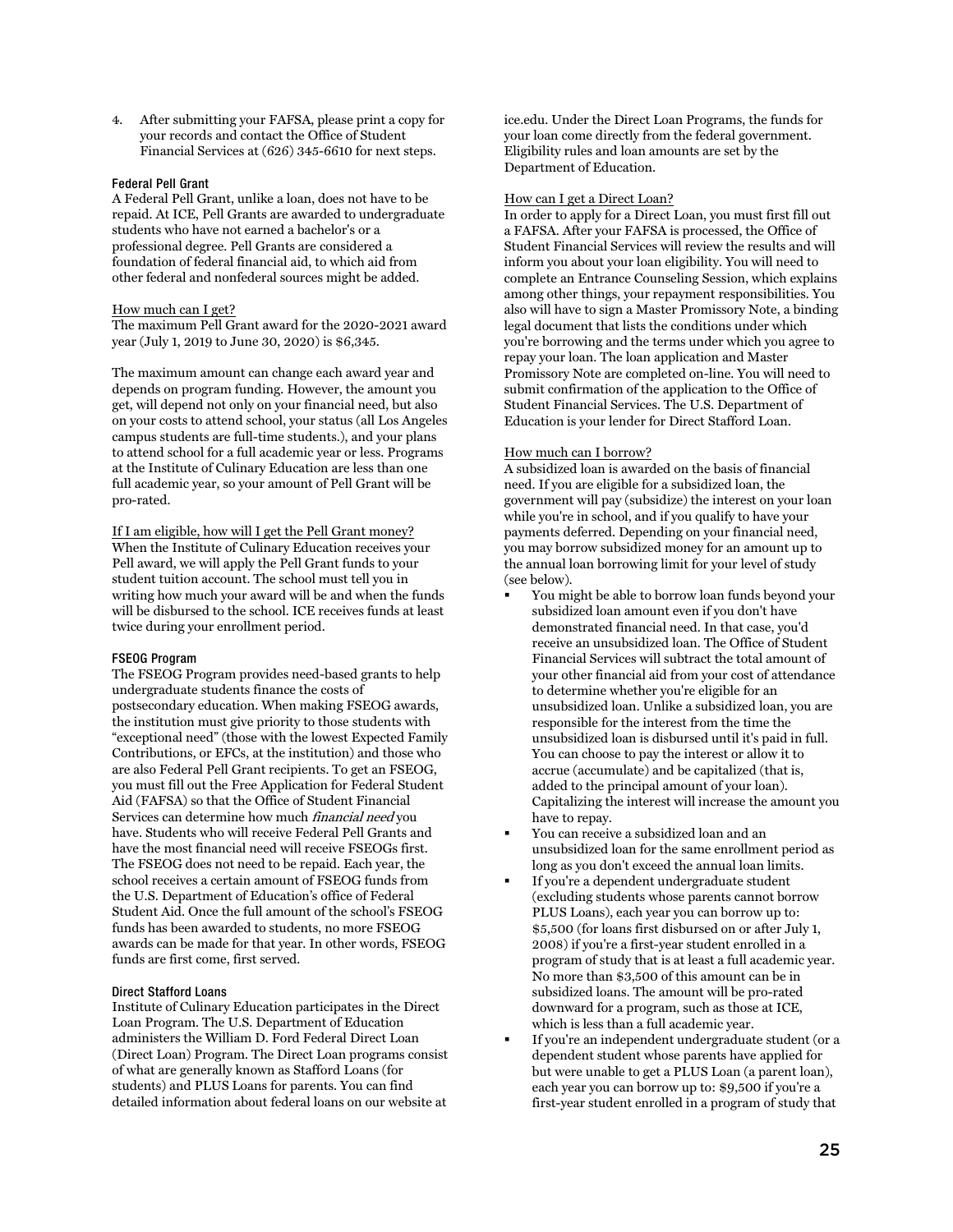is at least a full academic year. No more than \$3,500 of this amount may be in subsidized loans. The amount will be pro-rated downward for a program, such as those at ICE, which is less than a full academic year.

 These amounts are the maximum yearly amounts you can borrow in subsidized and unsubsidized Direct Loans.

Because you can't borrow more than your cost of attendance, minus the amount of any Federal Pell Grant you're eligible for and minus any other financial aid you'll get, you may receive less than the annual maximum amounts.

#### How will I get the loan money?

For the Direct Loan programs, the school will receive two equal disbursements. The loan money must first be applied to pay for tuition and fees. If loan money remains, you'll receive the funds by check within 14 days, unless you give the school written authorization to hold the funds until later in the enrollment period.

Since all enrolled students at the Institute of Culinary Education are considered first-year undergraduate students, the school may not disburse your first payment until 30 days after the first day of your enrollment period. This practice ensures you won't have a loan to repay if you don't begin classes or if you withdraw during the first 30 days of classes.

A school with a cohort default rate of less than 15 percent for each of the three most recent fiscal years for which data are available are not required to delay the delivery or disbursement of the first disbursement of a loan for 30 days for first-time, first year undergraduate borrowers.

#### What's the interest rate?

For all undergraduate unsubsidized and subsidized Stafford Loans disbursed on or after July 1, 2020 and before July 1, 2021, the interest rate is fixed at 2.75%.

#### New interest rate cap for military members

Interest rate on a borrower's student loan may be changed to six percent during the borrower's active duty military service. Additionally, this law applies to borrowers in military service as of August 14, 2008. Borrower must contact the creditor (loan holder) in writing to request the interest rate adjustment and provide a copy of the borrower's military orders.

#### When do I pay back my Stafford Loans?

After you graduate, leave school, or drop below half-time enrollment, you will have a six-month "grace period" before you begin repayment. During this period, you'll receive repayment information, and you'll be notified of your first payment due date. You're responsible for beginning repayment on time, even if you don't receive this information. Payments are usually due monthly.

#### How do I pay back my loans?

You'll repay your Direct Loan to the U.S. Department of Education's Direct Loan Servicing Center. The Direct

Loan program offer four repayment plans you can choose from, but the terms differ slightly. You will receive more detailed information on your repayment options during entrance and exit counseling sessions your school will provide.

#### What if I have trouble repaying the loan?

Under certain circumstances, you can receive a deferment or forbearance on your loan, as long as it's not in default. During a deferment, no payments are required. You won't be charged interest for a subsidized Direct Stafford loan. If you have an unsubsidized Stafford Loan, you are responsible for the interest during deferment.

If you're temporarily unable to meet your repayment schedule (for example due to poor health or other unforeseen personal problems), but you're not eligible for a deferment, your lender might grant you forbearance for a limited and specified period. If you are considering a deferment or forbearance, you must contact your lender. You may need to submit additional documents as well. You must continue to make payments until you receive confirmation of approval from the lender.

#### Can my Stafford Loan ever be discharged (canceled)? Yes, but only under a few circumstances. Your loan can't be canceled because you didn't complete the program of study at the school (unless you couldn't complete the program for a valid reason, such as if the school closed, for example), or because you didn't like the school or the program of study, or you didn't obtain employment after completing the program of study. If you are considering a discharge of a loan, you must contact the Lender directly. Payments must be continued until approval has been received. Additional documents may need to be submitted

#### <span id="page-26-0"></span>Direct PLUS Loans (Parent Loans)

as well.

Parents can borrow a PLUS Loan to help pay for your education expenses if you are a dependent undergraduate student enrolled at least half time in an eligible program at an eligible school. PLUS Loans are available through the William D. Ford Federal Direct Loan (Direct Loan) Program. Since this loan is credit-based, parents must have an acceptable credit history.

#### How do my parents get a loan?

Your parents must complete a Direct PLUS Loan application and Master Promissory Note, using our school information. The application is done on-line. Confirmation of the application must be submitted to the Office of Student Financial Services.

Also, your parents will be required to pass a credit check. Parents must complete a PLUS pre-approval form for this process. You and your parents must also meet other general eligibility requirements for federal student financial aid.

#### How much can my parents borrow?

The annual limit on a PLUS Loan is equal to your cost of attendance minus any other financial aid you receive. If your cost of attendance is \$6,000, for example, and you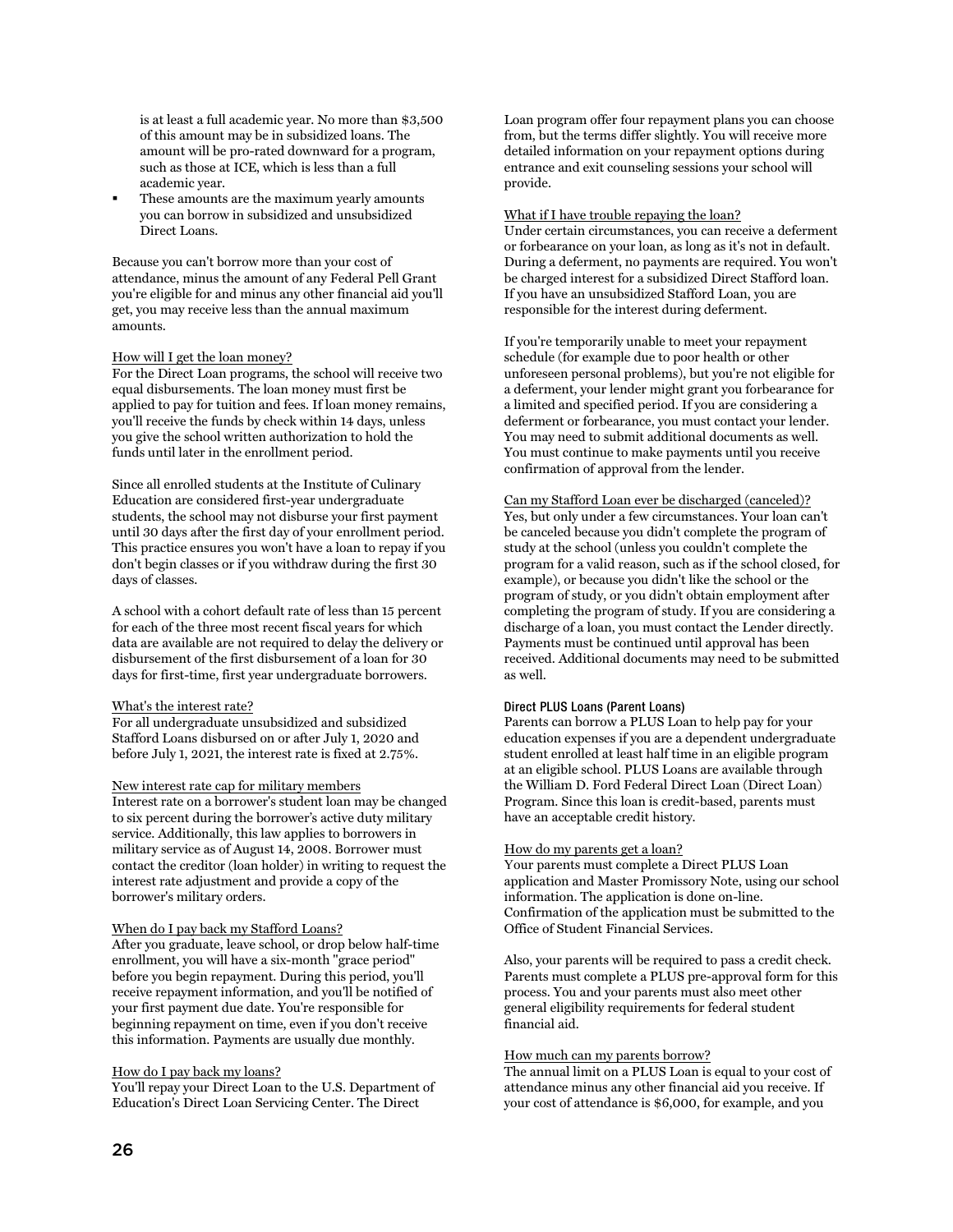receive \$4,000 in other financial aid, your parents can borrow up to \$2,000.

#### Who gets my parents' loan money?

The U.S. Department of Education (for a Direct PLUS Loan) will send the loan funds to ICE. The loan will be disbursed in two equal installments. The funds will be applied to your tuition and fees. If any PLUS loan funds remain, your parents will receive the amount as a check, not to exceed the amount of the PLUS loan.

#### What's the interest rate?

Direct PLUS Loans first disbursed on or after July 1, 2020 and before July 1, 2021 have a fixed interest rate of 5.3%.

Other than interest, is there a charge to get a PLUS Loan?

Your parents will pay a fee of up to 4.228% of the loan, deducted proportionately each time a loan disbursement is made. For a Direct PLUS Loan, the entire fee goes to the government to help reduce the cost of the loans. Also, your parents may be charged collection costs and late fees if they don't make their loan payments when scheduled.

#### When do my parents begin repaying the loan?

For PLUS loans made to parents disbursed on or after July 1, 2008, the borrower has the option of beginning repayment on the PLUS loan either 60 days after the loan is fully disbursed, or to wait until six months after the dependent student on whose behalf the parent borrowed ceases to be enrolled on at least a half-time basis.

#### How do my parents pay back these loans?

They'll repay their Direct PLUS Loan to the U.S. Department of Education's Direct Loan Servicing Center. To read more about repayment options, visit [https://studentaid.ed.gov/sa/types/loans/plus#repaymen](https://studentaid.ed.gov/sa/types/loans/plus#repayment-plans) [t-plans.](https://studentaid.ed.gov/sa/types/loans/plus#repayment-plans)

#### Is it ever possible to postpone repayment of a PLUS Loan?

Yes, under certain circumstances, your parents can receive a deferment on their loans.

If they temporarily can't meet the repayment schedule, they can also apply for forbearance on their loan, as long as it isn't in default. During forbearance, their payments are postponed or reduced.

Generally, the conditions for eligibility and procedures for requesting a deferment or forbearance apply to both Stafford Loans and PLUS Loans. However, since all PLUS Loans are unsubsidized, your parents will be charged interest during periods of deferment or forbearance. If they don't pay the interest as it accrues, it will be capitalized (that is, added to the principal amount of the loan, and additional interest will be based on that higher amount). If your parents are considering a deferment or forbearance, they must contact the lender. They may need to submit additional documents as well. They must continue to make payments, aside from the interest, until they receive confirmation of approval from the lender.

#### Can a PLUS Loan be discharged (canceled)?

Yes, under certain conditions. A discharge (cancellation) releases your parents from all obligations to repay the loan. If your parents are considering a discharge of a loan, they must contact the Lender directly. Payments must be continued until approval has been received. Additional documents may need to be submitted.

Your parent's PLUS Loan can't be canceled if:

- You didn't complete your program of study at your school (unless you couldn't complete the program for a valid reason—because the school closed, for example).
- You didn't like the school or the program of study.
- You didn't obtain employment after completing the program of study.

For more information about loan discharge or repayment: Parents should contact the Direct Loan Servicing Center at 1-800-848-0779, or go to

[https://studentaid.ed.gov/sa/repay-loans/forgiveness](https://studentaid.ed.gov/sa/repay-loans/forgiveness-cancellation)[cancellation.](https://studentaid.ed.gov/sa/repay-loans/forgiveness-cancellation)

#### <span id="page-27-0"></span>Repayment Information

After you graduate or leave school, you have a period of time before you have to begin repayment. This "grace period" is six months for a Federal Stafford Loan.

The repayment period for all PLUS Loans begins on the date the loan is fully disbursed, and the first payment is due within 60 days of the final disbursement. Parent PLUS Loan borrowers whose loans were first disbursed on or after July 1, 2008, may choose to have repayment deferred while the student for whom the parent borrowed is enrolled at least half-time and for an additional six months after that student is no longer enrolled at least half-time. Interest that accrues during these periods will be capitalized if not paid by the borrower.

#### Exit Counseling

You'll receive information about repayment, and your loan provider will notify you of the date loan repayment begins. It's extremely important to make your current loan payment due on time either monthly (which is usually when you'll pay) or according to your repayment schedule. If you don't, you could end up in default, which has serious consequences. Student loans are real loans just like car loans or mortgages. You have to pay back your student loans. Find out about your obligations in this section so you can stay on top of your loans. The Exit Counseling Session must be completed at least one month prior to the start of your externship. For more information regarding this process, you will need to contact the Bursar at the Los Angeles campus.

#### Get Your Loan Information

The U.S. Department of Education's National Student Loan Data System (NSLDS) allows you to access information on loan and/or federal grant amounts, your loan status (including outstanding balances), and disbursements made. Go t[o www.nslds.ed.gov.](http://www.nslds.ed.gov/)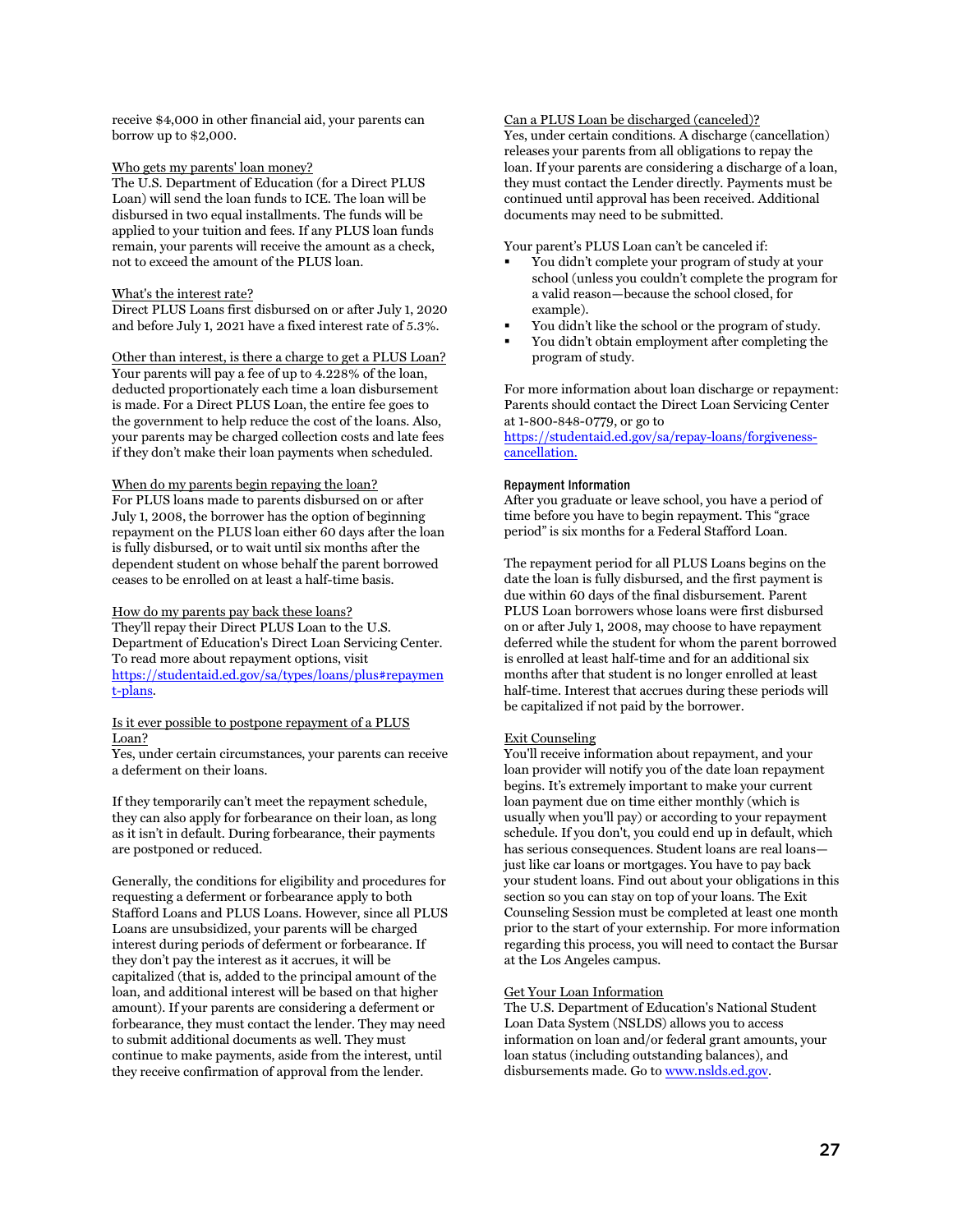#### Paying Back Your Loan(s)

You have a choice of repayment plans. How much you pay and how long you take to repay your loans will vary depending on the repayment plan you choose. There are several repayment plans available: Standard, Extended, Graduated, Income Based Repayment (IBR), and the Income Contingent Repayment (ICR).

Go to the Repayment Plans and Calculators page on the Department of Education web site

[\(https://studentaid.ed.gov/sa/repay-](https://studentaid.ed.gov/sa/repay-loans/understand/plans)

[loans/understand/plans\)](https://studentaid.ed.gov/sa/repay-loans/understand/plans) for more information about the various repayment plans and to calculate your estimated repayment amount under each of the different plans.

The Publication Funding Education Beyond High School: The Guide to Federal Student Aid provides additional information on repayment options, with examples of monthly payments for different loan amounts, and covers other topics you need to consider when managing your loans. You can see the entire publication at [https://studentaid.ed.gov/sa/sites/default/files/funding-](https://studentaid.ed.gov/sa/sites/default/files/funding-your-education.pdf)

[your-education.pdf](https://studentaid.ed.gov/sa/sites/default/files/funding-your-education.pdf)

#### Trouble Making Payments

If you're having trouble making payments on your loans, contact your lender as soon as possible. Your lender will work with you to determine the best option for you. Options include:

- Changing repayment plans.
- Deferment If you meet certain requirements. A deferment allows you to temporarily stop making payments on your loan.
- Forbearance If you don't meet the eligibility requirements for a deferment but are temporarily unable to make your loan payments. Forbearance allows you to temporarily stop making payments on your loan, temporarily make smaller payments, or extend the time for making payments. Read more about deferments and forbearance options at [https://studentaid.ed.gov/sa/repay](https://studentaid.ed.gov/sa/repay-loans/deferment-forbearance)[loans/deferment-forbearance](https://studentaid.ed.gov/sa/repay-loans/deferment-forbearance)

If you stop making payments and don't get a deferment or forbearance, your loan could go into default, which has serious consequences. Contact your lender regarding options for postponing repayment if you are having trouble making payments.

#### Default

If you default, it means you failed to make payments on your student loan according to the terms of your promissory note, the binding legal document you signed at the time you took out your loan. In other words, you failed to make your loan payments as scheduled. Both the Institute of Culinary Education, the financial institution that made or owns your loan and, the federal government (your Direct Loan Lender) can take action to recover the money you owe.

Here are some consequences of default:

 National credit bureaus can be notified of your default, which will harm your credit rating, making it hard to buy a car or a house.

- You would be ineligible for additional federal student aid if you decided to return to school.
- Loan payments can be deducted from your paycheck. State and federal income tax refunds can be withheld and applied toward the amount you owe.
- You will have to pay late fees and collection costs on top of what you already owe.
- You can be sued.

#### Loan Consolidation

A Consolidation Loan allows you to combine all the federal student loans you received to finance your college education into a single loan. You can get more information about loan consolidation at <https://studentaid.ed.gov/sa/repay-loans/consolidation>

#### <span id="page-28-0"></span>Return of Title IV Funds

The law specifies how the Institute of Culinary Education must determine the amount of Title IV program aid that you are eligible for if you withdraw from school. The Title IV programs are the following: Federal Pell Grants, Stafford Loans, and PLUS Loans.

- When you withdraw, the amount of Title IV program aid that you have earned up to that point is determined by a specific formula. If your total disbursements exceed more than you are entitled to, based upon the calculations, the excess funds must be returned by the school, which may result in a remaining balance due to the school. You will be responsible for this balance.
- The amount of aid that you have entitled to keep is determined on the number of days in attendance. All ineligible funds must be returned either by the school, the student, or both. Federal software is used to calculate the amount of ineligible aid to be returned and by whom. Once you have completed more than 60% of the period of enrollment, you are entitled to receive all scheduled aid.
- If you did not receive all of the funds that you earned, you may be due a post-withdrawal disbursement. If your post-withdrawal disbursement includes loan funds, the school must get your permission before it can disburse them. You may choose to decline some or all of the loan funds so that you don't incur additional debt. The school may automatically use all or a portion of your post-withdrawal disbursement of grant funds for tuition or fees.
- There are some Title IV funds that you were scheduled to receive that cannot be disbursed to you once you withdraw because of other eligibility requirements. For example, if you are a first-time, first-year student and you have not completed the first 30 days of your program before you withdraw, you will not receive any Direct loan funds that you would have received had you remained enrolled past the 30<sup>th</sup> day.
- Any amount of unearned grant funds that you must return is called an overpayment. The maximum amount of a grant overpayment that you must repay is half of the grant funds you received or were scheduled to receive. You must make arrangements with the school or the Department of Education to return the unearned grant funds.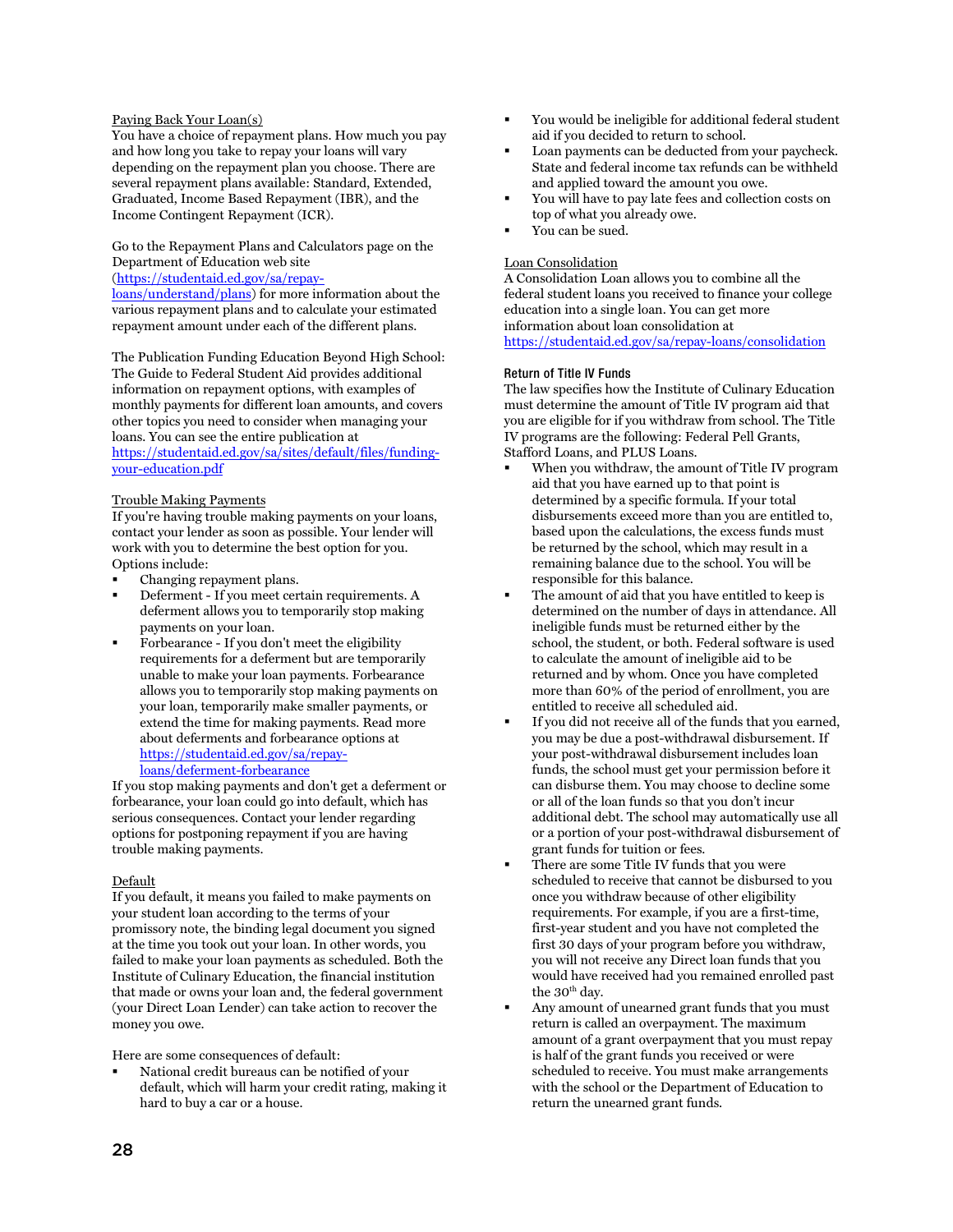The requirements for Title IV program funds when you withdraw are separate from the Los Angeles campus refund policy. Therefore, you may still owe funds to the Institute of Culinary Education to cover unpaid institutional charges. The school may also charge you for any Title IV program funds that it was required to return. The Bursar will notify you of any funds that were returned. Various departments can provide you with the requirements and procedures for officially withdrawing from school. They include the Registrar and Bursar.

If you have questions about your Title IV program funds, you can call the Federal Student Aid Information Center at 1-800-4-FEDAID (1-800-433-3243). TTY users may call 1-800-730-8913. Information is also available on Student Aid on the Web a[t www.studentaid.ed.gov.](http://www.studentaid.ed.gov/)

#### <span id="page-29-0"></span>Veteran's Benefits

The Institute of Culinary Education is approved by the Department of Veterans Affairs under the provisions of Title 38, U.S. Code for VA educational benefits to train veterans and other eligible persons for approved programs and courses required for those programs. Students requesting the Montgomery Gi Bill©, Post 9/11 Gi Bill©, or Vocational Rehabilitation educational benefits must complete an application and provide additional forms to the Institute of Culinary Education Veteran Services representative. Applications can be completed online at: [http://benefits.va.gov/gibill/apply.asp.](http://benefits.va.gov/gibill/apply.asp)

The Department of Veteran Affairs requires that students who receive veteran's benefits make due progress toward the completion of a degree or certificate in order to continue receiving benefits. Information about satisfactory academic progress can be found in this catalog. Please contact the Student Financial Services office for detailed requirements to qualify for, and maintain veteran's benefits.

#### <span id="page-29-1"></span>PRIVATE LOANS

The Career Training Smart Option Student Loan is a private, credit-based student loan through Sallie Mae. This loan helps students save money, build good credit and pay off their student loan debt faster. Students who apply with a creditworthy co-signer benefit from low interest rates. Interest rates vary and are reset on a monthly basis. Borrowers may apply for a co-signer release upon successful completion of their program. Monthly interest-only payments are required during the in school period and during the six-month grace period. Both interest and principal are due following the sixmonth grace period. Please visit

<http://www.salliemae.com/ctsmartloan> to get started.

What you may need to refer to when applying:

- Your Social Security Card
- Your valid Driver's License or state ID
- Your alien registration card or Permanent Resident Card (if you are not a U.S. citizen) — both sides
- Two different contact references, with valid addresses and telephone numbers

\*In most cases, federal loans have better terms and conditions than private student loans, so consider that option first. Nonetheless, private student loans are very helpful in filling the gaps.

#### <span id="page-29-2"></span>STATE-FUNDED GRANTS & LOANS

#### <span id="page-29-3"></span>NJCLASS Loan

New Jersey residents may be eligible for assistance through the Higher Education Student Assistance Authority of New Jersey (HESAA) after federal aid is exhausted. The assistance that is available through the HESAA is the NJCLASS loan. There are no annual and/or aggregate loan limits. NJCLASS may be used for school related expenses including tuition and fees, books, and supplies, as well as room and board. HESAA reduces the interest rate during school and for the first 48 monthly payments of principal and interest.

NJCLASS Loans are variable or fixed rate products financed through the annual sale of tax-exempt bonds. Finance terms of 10 years, 15 years or 20 years are available, as well as different repayment option. Please visi[t http://www.hesaa.org/Pages/NJCLASSHome.aspx](http://www.hesaa.org/Pages/NJCLASSHome.aspx) for more information and to get started.

#### <span id="page-29-4"></span>TUITIONFLEX LOAN PROGRAM

The TuitionFlex Program is a financing option potentially available to students who have applied for all potential scholarships, federal grants, federal loans, private student loans, and state funded loans. It is an extended payment plan with interest ranging between 5.75-11.40% for Career Culinary Arts, Career Pastry and Baking Arts, Career Health Supportive Culinary Arts, and Restaurant and Culinary Management. The interest rate is based on credit score and repayment time is five or 10 years. There is a non-refundable 2% fee (up to \$250.00) to the amount being financed when applying. Please contact the Office of Student Financial Services for more information on how to submit an application.

#### <span id="page-29-5"></span>ENROLLMENT AGREEMENT PAYMENT PLAN

Students who intend to pay their balance by check or credit card can do so with an interest-free payment plan. The student is required to put 10% down to reserve their seat (see Fees for additional details). The Balance Due must be paid 30 days prior to the start of the student's externship for Career Culinary Arts, Career Pastry and Baking Arts, and Career Health Supportive Culinary Arts. Alternatively, the Balance Due must be paid 30 days prior to the end of Restaurant and Culinary Management. There is a standard one-time origination fee for all multiple-month payment plans equal to 1.9%.

When you visit the school, please bring the following:

- Your Social Security Card
- Your valid Driver's License or state ID
- Prior year tax return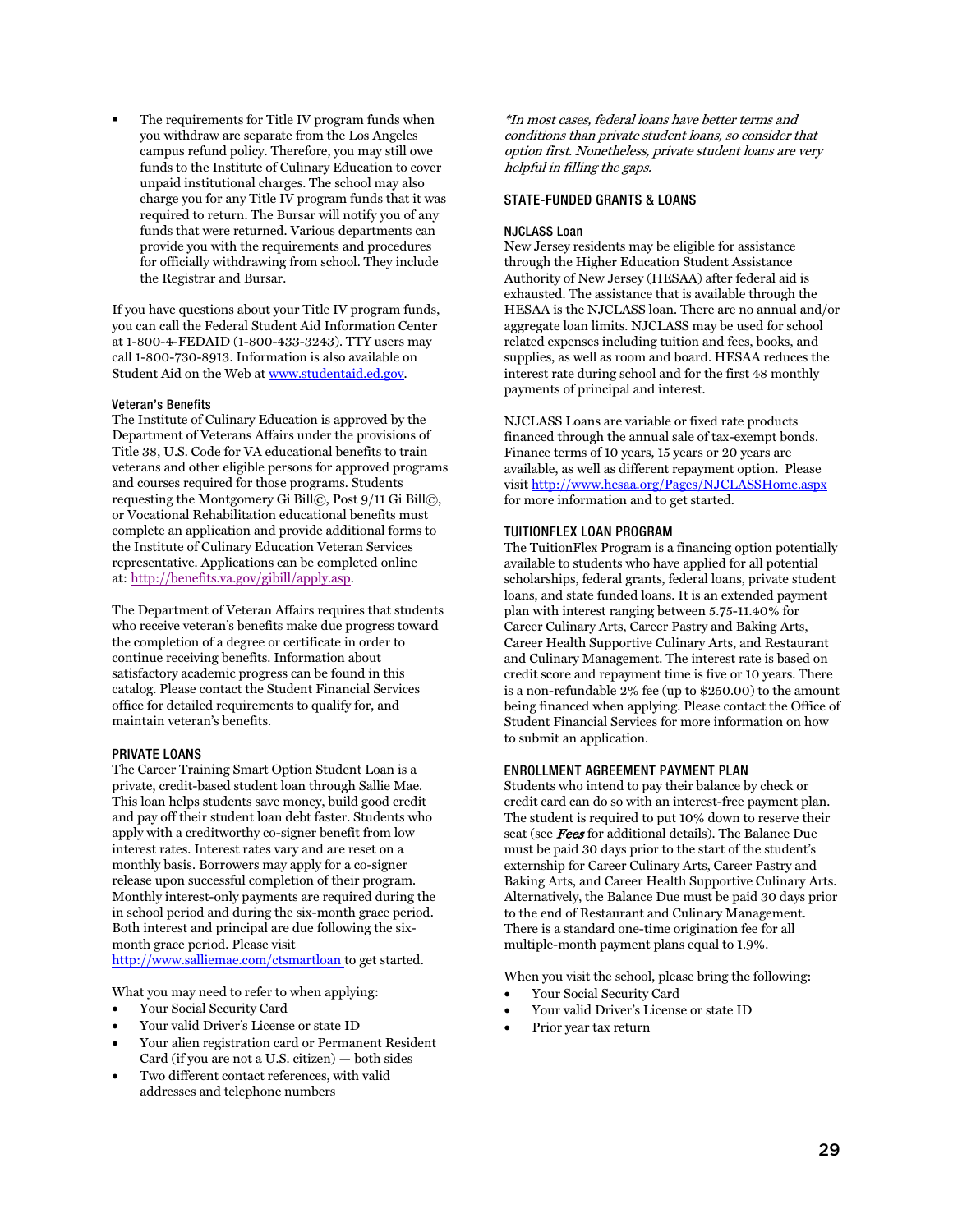#### <span id="page-30-0"></span>REFUND POLICY

<span id="page-30-1"></span>Student's Right to Cancel

You have the right to cancel your agreement for a program of instruction, as described below:

- 1. If a student is denied admission to the school, he/she will receive a refund of all monies paid.
- 2. If a student enrolls prior to visiting the school's facility, he/she may cancel within three (3) days of touring the school's facilities and inspecting the equipment and receive a refund of all monies paid.
- 3. If student cancels within three (3) days of signing the Enrollment Agreement, he/she will receive a refund of all monies paid.
- 4. If a student cancels within four to seven (4-7) days of signing the enrollment agreement, or on the first day of class, whichever is later, he/she will receive a refund of all monies paid except for the registration fee.
- 5. Refunds to students will be made within 45 days of receipt of cancellation notice.

Cancellation may occur when the student provides a written notice of cancellation at the following address: 521 East Green Street, Pasadena, CA 91101. This can be done by mail or by hand delivery. The written notice of cancellation, if sent by mail, is effective when deposited in the mail properly addressed with proper postage. The written notice of cancellation need not take any particular form and, however expressed, it is effective if it shows that the student no longer wishes to be bound by the Enrollment Agreement.

After the end of the cancellation period, you also have the right to stop school at any time; and you have the right to receive a pro-rata refund if you have completed 60% or less of the scheduled hours in the current payment period in your program through the last day of attendance.

#### <span id="page-30-2"></span>Withdrawal from the Program

You may withdraw from the school at any time after the cancellation period (described above) and receive a prorata refund if you have completed 60% or less of the scheduled hours in the current payment period in your program through the last day of attendance. The refund will be less the registration fee not to exceed \$85.00, and less any deduction for equipment within 45 days of withdrawal. If the student has completed more than 60% of the period of attendance for which the student was charged, the tuition is considered earned and the student will receive no refund.

For the purpose of determining a refund under this section, a student shall be deemed to have withdrawn from a program of instruction when any of the following occurs:

- The student notifies the institution of the student's withdrawal or as of the date of the student's withdrawal, whichever is later.
- The institution terminates the student's enrollment for failure to maintain satisfactory progress; failure to abide by the rules and regulations of the

institution; absences in excess of maximum set forth by the institution; and/or failure to meet financial obligations to the School.

For the purpose of determining the amount of the refund, the date of the student's withdrawal shall be deemed the last date of recorded attendance. The amount owed equals the daily charge for the program (total institutional charge, minus non-refundable fees, divided by the number of hours in the program), multiplied by the number of hours scheduled to attend, prior to withdrawal. If the student has completed more than 60% of the period of attendance for which the student was charged, the tuition is considered earned and the student will receive no refund.

If any portion of the tuition was paid from the proceeds of a loan or third party, the refund shall be sent to the lender, third party or, if appropriate, to the state or federal agency that guaranteed or reinsured the loan. Any amount of the refund in excess of the unpaid balance of the loan shall be first used to repay any student financial aid programs from which the student received benefits, in proportion to the amount of the benefits received, and any remaining amount shall be paid to the student. If the student has received federal student financial aid funds, the student is entitled to a refund of moneys not paid from federal student financial aid program funds. If a student receives a loan to pay for the educational program, the student will have the responsibility to repay the full amount of the loan plus interest, less the amount of any refund.

Specific information pertaining to VA refunds may be found a[t https://benefits.va.gov/gibill/.](https://benefits.va.gov/gibill/)

Federal Financial Aid refund and return of funds information may be found at <https://studentaid.ed.gov/sa/> or above in Return of Title [IV Funds](#page-28-0).

#### <span id="page-30-3"></span>STUDENT TUITION RECOVERY FUND

The State of California established the Student Tuition Recovery Fund (STRF) to relieve or mitigate economic loss suffered by a student in an educational program at a qualifying institution, who is or was a California resident while enrolled, or was enrolled in a residency program, if the student enrolled in the institution, prepaid tuition, and suffered an economic loss. Unless relieved of the obligation to do so, you must you must pay the stateimposed assessment for the STRF, or it must be paid on your behalf, if you are a student in an educational program, who is a California resident, or are enrolled in a residency program, and prepay all or part of your tuition.

You are not eligible for protection from the STRF and you are not required to pay the STRF assessment, if you are not a California resident, or are not enrolled in a residency program.

It is important that you keep copies of your enrollment agreement, financial aid documents, receipts, or any other information that documents the amount paid to the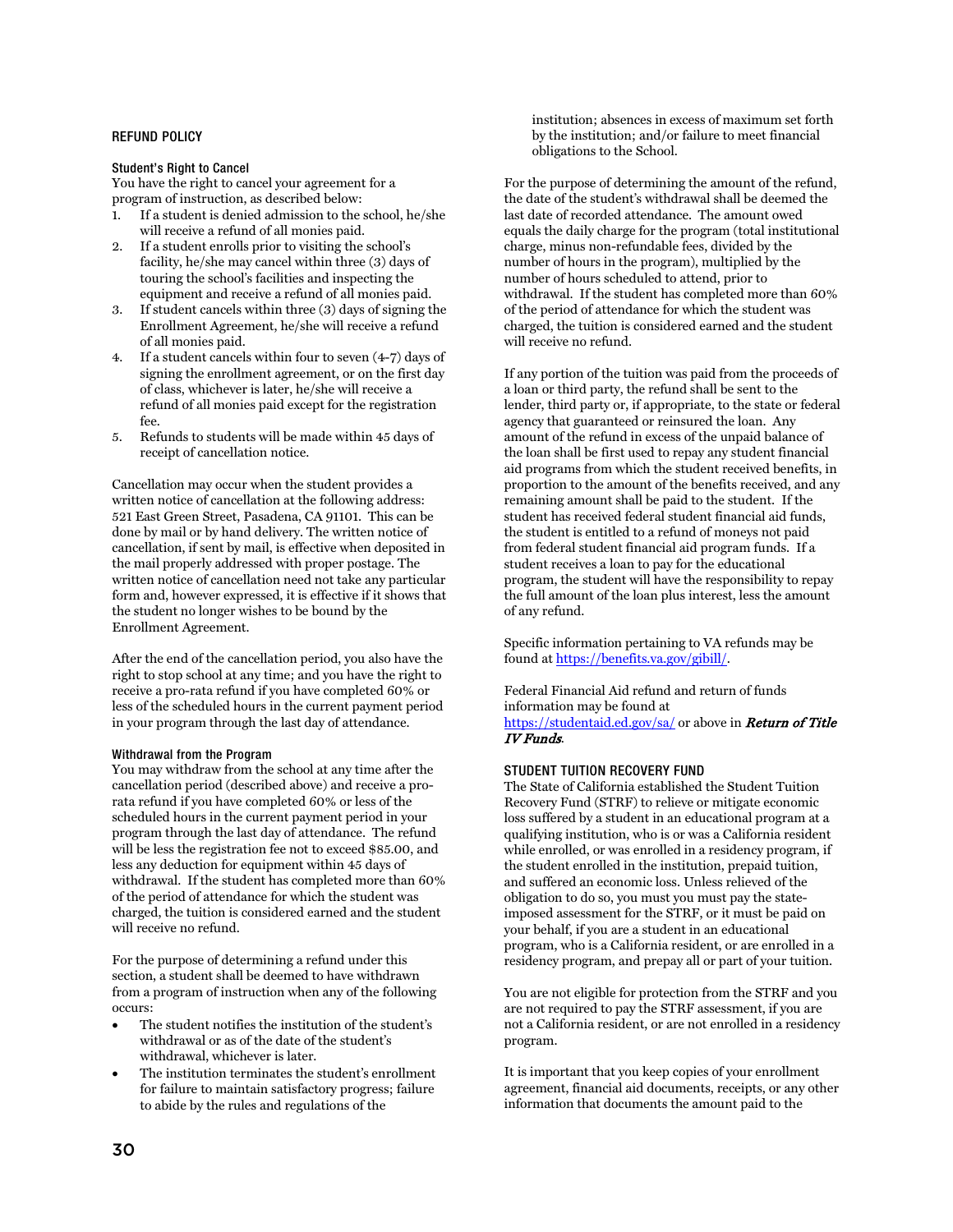school. Questions regarding the STRF may be directed to the Bureau for Private Postsecondary Education, 2535 Capitol Oaks Drive, Suite 400, Sacramento, CA 95833, (916) 431-6959 or (888) 370-7589.

To be eligible for STRF, you must be a California resident or enrolled in a residency program, prepaid tuition, paid or deemed to have paid the STRF assessment, and suffered an economic loss as a result of any of the following:

- 1. The institution, a location of the institution, or an educational program offered by the institution was closed or discontinued, and you did not choose to participate in a teach-out plan approved by the Bureau or did not complete a chosen teach-out plan approved by the Bureau.
- 2. You were enrolled at an institution or a location of the institution within the 120-day period before the closure of the institution or location of the institution, or were enrolled in an educational program within the 120-day period before the program was discontinued.
- 3. You were enrolled at an institution or a location of the institution more than 120 days before the closure of the institution or location of the institution, in an educational program offered by the institution as to which the Bureau determined there was a significant decline in the quality or value of the program more than 120 days before closure.
- 4. The institution has been ordered to pay a refund by the Bureau but has failed to do so.
- 5. The institution has failed to pay or reimburse loan proceeds under a federal student loan program as required by law, or has failed to pay or reimburse proceeds received by the institution in excess of tuition and other costs.
- 6. You have been awarded restitution, a refund, or other monetary award by an arbitrator or court, based on a violation of this chapter by an institution or representative of an institution, but have been unable to collect the award from the institution.
- 7. You sought legal counsel that resulted in the cancellation of one or more of your student loans and have an invoice for services rendered and evidence of the cancellation of the student loan or loans.

To qualify for STRF reimbursement, the application must be received within four years from the date of the action or event that made the student eligible for recovery from STRF.

A student whose loan is revived by a loan holder or debt collector after a period of non-collection may, at any time, file a written application for recovery from STRF for the debt that would have otherwise been eligible for recovery. If it has been more than four years since the action or event that made the student eligible, the student must have filed a written application for recovery within the original four-year period, unless the period has been extended by another act of law.

However, no claim can be paid to any student without a social security number or a taxpayer identification number.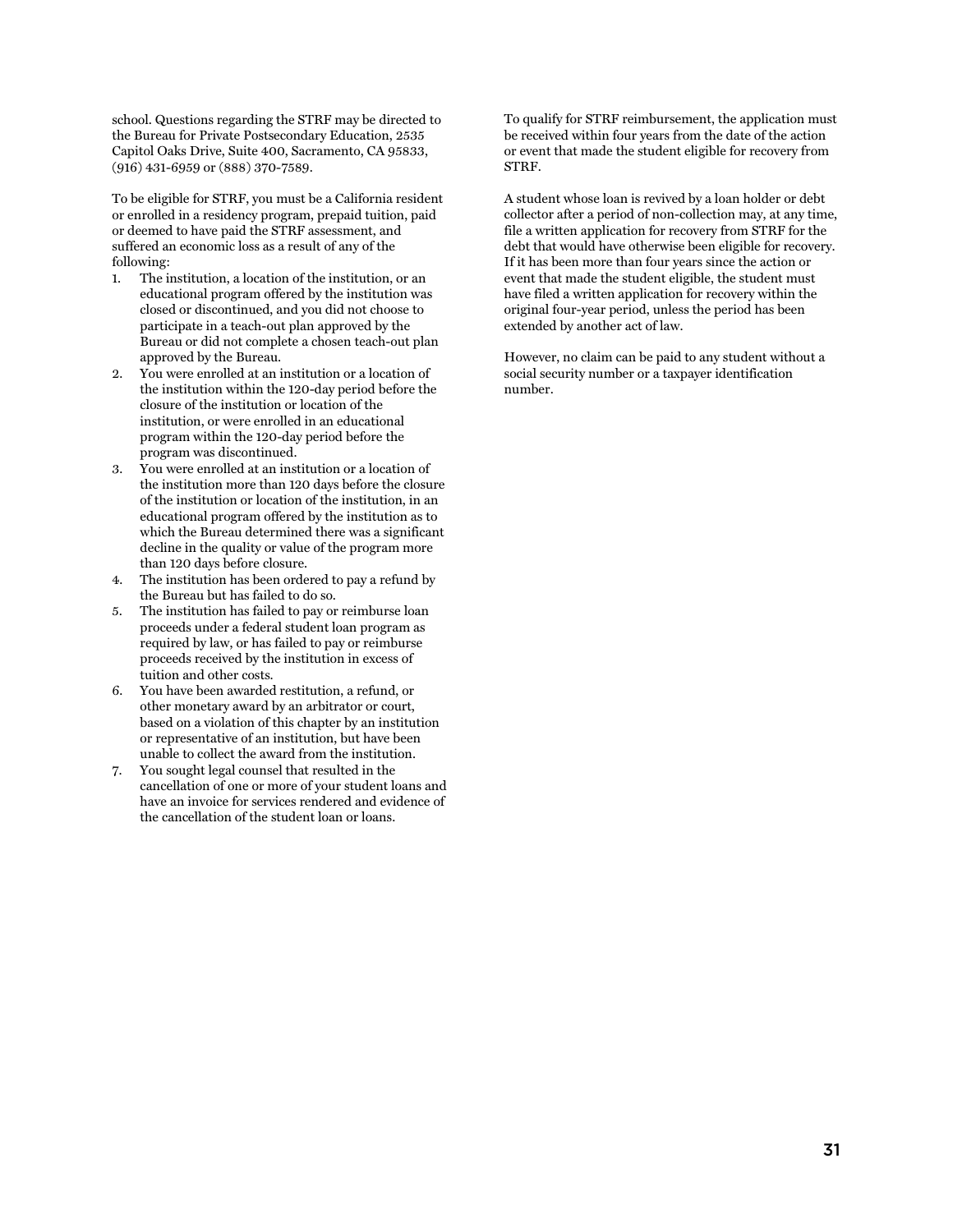## ACADEMIC POLICIES

#### <span id="page-32-1"></span><span id="page-32-0"></span>ATTENDANCE

Lateness will affect participation grades and repeated lateness may result in dismissal. Attendance is taken prior to the start of each lesson and some schedules meet for more than one lesson per day. Any student that is not present for at least two hours in a four-hour lesson or at least one hour in a two-hour lesson will be marked absent.

Specific program and schedule policies can be found within each program's description.

#### <span id="page-32-2"></span>MAKE-UP POLICIES

#### <span id="page-32-3"></span>Make-Up Classes

Make-up classes are only allowed at the discretion of the Dean of Students. Written approval must be obtained from the Dean of Students prior to make-up work being attempted.

#### <span id="page-32-4"></span>Make-Up Written Examinations

Every instructor will provide you with his or her own make-up policy. Examinations are scheduled and administered by your module instructor.

#### <span id="page-32-5"></span>Make-Up Practical Examinations

Make-up practical examinations require the permission of the Office of Student Affairs (documentation of the reason for missing the exam may be required). A student must demonstrate extenuating circumstances as cause for missing a practical. It is your responsibility to contact the Office of Student Affairs to discuss a make-up practical exam and make-ups must be scheduled within 14 days of the missed exam. A student may only make up one practical examination during the entire program.

#### <span id="page-32-6"></span>MAXIMUM TIME TO COMPLETE PROGRAM

All aspects of the program (in-class and externship) must be completed within 150% of the program length.

#### <span id="page-32-7"></span>EXTERNSHIP

#### <span id="page-32-8"></span>Commencement of Externship

Students must successfully complete an externship to graduate from Career Culinary Arts, Career Pastry and Baking Arts, and Career Health Supportive Culinary Arts. There is no externship component for Restaurant and Culinary Management. Externships should begin immediately after the last day of class. Failure to commence externship timely may result in administrative dismissal.

#### <span id="page-32-9"></span>Duration

The duration of the externship is 210 hours for the Career Culinary Arts and Career Pastry and Baking Arts. The externship is 200 hours for the Career Health Supportive Culinary Arts.

#### <span id="page-32-10"></span>Attendance Journals

Daytime students are expected to complete at least 35 hours per week of attendance while on externship.

Evening students are expected to attend their externship at least 24 hours per week. Students are required to submit attendance journal records at the end of each week interval of their externship. There must be no interruption in weekly externship attendance. The attendance journal form is supplied by the school and must be signed by the designated representative of the site who signed the externship agreement. Attendance forms may be transmitted electronically.

In the event that a student fails to submit their attendance records when required, the Career Services Advisor will attempt to reach the student. If this is unsuccessful, and attendance cannot be verified at the site, the student will be sent a warning giving the student seven days to produce the attendance journal or be dismissed. Repeated lateness will have an impact on a student's final externship grade.

#### <span id="page-32-11"></span>Evaluation

At the conclusion of the externship, ICE will send an evaluation form to the designated representative of the site who will grade the student on key performance areas including reliability, work habits, and technical abilities. This evaluation together with satisfactory completion of all externship-related assignments and policy compliance constitutes the final assessment of the externship course.

#### <span id="page-32-12"></span>Student Feedback/Incidents

Students encountering problems at the externship site should communicate their concerns to their designated Career Services Advisor. Additionally, a student must immediately contact their Advisor should they be injured at the site. At the conclusion of externship, students are required to complete an evaluation/report of the externship experience.

#### <span id="page-32-13"></span>Disciplinary Aspects

Any student whose externship is terminated by the site is required to notify the school immediately. The Institute of Culinary Education will investigate the circumstances surrounding the termination and the student may face disciplinary action, including but not limited to course failure or dismissal. Students who terminate or interrupt their externship without authorization from ICE will also face disciplinary action. Terminated students must begin logging hours at a new, approved site within 14 days of their last date of externship attendance, or face dismissal.

#### <span id="page-32-14"></span>Externship Placement

While ICE will provide training, support and guidance, it is the student's responsibility, in cooperation with the site, to secure an externship. Students are required to investigate potential externship sites during their training and student preferences will be considered; however, the final approval regarding placement rests with the Institute of Culinary Education.

An externship must be completed in its entirety at a single site unless extenuating circumstances exist, in which case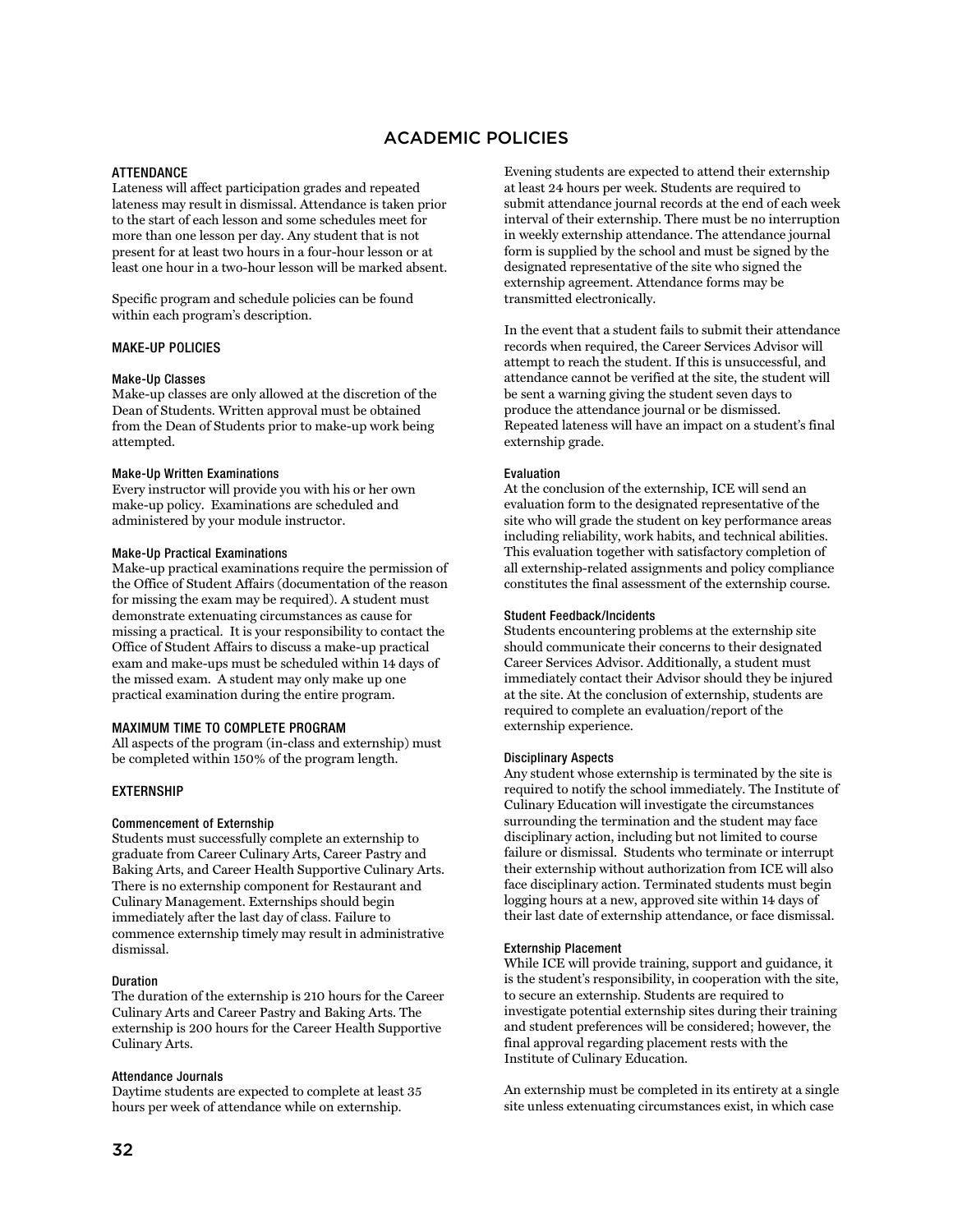the student may make a request to their Career Services Advisor for a reassignment to another externship site. Students requesting an externship at a site that compensates externs must hold valid U.S. work authorization.

#### <span id="page-33-0"></span>ASSESSING STUDENT PROGRESS

Student progress is closely monitored by the Office of Student Affairs (OSA). Students will be contacted if their grades indicate a difficulty in keeping up with the course work.

#### <span id="page-33-1"></span>Frequency of Evaluation

A written report card is issued at the end of each module that lists course grades, cumulative grade point average, and absences. Please see each program description for specific evaluation criteria.

#### <span id="page-33-2"></span>Grades

The following grade scale will be used: Numerical

| Letter         | Grade  | Numerical  |                      |
|----------------|--------|------------|----------------------|
| Grade          | Points | Equivalent | Explanation          |
| A              | 4.00   | 95-100     | Extraordinary        |
| $A-$           | 3.67   | 90-94      | Excellent            |
| $B+$           | 3.33   | 87-89      | Very Good            |
| B              | 3.0    | 84-86      | Good                 |
| $B-$           | 2.67   | 80-83      | Above Average        |
| $C+$           | 2.33   | 77-79      | Fair                 |
| $\mathbf C$    | 2.0    | 74-76      | Average              |
| $\overline{C}$ | 1.67   | 70-73      | Needs Improvement    |
| $D+$           | 1.33   | 67-69      | <b>Below Average</b> |
| D              | 1.0    | 65-66      | Passing              |
| F              | О      | $0 - 64$   | Failing              |

CGPA (Cumulative Grade Point Average) is weighted by course length.

#### <span id="page-33-3"></span>ACADEMIC SUPPORT PROGRAM

The OSA works closely with at-risk students. Students whose Cumulative Grade Point Average (CGPA) is below 2.0 or other students whose grades indicate difficulty with the course work, will be scheduled for a conference with the OSA to determine the nature of the problem and arrive at an improvement plan. This may include practical tutorials which will give a student an opportunity to repeat techniques that the student has not mastered. The number of sessions required and subject matter to be covered will be determined by the OSA, with input from the Chef-Instructor and the student. Necessarily, these tutorials will be offered outside of class time.

#### <span id="page-33-4"></span>Incompletes

Students who fail to meet the requirements of a course (written or practical examinations or projects, or externship hours or journals) will receive an incomplete. Incompletes must be resolved within 14 days of the end of the course. If after 14 days an incomplete is still unresolved written or practical examinations or projects, or externship hours or journals are not completed by the 14th day), the incomplete will become an F or revert to the earned grade.

#### <span id="page-33-5"></span>Course Repetition and Failure

Students who fail a course must repeat it. The grade for the retake will be the course grade. A course may be retaken only once. Students who fail the course for a second time or who fail to attend a scheduled retake of the course will be dismissed and a refund will be issued in accordance with California and Title IV regulations.

Typically, students retake a course while maintaining enrollment in their original class. The student will be assigned to retake the failed course in a different class with a schedule that will not conflict with the original class. Repeat classes are assigned based on space availability and delays are possible. It is essential to attend all classes in repeated course since failure will result in dismissal. Any student who is absent more than once during the retaken class will be dismissed and a refund will be issued in accordance with California and Title IV regulations.

In extraordinary cases, a student may be assigned to repeat a failed course via independent study. In such cases, a student will work with an instructor in a small group or individual setting. Students who fail their externship course must begin a new 200-hour or 210 hour externship. The externship must be restarted within 14 days of the LDA (last date of attendance) at the prior externship. The grade for the retake will be the course grade.

In all cases, a student must successfully complete all the courses that comprise their program within 150% of program length (including any retaken courses). If at any time it becomes impossible for a student to complete the program within the 150% limit, the student will be dismissed and a refund issued in accordance with California and Title IV regulations.

Due to the sequential nature of the programs, withdrawal from a course will be treated as a withdrawal from the program. The Institute of Culinary Education will initiate the refund policies mandated by the state of California and Title IV regulations. The last date of attendance will be considered the date of withdrawal.

#### Foreign Students

Foreign students who fail a course may be required to fill out a Form G-1145, E- Notification of Application/Petition Acceptance and Form I-539, Application to Extend/Change Non-Immigration Status with the Department of Homeland Security to extend their Visa in order to retake their externship. There is no guarantee that the extension will be granted.

#### <span id="page-33-6"></span>**GRADUATION**

#### <span id="page-33-7"></span>Graduation Requirements

A student must meet the following criteria in order to graduate and qualify for a diploma:

- 1. Minimum GPA of 2.0.
- 2. Minimum attendance of 90% of scheduled classes.
- 3. Completion of all course requirements, including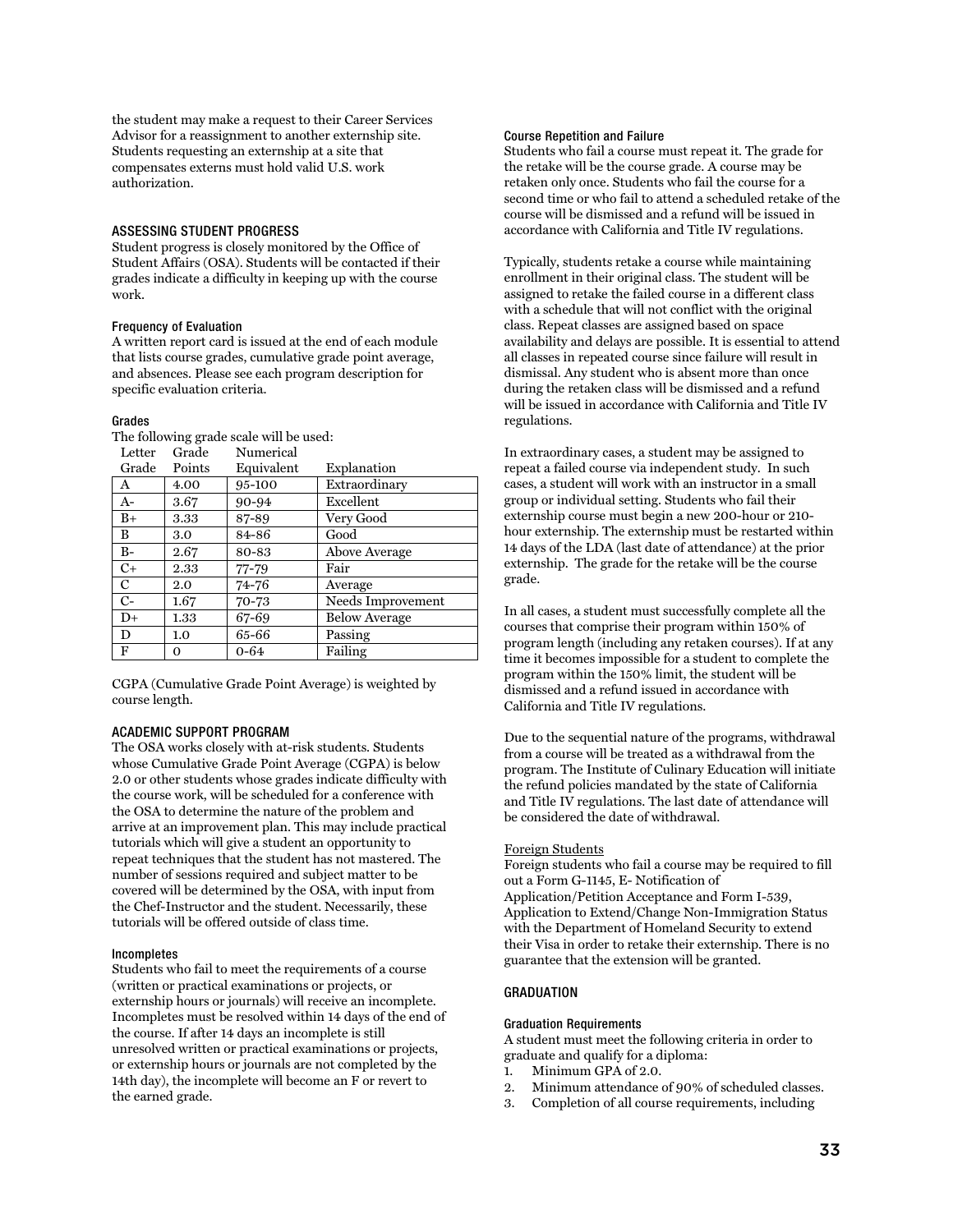externship (where applicable).

- 4. Satisfaction of all financial obligations to the school.
- 5. All courses successfully completed.

#### <span id="page-34-0"></span>**Honors**

Students graduating with a final GPA of 3.67 or higher, and who have not failed a course will be accorded highest honors. Students graduating with a final GPA between 3.33 and 3.66, and who have not failed a course will be accorded honors.

#### <span id="page-34-1"></span>Graduation Ceremony

A formal graduation ceremony will be held offsite each spring to acknowledge and honor students who have met the above **[Graduation Requirements](#page-33-7)**. For questions regarding the ceremony, please contact [LAgrad@ice.edu.](mailto:LAgrad@ice.edu)

#### <span id="page-34-2"></span>Receipt of Diploma

Diplomas are issued approximately 6-8 weeks from the end date of externship (i.e. Graduation Date) for Career Culinary Arts, Career Pastry and Baking Arts, and Career Health Supportive Culinary Arts. For Restaurant and Culinary Management students, diplomas are issued approximately 6-8 weeks from the Graduation date.

#### <span id="page-34-3"></span>SATISFACTORY ACADEMIC PROGRESS

All students are required to maintain Satisfactory Academic Progress. Satisfactory Academic Progress has two criteria:

- Qualitative A student's CGPA must be 2.0 or higher;
- Pace The student's rate of completion must assure graduation within 150% of the program's length. The pace at which the student is progressing will be measured by dividing the cumulative number of hours the student has successfully completed by the cumulative number of hours the student has attempted.

The Registrar measures both Qualitative SAP and Pace at the end of each Title IV financial aid payment period. The Director of Student Financial Services will place a student who fails to achieve SAP on Financial Aid Probation and staff will notify the student within 48 hours.

#### <span id="page-34-4"></span>Financial Aid Probation

Students who are placed on Financial Aid Probation may continue to receive Title IV financial aid during the probationary payment period.

#### <span id="page-34-5"></span>Appeals from Financial Aid Probation

A student who has been placed on Financial Aid Probation may appeal. Appeals must be made in writing to the Director of Student Financial Services within 14 days. The appeal must assert a serious reason for the inability to meet SAP including student injury or illness, death of relative or other special circumstances and explain what has changed that will allow the student to achieve SAP at the next evaluation. In deciding the appeal, the Director will consult with the Dean of Students. If the appeal is granted, the Director of Student Financial Services will reinstate the student's Title IV aid for one payment period. The student will be notified by the Office of Student Financial Services within 48 hours of the decision.

#### <span id="page-34-6"></span>Academic Plan

Any student that is put on SAP Probation and does not file an Appeal with the Director of Student Financial Services or whose appeal is denied will meet with the OSA to work out an Academic Plan. This Academic Plan will follow the same procedures as the school's Academic Support Program in which the OSA works closely with atrisk students. Students whose CGPA is below 2.0 or other students whose grades indicate difficulty with the course work, will be scheduled for a conference with the OSA to determine the nature of the problem and arrive at an academic improvement plan. This may include practical tutorials which will give a student an opportunity to repeat techniques that the student has not mastered. The number of sessions required and subject matter to be covered will be determined by the OSA, with input from the Chef-Instructor and the student. Necessarily, these tutorials will be offered outside of class time.

#### <span id="page-34-7"></span>Removal from Financial Aid Probation

A student will be removed from probationary status if, at the next evaluation, he/she achieves SAP.

A student who has failed to achieve SAP at the end of the probationary period will be dismissed. A student will also be dismissed at any time at which it becomes mathematically impossible to graduate with a CGPA of 2.0. Please see Withdrawal, Dismissal & Reinstatement **Policies** for appeal information.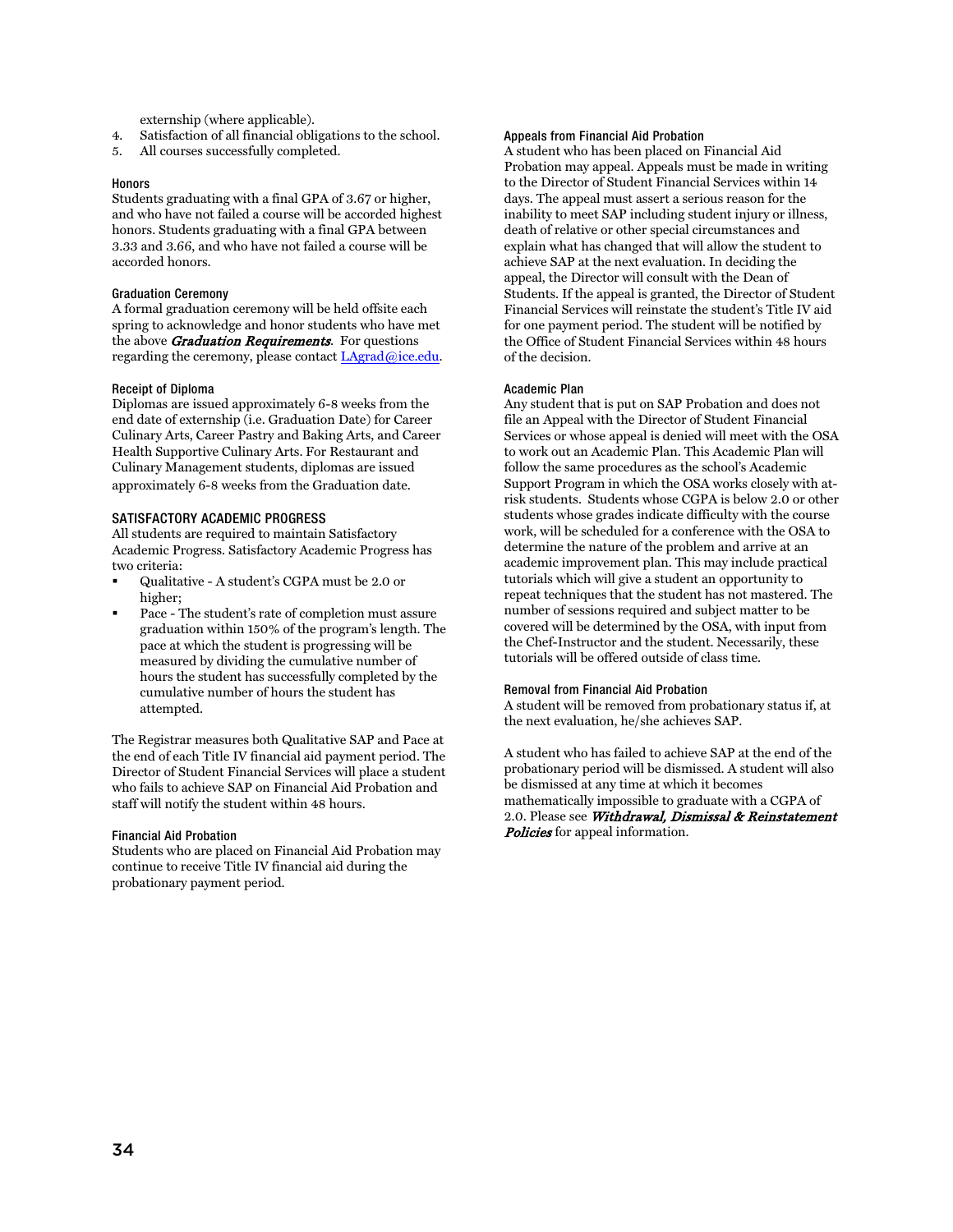## ADMINISTRATIVE POLICIES

#### <span id="page-35-1"></span><span id="page-35-0"></span>CLOCK HOUR

One clock hour defined as 50 minutes of instruction in a 60-minute period of time.

#### <span id="page-35-2"></span>HOLIDAYS

The Los Angeles campus observes the following holidays. Career classes are not scheduled to be held on the below days:

| Martin Luther King Day | 1/20/20                         |
|------------------------|---------------------------------|
| Presidents Day         | 2/17/20                         |
| <b>Spring Break</b>    | $3/30/20 - 4/3/20$              |
| Memorial Day           | 5/25/20                         |
| Summer Break           | $6/29/20 - 7/3/20$              |
| Labor Day              | 9/7/20                          |
| Thanksgiving           | $\overline{11/26}/20$ -11/27/20 |
| Winter Break           | $12/21/20 - 1/1/21$             |

\*Subject to change; please refer to your class schedule (provided on your first day of class) for details.

#### <span id="page-35-3"></span>SCHOOL CLOSING

To find out if the school is closing for inclement weather or for any other reason, please call the school's general number at (626) 345-6605. If the normal recording plays, this means that the school is open and all classes are running as scheduled. If the school will be closed for some or all classes on a given day, a new voice recording will say specifically that the school is closed and for what classes and for how long. Again, if the recording doesn't mention any closing, the school will be open and classes will run as scheduled. Any canceled class will be rescheduled for the next time that your class meets and a revised schedule will be handed out in your classroom.

#### <span id="page-35-4"></span>DRESS CODE

#### <span id="page-35-5"></span>Career Culinary Arts, Career Pastry and Baking Arts, and Career Health Supportive Culinary Arts

Proper dress is an important aspect of professionalism. Students are required to be in uniform (including hats) whenever they are in class. Student uniform includes:

- 1. White commis cap
- 2. Institute white chef's coat, clean and wrinkle-free and buttoned to the top.
- 3. Black chef's pants clean and wrinkle-free.
- 4. White apron.
- 5. Black kitchen-safe with closed backs. Perforated clogs, plastic clogs or those with strap-backs are not permitted. All shoes must cover the entire top of the foot. Nonslip soles are required on all shoes. Only black shoes may be worn.
- 6. Socks.
- 7. Two school-issued side towels.

Students that come to class out of uniform (this includes not having side towels or wearing a dirty uniform) may receive a deduction in their grade. A student may not be admitted to class if he or she is missing a coat, pants, shoes or socks. Repeated violations of the dress code may result in disciplinary action.

Replacement hats, towels, aprons, jackets and pants are available for purchase at the Reception desk.

#### Hygiene

The obligation to prepare wholesome food in a safe, hygienic manner is a serious one and the Institute is committed to teaching its students to comply with all health code regulations. In keeping with these standards, students are required to observe the following hygiene guidelines:

- 1. Men must be clean-shaven or have neatly trimmed beards and mustaches.
- 2. All hats must cover a student's hair. The hat must come down over the top of the head exposing the forehead with no hair showing. All hair, front back and sides must be under the hat. No ponytails, locks or braids may be outside of the hat for both men and women. For those that have exceptionally long hair, there are special stocking caps that are commercially available. No handkerchiefs may be used in lieu of a hair net or stocking cap.
- 3. Nails must be free of polish and trimmed short.
- 4. No jewelry beyond smooth-surfaced rings, studs and stud-type earrings may be worn.
- 5. No nose rings, lip rings or hoop earrings may be worn.
- 6. Wash your hands whenever you enter the kitchen, before beginning to cook and after you touch any potentially hazardous food. It is also important to wash your hands after you touch your mouth, face or hair and after using the toilet. Use hand sanitizer frequently.
- 7. Wear gloves when handling any food that will not undergo further cooking before being served.
- 8. Notify the Chef-Instructor if you cut or otherwise injure yourself and wear gloves when appropriate.
- 9. Be certain that your Instructor fills out an accident report in the event you are injured (see **Student** Injury Policy for additional information).
- 10. Notify the Chef-Instructor if you are ill. Students who appear to be ill may be sent home to avoid contagion.

#### <span id="page-35-6"></span>Restaurant and Culinary Management

While business attire is not required, students are expected to dress in well-maintained, casual clothes. Tee shirts with messages, torn jeans, shorts, tank tops, bare midriffs and see-through attire are prohibited.

#### <span id="page-35-7"></span>IDENTIFICATION BADGE POLICY

Students must be able to identify themselves at all times. A school photo ID will be issued to students within five days of starting the program. This will remain active throughout the duration of the program and must be accessible and made available upon request while on school premises.

Please report lost or stolen IDs to the Office of the Registrar immediately. Replacements will be issued as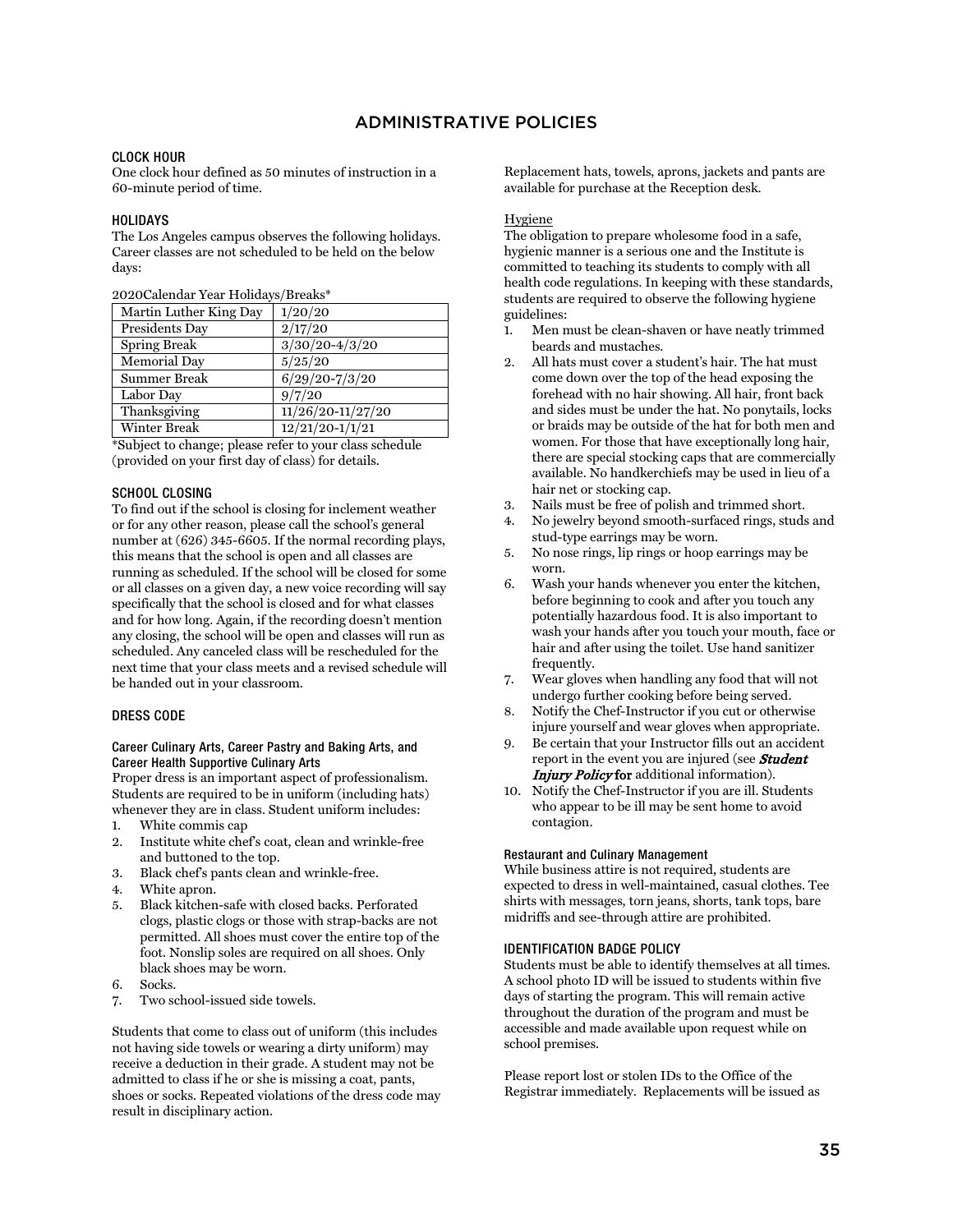necessary and, depending on the number of replacements issued, may cost a nominal fee.

#### <span id="page-36-0"></span>LEAVE OF ABSENCE POLICY

In order to derive the maximum benefit from our educational experience it is important to take the program as an uninterrupted whole. Extended absences greatly reduce the retention of information and interfere with effective learning. For these reasons, the Institute of Culinary Education discourages students from taking leaves of absence. However, the school recognizes that events occasionally occur that require a student to interrupt his or her education. A student may request a Leave of Absence (LOA) from the Office of Student Affairs (OSA) only under the following policy:

- 1. The student must request the LOA in writing and must explain the reason for the requested leave.
- 2. The student must request the LOA on or before their last date of attendance in class. A form requesting a leave may be obtained from the OSA.\*
- 3. Student must demonstrate serious circumstance. Acceptable reasons include, but are not limited to, personal illness or illness of a close relative, bereavement, financial hardship or military and verifying documentation is required. Leaves will not be granted for vacations or other frivolous reasons.
- 4. The period of the LOA may not begin until the student has submitted and the school has approved a written and signed request for an approved leave of absence, except in those cases where unforeseen circumstances prevent a student from submitting a request in advance. In such cases, the student must be able to provide, at a later date, the request and the reason(s) for the LOA along with documentation to show that the LOA could not have been requested in advance. In these instances, the effective date of the LOA period can be no earlier than the date that the circumstance prevented the student from attending school.
- 5. The student must specify the length of leave requested.
- 6. If the request is granted, the school will provide a written approval to the student. LOAs are granted in increments of no more than 30 days. For leaves in excess of 30 days, the student must contact the OSA prior to the expiration of the leave to request a renewal.
- 7. If circumstances warrant, leaves may be extended up to 180 days from the last date of attendance, upon approval from OSA. An LOA may not exceed 180 days within any 12-month period.
- 8. In extenuating circumstances, more than one leave may be granted, provided that the total does not exceed 180 days.
- 9. The registrar will determine possible return date(s). Due to space constraints, the student may be required to change their class schedule upon return.
- 10. Students returning from an LOA may be unable to return to a class meeting on their original schedule due to a lack of space. In these cases, the student will not be charged any additional tuition. Should the student be transferred to a less expensive class, the student will receive a pro-rata refund. If a class of

equal tuition is available, offered, and refused by the student, it is considered a voluntary transfer and is subject to pro-rata charges.

- 11. Failure to return from the LOA on the scheduled day will result in the student being dismissed as of the last date of attendance and subject to refund policies mandated by the state of California and Federal Title IV regulations.
- 12. Funds that represent a credit balance may be paid to a student on a LOA.
- 13. A student who has federal financial aid is considered to be in continued enrollment during an approved LOA. However, if the student fails to return at the end of the leave, he or she is considered to have withdrawn as of the last date of attendance, and a return of federal funds calculation will be required. In addition, the student will be considered to have withdrawn as of the last date of attendance for purposes of the in-school loan deferment, and the 180-day grace period before repayment obligations begin will have started to run as of the beginning of the LOA. The student will be subject to refund policies mandated by the state of California and Federal Title IV regulations.
- 14. Students on a LOA may not partake in **Student** Services, ex: volunteer opportunities.
- 15. Students returning from a LOA will typically not return in their original class cohort. Additionally, students are not guaranteed a return to their original schedule due to space and/or class availability. Additional tuition will not be charged if the student is transferred to a more expensive class, if that is the only class available. However, if a class of equal tuition is available, offered, and refused by the student, it is considered a voluntary transfer and is subject to pro-rata charges. Should the student be transferred to a less expensive class, the student will receive a pro-rata refund.

\*If the LOA request is due to COVID-19, the request may be made after the last date of attendance and applied retroactively to the last date of attendance.

#### <span id="page-36-1"></span>CLASS TRANSFERS

#### <span id="page-36-2"></span>Voluntary Transfer

Any student who voluntarily elects to transfer to a different class schedule, will be charged pro-rata the tuition difference (if any). Should the student elect to transfer to a less expensive class, the student will receive a pro-rata refund.

#### <span id="page-36-3"></span>Involuntary Transfer

Students returning from a leave of absence may be unable to return to a class meeting on their original schedule due to a lack of space. In these cases, the student will not be charged any additional tuition. Should the student be transferred to a less expensive class the student will receive a pro-rata refund. If a class of equal tuition is available, offered, and refused by the student, it is considered a voluntary transfer and is subject to pro-rata charges.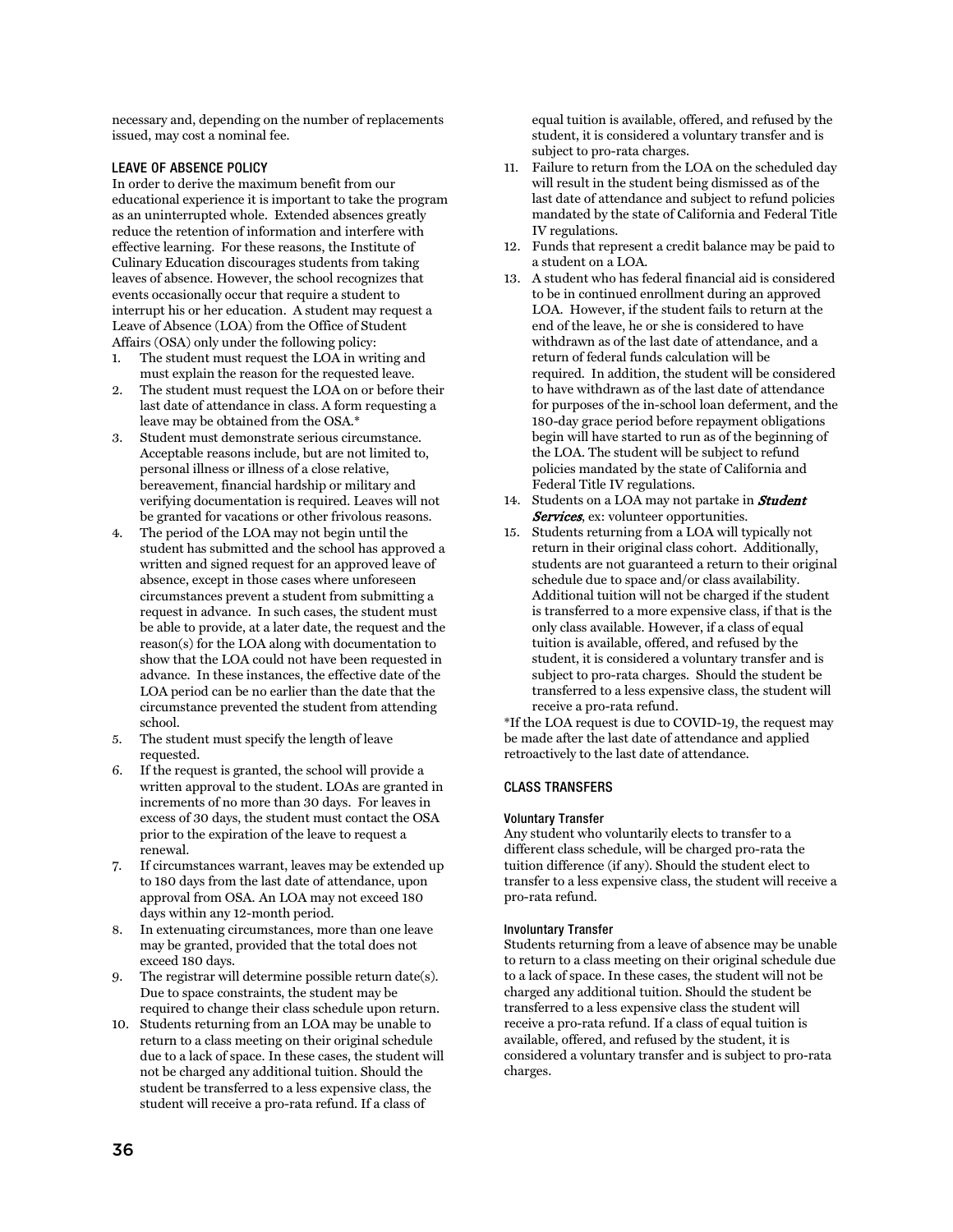#### <span id="page-37-0"></span>WITHDRAWAL, DISMISSAL & REINSTATEMENT POLICIES

#### <span id="page-37-1"></span>Withdrawal

Students may withdraw from the school at any time by providing verbal or written notice of withdrawal to the Dean of Students and/or Registrar. Failure of a student to notify the Dean of Students or Registrar, in writing, of their intent to withdraw may delay any refund of tuition that may be due. The last date of physical attendance will be considered the actual date of withdrawal. If a student ceases attendance without withdrawing, ICE will dismiss the student when the maximum number of absences are accrued and initiate the refund policies mandated by California and Federal Title IV regulations. Withdrawn students are not eligible to partake in **Student Services**, ex: volunteer opportunities.

Students with qualifying extenuating circumstances may be permitted to Withdraw without Prejudice, enabling them to apply for readmission without waiting 180 days.

#### <span id="page-37-2"></span>Readmission after Withdrawal

Students who wish to return to the Los Angeles campus following withdrawal from a program, must apply for readmission through the Office of Student Affairs. Students who have withdrawn must wait a period of 180 calendars days from their date of withdrawal before reapplying (except those students who withdrew without prejudice). All students applying for readmission after 180 days will be required to participate in a skills assessment to determine the appropriate point of return. The actual date of return will be subject to class availability as determined by the Registrar. While ICE will make every effort to avoid reinstating a student into a class with higher tuition, it may not always be possible. In these cases, the Bursar or Office of Student Financial Services will review these details with students prior to final confirmation of the return date.

Students who apply for readmission a year or more after the date of withdrawal are generally required to retake the entire program. Those students will also be required to formally reapply with the Office of Admissions if their admissions application is more than two years old.

ICE reserves the right to decline to readmit students who withdraw after a prior dismissal. In all cases the student will require clearance from the Dean of Students prior to readmission.

#### <span id="page-37-3"></span>ACADEMIC DISMISSAL

Students who fail to achieve SAP at the end of the probationary period will be dismissed. Students will also be academically dismissed at any time at which it becomes mathematically impossible to graduate with a CGPA of 2.0. See Satisfactory Academic Progress and Assessing Student Progress in the Academic Policies section for details.

#### <span id="page-37-4"></span>Administrative (Disciplinary) Dismissal

Students who commit infractions of the conduct code (other than those that result in immediate dismissal) will receive progressive discipline. The first infraction results

in a written warning from the Office of Student Affairs. A second infraction will result in the student being placed on behavioral probation and a third infraction may result in dismissal. See the below Code of Conduct for additional information.

#### <span id="page-37-5"></span>Attendance Dismissal

Students may be dismissed for the following attendance infractions:

- 1. Exceeding the allowable number of absences for their program. Specific Attendance policies may be found within the overview of each program.
- 2. Failure to begin externship immediately following the last day of the in-school portion of the program.
- 3. Failure to submit externship timesheets in a timely manner.

#### <span id="page-37-6"></span>Reinstatement from Dismissal

Students who have been dismissed, regardless of the reason, may file an appeal via email to the Campus President explaining the circumstances that merit reconsideration within 14 days of the dismissal. ICE reserves the right to deny any appeal which is not received timely. Students appealing their dismissal are generally required to meet with the Appeals Committee to explain the circumstance surrounding their dismissal. Appeals will be usually be decided within 14 days of the meeting.

In the event the appeal is granted, the Office of Student Affairs will prepare a reinstatement plan detailing any requirements and setting the time and point of readmission. While ICE will make every effort to avoid reinstating a student into a class with higher tuition, it may not always be possible. In these cases, the Bursar or Office of Student Financial Services will review these details with students prior to final confirmation of the return date.

Students who have been dismissed from a program will not be eligible for re-instatement or re-enrollment unless they have successfully completed the appeals process.

#### <span id="page-37-7"></span>STUDENT CONDUCT POLICY

#### <span id="page-37-8"></span>Code of Conduct

In order to assure that all our students benefit from a positive educational environment, we ask that you observe the following rules. Compliance with them is reflected in skill point awards. Consistent violations of these rules may result in disciplinary action.

All students are bound by the rules and regulations as stated in the Student Handbook including all Code of Conduct policies. These guidelines also apply while on trails, externship or any school- related activity (i.e. volunteering). As a representative of the school, this also includes correspondence and contacts with industry professionals, businesses and associations that have a professional relationship with the Institute of Culinary Education and its campuses.

Violations of these rules may result in disciplinary action and/or suspension of student services.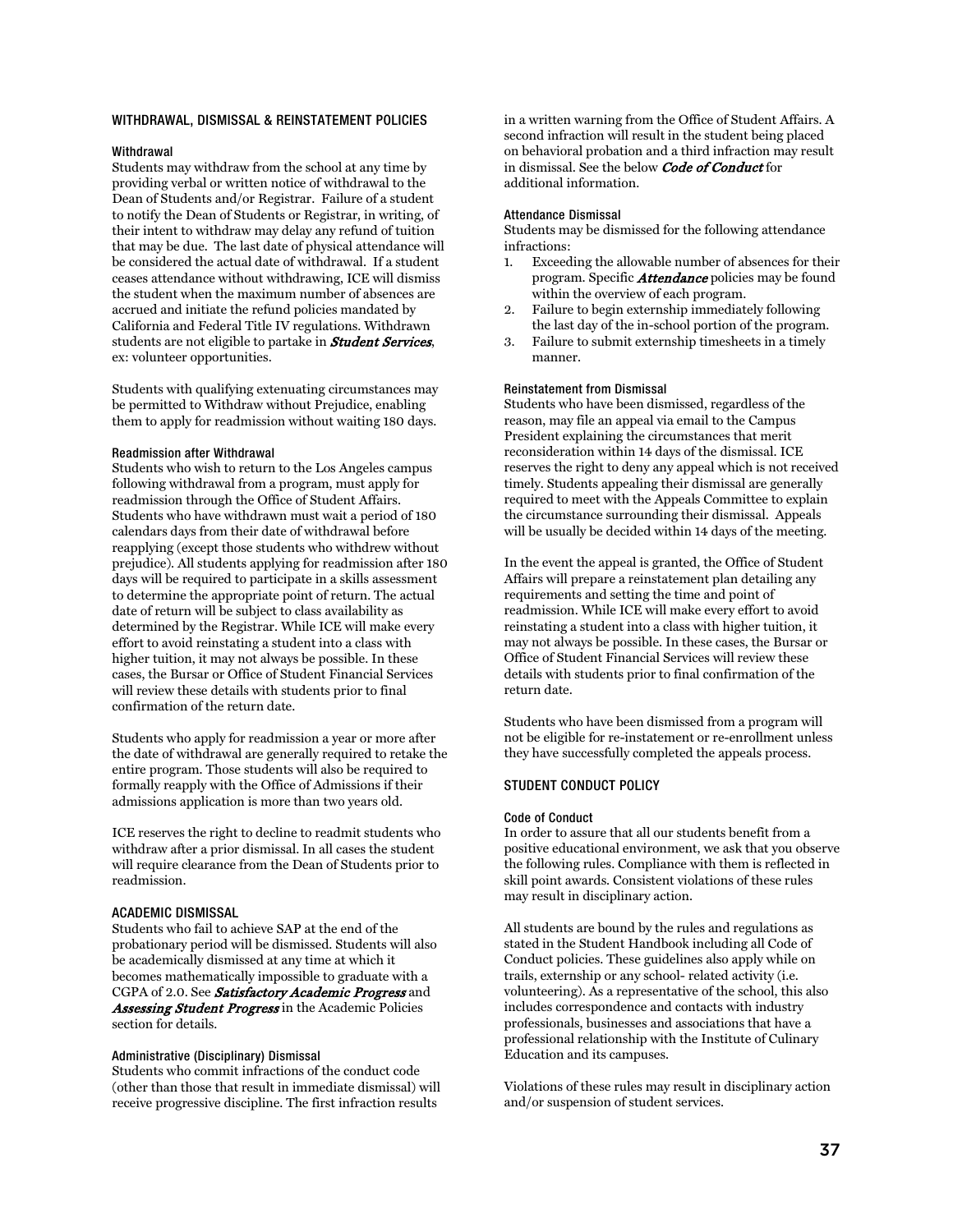- 1. Students must bring their knives and tool kits to every class. Chef–Instructors will indicate additional items (books, lessons) that are also required.
- 2. Students are required to be in full uniform whenever they are in the kitchens. In compliance with the health code, no students will be permitted to participate in career cooking classes while in street clothes.
- 3. Students are required to practice safe food handling techniques at all times.
- 4. Students are required to prepare for all classes by familiarizing themselves with the recipes, doing the assigned reading, and completing the written assignments.
- 5. Students are required to behave in a polite, courteous manner. Rude, vulgar or abusive language will not be tolerated. Cursing in the classroom is not allowed and such activity will result in disciplinary action which could cause suspension and ultimately lead to dismissal.
- 6. Students are required to work effectively with others. Teamwork is essential for success at the Institute.
- 7. Students are required to work in a neat and orderly manner.
- 8. Students are required to keep their work area clean and wash dishes as they go. Participation in kitchen clean- up is mandatory.
- 9. Cell phone use except for emergencies is prohibited during class. PDAs may be used for note taking with the Instructors permission.
- 10. iPads, laptops and other electronics may be used for class purposes only.
- 11. Smoking is prohibited on Institute property.
- 12. Students are prohibited from any solicitation activity on school premises. Students may not use class rosters or student lists for any form of solicitation.
- 13. Students are encouraged to share their experience in class through social media and personal websites, blogs and videos, but may not disseminate or otherwise make public any proprietary information of the Institute of Culinary Education. Prohibited activities include posting Institute recipes on the internet (including on personal websites, blogs or videos) without the prior written consent of the school.
- 14. Students may only take home food prepared in class. These items must be taken immediately at the end of class and not left in the refrigerators. All raw ingredients and supplies are school property and may not be taken.
- 15. Students are required to ask the Chef-Instructor's permission before using anything from a kitchen other than the one to which they are assigned.
- 16. Students are required to come to school in appropriate mental and physical condition to participate in their classes. While at school, students may not use, possess, distribute, sell or be under the influence of alcohol or illegal drugs. The legal use of prescribed drugs is permitted only if it does not impair a student's ability to function in a safe manner that does not endanger him or herself or other students.
- 17. Students who are judged to be under the influence of

drugs or alcohol will be removed from class and a disciplinary report will be filed. A second incident will result in dismissal from the program. This policy also applies to career students taking enrichment classes.

18. For those programs with an externship course, students are required to begin their externship within seven  $(7)$  days of the last day of class. Failure to do so will result in administrative dismissal.

#### <span id="page-38-0"></span>Prohibited Conduct

The following actions are grounds for immediate dismissal:

- 1. Behaving in a violent manner.
- 2. Engaging in hate speech relating to race, creed, color or sexual orientation.
- 3. Harassment (physical, verbal or sexual) of another person including, without limitation, taunting, mocking, mimicking or teasing.
- 4. Threatening or intimidating another person in any manner.
- 5. Theft of school property or the property of another person.
- 6. Reckless damage to Institute property or the property of others.
- 7. Consuming alcohol in any Career Culinary Arts, Career Pastry and Baking Arts or Career Health Supportive Culinary Arts class or outside of an approved area or event. No alcohol may be consumed by any student who is under 21 years of age.
- 8. Refusal to comply with the directives of the faculty or administration given in performance of their duties.
- 9. Academic dishonesty (cheating, plagiarism, alteration of Institute records including externship timesheets, and unauthorized use of school documents).

#### <span id="page-38-1"></span>Suspension

Any student involved in Code of Conduct violations may be suspended from their current class. This means that they will be removed from that class pending a disciplinary hearing to determine appropriate sanctions if any that will be imposed which may include dismissal. The Disciplinary Committee may be comprised of the Director of Education, a Career Services Advisor, and an instructor.

If it is determined that you are able to continue your program, you may be transferred to another class that may have a different schedule and also may have stipulations that apply (i.e. be on Behavioral Probation for the remainder of the program).

If you are dismissed, you may appeal to the Campus President within 14 days of the dismissal. Such appeals must be made in writing and will be adjudicated within 14 days of receipt of the appeal. All appeal decisions are final.

If you are dismissed, the Los Angeles campus will initiate the refund policies mandated by the state of California and Federal Title IV regulations. The last date of attendance will be considered the date of dismissal.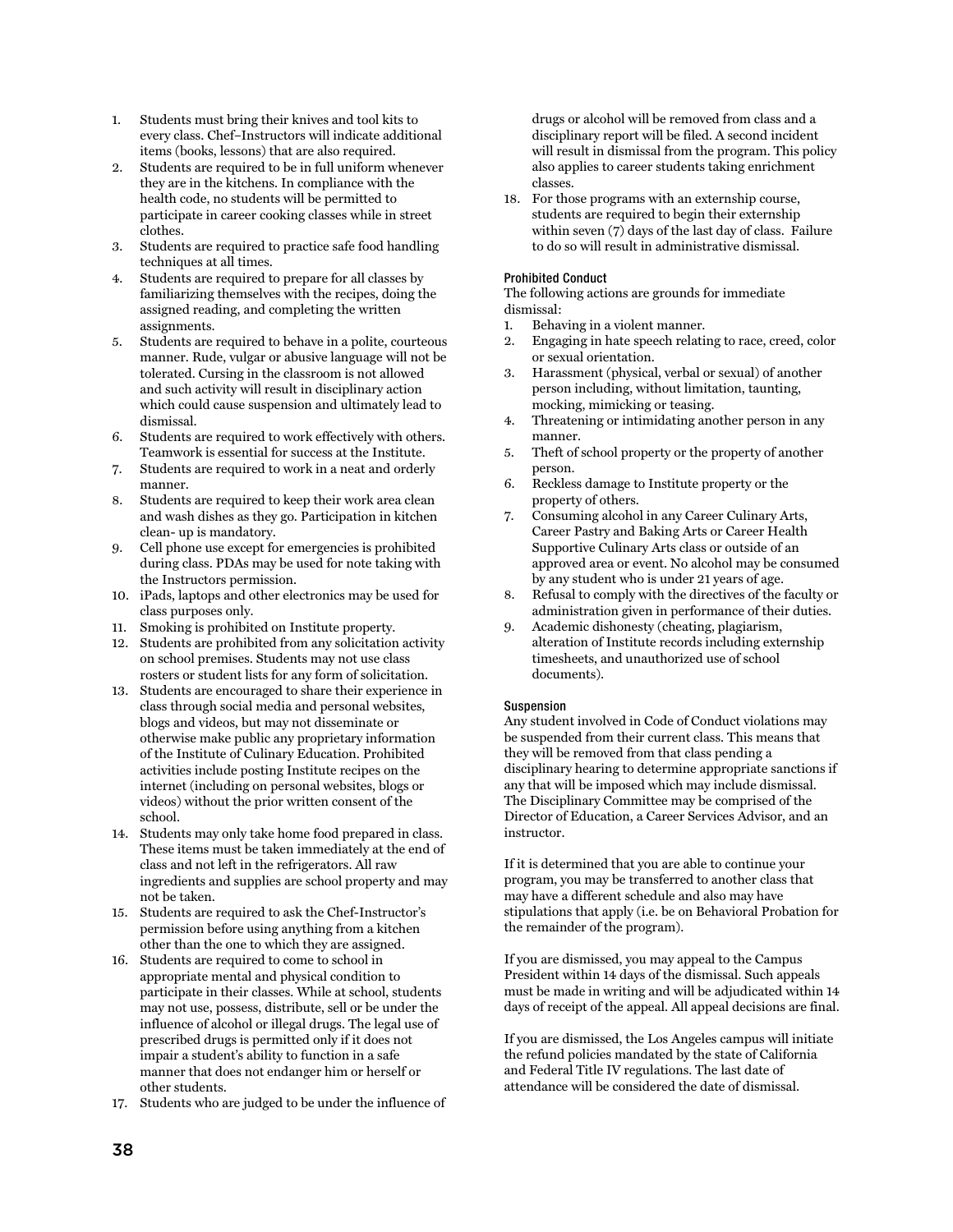#### <span id="page-39-0"></span>Academic Honesty and Copyright Infringement Policy

Academic honesty, integrity, and ethics are required of all students and employees of the Institute of Culinary Education. The Los Angles campus will not tolerate cheating, plagiarism, or other forms of dishonesty.

- 1. The school defines cheating as including but not limited to the following:
	- a. Using unauthorized materials such as books, notes, cell phones, or crib sheets to answer examination questions;
	- b. Taking advantage of information considered unauthorized by one's instructor regarding examination questions;
	- c. Copying another student's homework, written assignments, examination answers, electronic media, or other data;
	- d. Assisting or allowing someone else to cheat; or
	- e. Failure to report cheating to an academic official of the school.
- 2. The school defines plagiarism as including but not limited to the following:
	- a. Representing the ideas, expressions, or materials of another without due credit;
	- b. Paraphrasing or condensing ideas from another person's work without proper citation; or
	- c. Failing to document direct quotations and paraphrases with proper citation.
- 3. The school defines other forms of academic dishonesty as including but not limited to the following:
	- a. Fraud, deception, and the alteration of grades, timesheets, or official records;
	- b. Changing examination solutions after the fact;
	- c. Purchasing and submitting written assignments, homework, or examinations or passing off the work of others as your own;
	- d. Reproducing or duplicating images, designs, or Web pages without giving credit to the developer, artist, or designer;
	- e. Submitting work created for another course without instructor approval;
	- f. Misrepresenting oneself or one's circumstance to gain an unfair advantage
	- g. Collaborating with another person(s) without instructor approval; or
	- h. Selling or providing papers, course work, or assignments to other students.
- 4. Students may not make unauthorized copies of copyrighted material on or using school computer systems, networks or storage media. Students may not store unauthorized copies of copyrighted works using school systems, networks and/or storage media. Students may not download, upload, transmit, make available or otherwise distribute copyrighted material without authorization using school computer systems, networks, internet access or storage media, and may not use peer-to-peer file services that would promote copyright infringement. The Institute of Culinary Education and its campuses reserve the right to monitor its computer systems, networks and storage media for compliance with this policy, at any time, without notice, and with or without cause. Additionally, the school reserves the

right to delete from its computer systems and storage media, or restrict access to, any seemingly unauthorized copies of copyrighted materials it may find, at any time and without notice. The school also reserves the right to restrict access to its computer systems, networks and storage media at any time for any reason.

There are four possible consequences for violating the academic honesty and copyright infringement policy:

- 1. Failure of the assignment
- 2. Failure of the course 3. Expulsion from the school
- 4. Rescinding a diploma or certificate

It is entirely within the discretion of the Institute of Culinary Education to determine the appropriate consequence for any violation of this policy.

#### <span id="page-39-1"></span>STUDENT INJURY POLICY

The Institute of Culinary Education carries an Excess Student Insurance Policy which provides additional coverage for those students injured on-premises or at school-related events. If an incident occurs, the student must complete a Student Injury Claim Form at or near the time of the injury.

When seeking medical coverage, the student must submit their own insurance information as the "primary insurer," as well as submit copies of any medical bills and explanation of benefits to the school insurance provider. If a student does not submit these documents, they may be required to assume responsibility for some or all of the related costs.

For these students, the school will serve as the "secondary" or "supplementary insurer." In the event the student is without personal coverage, the school plan will serve as the primary insurer.

#### <span id="page-39-2"></span>STUDENT COMPLAINT/GRIEVANCE PROCEDURE

The Los Angeles campus encourages students to bring all complaints or grievances about school-related situations to its attention. All complaints will be promptly and fully investigated. The process explained below is designed to provide a forum for students to address their dissatisfaction with the application of school policies or with interactions with staff, faculty, administrators or other students.

- 1. If the grievance is related to a class, a student should discuss the problem with the Instructor.
- 2. If the student is not satisfied with the action taken by the instructor, the student should inform the Office of Student Affairs. They will investigate and discuss the matter with the student and the Instructor and attempt to resolve the matter.
- 3. If a student is still dissatisfied with the handling of his/her grievance, he/she must submit a written request for a hearing to the Campus President. A hearing panel will be convened consisting of the Campus President, the relevant Dean, and an Instructor. A final decision will be communicated to the student in writing within ten (10) working days.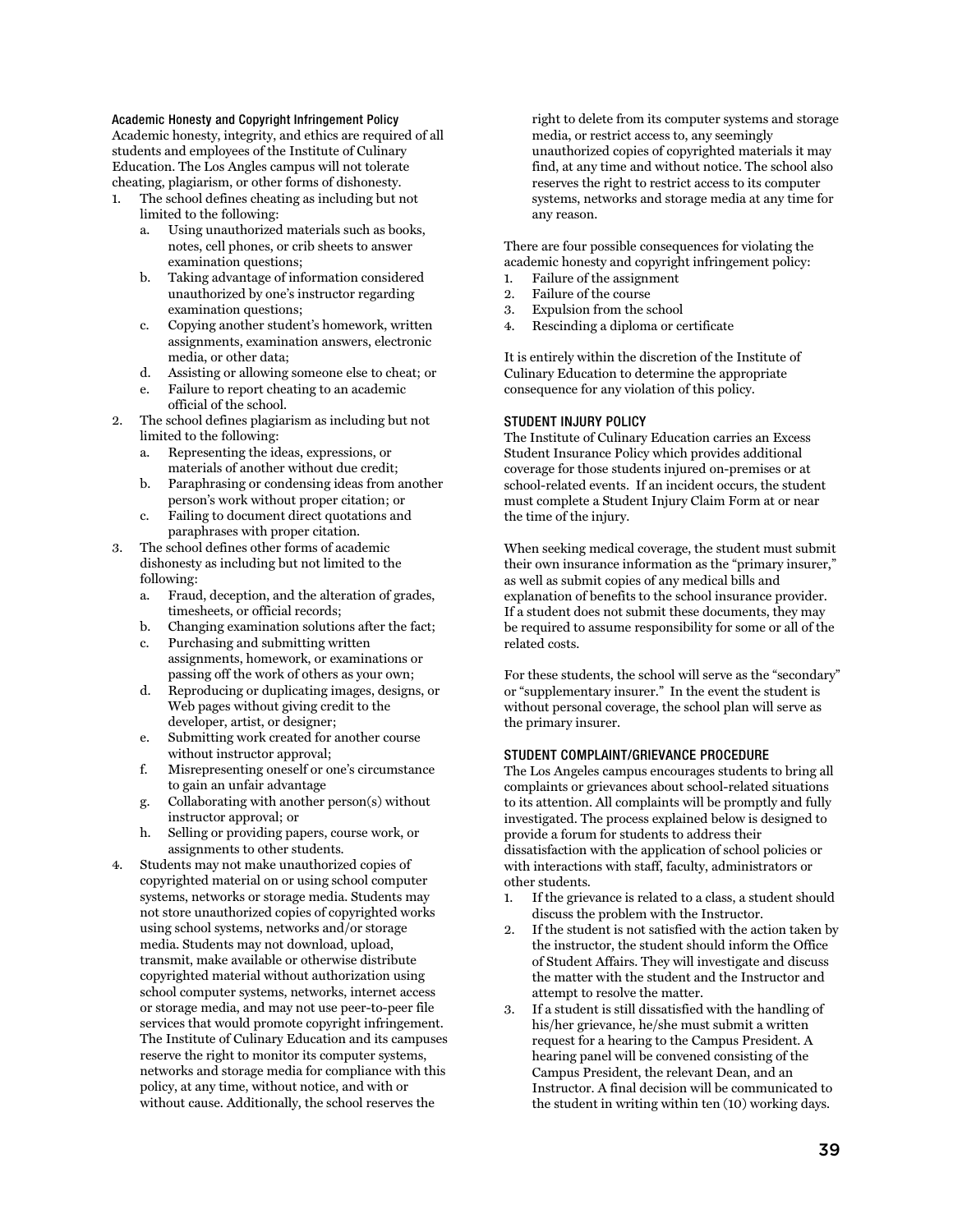#### <span id="page-40-0"></span>Policies Pertaining to Grievances

All information related to complaints and grievances will be held in strict confidence. The complaint will only be discussed with individuals who are directly involved. Whenever two or more students have a common or similar grievance, The Los Angeles campus may require the students to select a representative(s) for the group. The final decision pertaining to the grievance will be binding on all members of the group. Decisions on grievances will not be precedent-setting or binding to future grievances unless they are officially adopted as school policy.

Schools accredited by the Accrediting Commission of Career Schools and Colleges must have a procedure and operational plan for handling student complaints. If a student does not feel that the school has adequately addressed a complaint or concern, the student may consider contacting the Accrediting Commission. All complaints reviewed by the Commission must be in written form and should grant permission for the Commission to forward a copy of the complaint to the school for a response. This can be accomplished by filing the ACCSC Complaint Form. The complainant(s) will be kept informed as to the status of the complaint as well as the final resolution by the Commission. Please direct all inquiries to:

Accrediting Commission of Career Schools & Colleges 2101 Wilson Boulevard, Suite 302 Arlington, VA 22201 (703) 247-4212 www.accsc.org

A copy of the ACCSC Complaint Form is available at the school and may be obtained by contacting the Campus President or online a[t www.accsc.org.](http://www.accsc.org/)

A student or any member of the public may file a complaint about this institution with the Bureau for Private Postsecondary Education by calling (916) 574- 8900 or by completing a complaint form, which can be obtained on the bureau's websit[e www.bppe.ca.gov.](http://www.bppe.ca.gov/)

#### <span id="page-40-1"></span>INFORMATION TECHNOLOGY POLICY

The Los Angeles campus is pleased to offer its students computer access in our library. The primary purpose of the computers is to enable students to research topics related to their course of study. Students using the computers are required to comply with the following guidelines:

- Do not attempt to download any software onto the computers
- Do not copy any software from the computers
- Do not tamper with the settings of the computers
- Do not upload, download or copy material subject to copyright restrictions.

The following are items are deemed to be unacceptable use of school computer resources:

- Accessing pornographic material
- Hacking
- **Transmitting obscene, harassing or threatening** material
- Disseminating proprietary Institute of Culinary Education information or material
- Solicitation for political or religious activities
- Intentionally interfering with the operations of the school's computer infrastructure

The penalty for violation of this policy will be disciplinary action up to and including dismissal.

#### <span id="page-40-2"></span>RECORDS RETENTION POLICY

The Los Angeles campus maintains an official transcript for all formerly enrolled students indefinitely. Other student records will be retained for a minimum of five (5) years or as required by Federal law, if longer than five (5) years.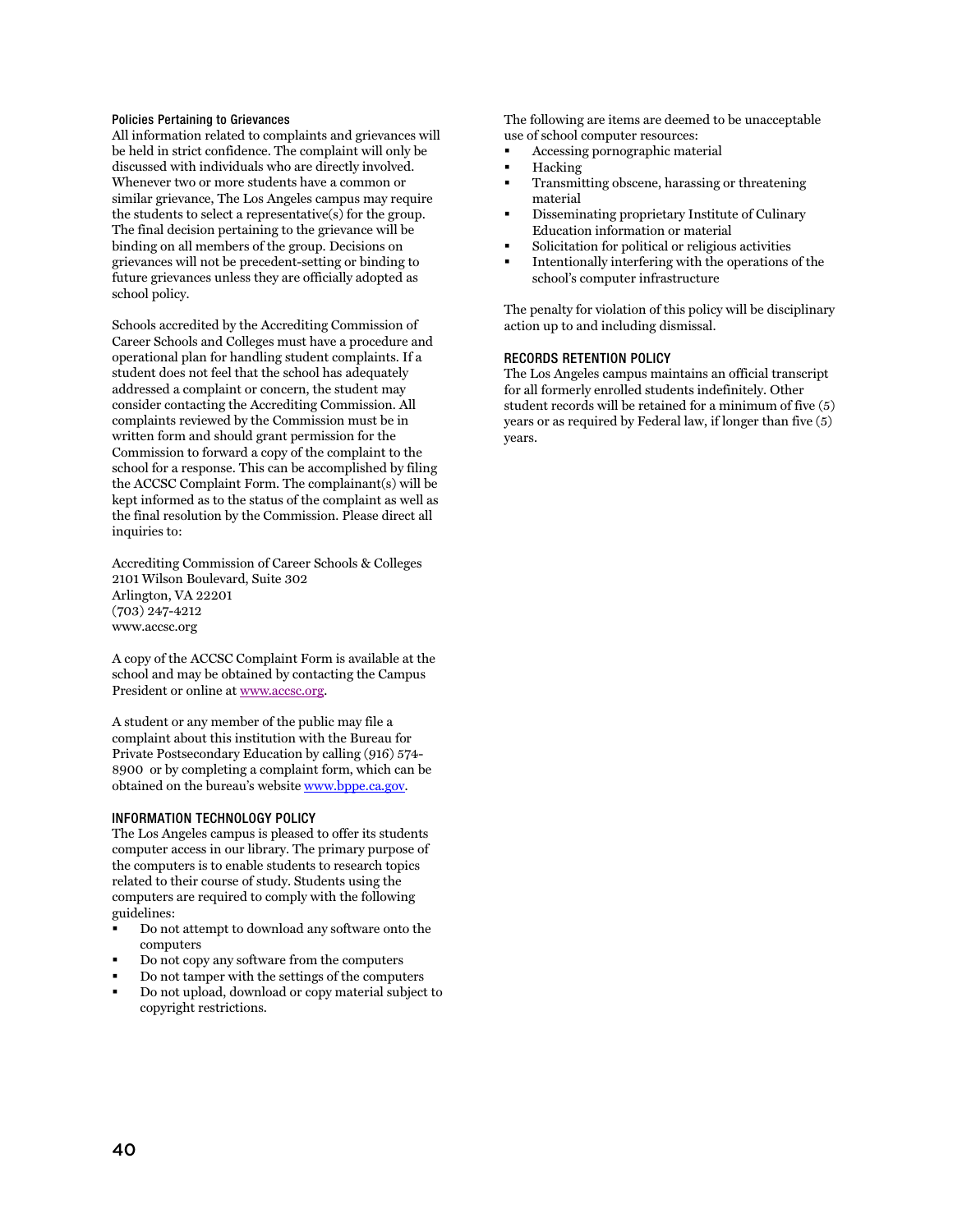#### STUDENT SERVICES

<span id="page-41-0"></span>Being a student at the Institute of Culinary Education Los Angeles campus goes beyond daily classes. We are pleased to offer students and alumni opportunities to expand their horizons by participating in the services outlined below. Note that students on a leave of absence or who have been withdrawn or dismissed are not eligible for student services.

#### <span id="page-41-1"></span>ACADEMIC SUPPORT PROGRAM

The Institute of Culinary Education works closely with atrisk students. Students whose CGPA is below 2.0 or other students whose grades indicate difficulty with the course work, will be scheduled for a conference with the Dean of Students to determine the nature of the problem and arrive at an improvement plan. This may include practical tutorials which will give a student an opportunity to repeat techniques that the student has not mastered. The number of sessions required and subject matter to be covered will be determined by the Dean, with input from the Chef-Instructor and the student. Sessions will be held outside of the student's normal class time. If you think you may need assistance or have any questions, contact the Office of Student Affairs at LAstudentaffairs@ice.edu.

#### <span id="page-41-2"></span>ENRICHMENT CLASSES

While our programs are comprehensive, there is always more to learn and we are pleased to offer students the opportunity to take enrichment classes on a wide variety of topics. These classes are often taught by guest instructors who offer students unique expertise and perspective. These classes are offered free of charge or at a very low cost. To view a current listing, please visit [https://www.ice.edu/losangeles/explore-ice/demos](https://www.ice.edu/losangeles/explore-ice/demos-lectures)[lectures.](https://www.ice.edu/losangeles/explore-ice/demos-lectures) Emai[l LAcredits@ice.edu](mailto:LAcredits@ice.edu) to sign up.

#### <span id="page-41-3"></span>WINE ESSENTIALS

\*For Career Culinary Arts, Career Pastry and Baking Arts and Career Health Supportive Culinary Arts Students Only All eligible students are encouraged to take the six-session Wine Essentials course at no charge. (Culinary Management students have wine education built into their program and so are not eligible for this offering.) A student must be at least 21 years of age to take Wine Essentials or any course at the Institute that is based on alcohol. Students who are under 21 years of age will not be permitted to take Wine Essentials.

This offer is not transferable, non-refundable, convertible to cash, or useable for merchandise and expires 18 months after the first day of attendance. Identification will be required to be admitted to classes. To register, please emai[l LAcredits@ice.edu.](mailto:LAcredits@ice.edu) Students taking Wine Essentials are required to give 48-hours' notice if they are unable to attend a class. Failure to provide advance notice or failure to attend the first class of the course will result in forfeiture of the entire credit. Subsequent classes may be made up if a 48-hour notice is given, subject to availability.

#### <span id="page-41-4"></span>MEET THE CULINARY ENTREPRENEUR SERIES

The Los Angeles campus is proud to offer this monthly lecture series to its students and alumni. This series features successful entrepreneurs who are actively involved in the ownership or management of culinaryrelated enterprises. These classes provide valuable insight into the real-world, operational aspect of the industry, and often provide students with networking connections and inspiration. Lectures are free for current students and are offered on a variety of schedules to accommodate all students. To register, email [LAcredits@ice.edu.](mailto:LAcredits@ice.edu) A current listing of lectures may be found at [https://www.ice.edu/losangeles/explore-ice/demos](https://www.ice.edu/losangeles/explore-ice/demos-lectures/meet-culinary-entrepreneurs)[lectures/meet-culinary-entrepreneurs.](https://www.ice.edu/losangeles/explore-ice/demos-lectures/meet-culinary-entrepreneurs)

#### <span id="page-41-5"></span>VOLUNTEER OPPORTUNITIES

While the responsibilities of work, school and family may seem to leave little free time, we nonetheless encourage students to avail themselves of the many volunteer opportunities that the school offers, such as professional demonstrations, galas and events. These events allow students to get firsthand experience of real-world food service and frequently involve working with some of the area's most noted chefs and experts. As an added bonus you get to support worthy charitable endeavors that need your help. Contact the Office of Student Affairs for more information a[t LAstudentaffairs@ice.edu.](mailto:LAstudentaffairs@ice.edu)

#### <span id="page-41-6"></span>CONTESTS & COMPETITIONS

Competition can be a powerful vehicle for skill improvement and advancement. It gives students an opportunity to apply their academic and technical skills in a creative endeavor that offers possibilities of prizes and publicity. Often faculty serve as coaches to studentcontestants. Please contact the Office of Student Affairs for information a[t LAstudentaffairs@ice.edu.](mailto:LAstudentaffairs@ice.edu)

#### <span id="page-41-7"></span>SCHOLARSHIP SUPPORT

The Office of Student Affairs serves as the liaison for a variety of culinary- and hospitality-related scholarships and assists those students interested in applying for them while in school. This includes assisting with essay preparation, assistance with obtaining letters of recommendation, and collecting applications to be forwarded to the appropriate scholarship committees. Select scholarships are listed below. A full listing of available scholarships may be found on our website at [https://www.ice.edu/losangeles/admissions-financial](https://www.ice.edu/losangeles/admissions-financial-aid/financial-aid/scholarships)[aid/financial-aid/scholarships](https://www.ice.edu/losangeles/admissions-financial-aid/financial-aid/scholarships) or by contacting the Office of Student Affairs a[t LAstudentaffairs@ice.edu.](mailto:LAstudentaffairs@ice.edu)

#### <span id="page-41-8"></span>C-CAP Scholarship

Four (4) scholarships are offered each year by ICE's Los Angeles campus through the C-CAP Scholarship Program:

- 1. One (1) full-tuition scholarship for Career Culinary Arts
- 2. One (1) full-tuition scholarship for Career Pastry and Baking Arts
- 3. One (1) full-tuition scholarship for the Career Health Supportive Culinary Arts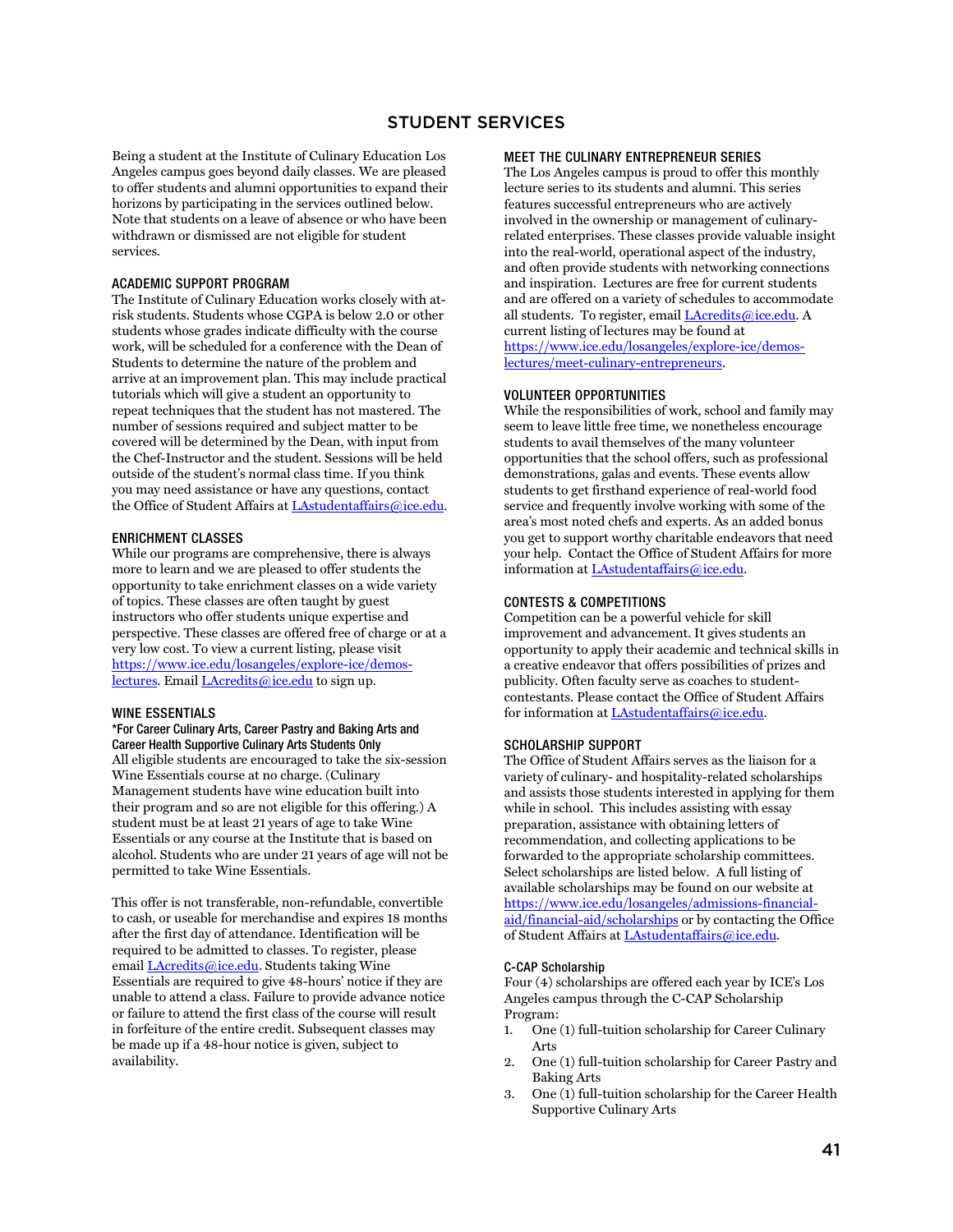4. One (1) full-tuition scholarship for Restaurant and Culinary Management

The scholarship does not cover expenses for supplies such as uniforms and knives.

Applicants must be currently attending a C-CAP partner public high school or after school program and must complete the C-CAP Competition application process. Applications are typically accepted from September through December annually.

The scholarships are awarded to finalists in the C-CAP Cooking Competition for Scholarships, which is typically held in May of each year. Finalists and scholarship winners are selected based on performance in the competition, soft skills (such as attitude and integrity), scholarship eligibility, financial need, and the applicant's school preferences.

In addition to these three scholarships, the Los Angeles campus is also proud to offer all graduating Los Angeles area C-CAP students a scholarship to attend ICE in 2018. Graduates are eligible for a \$5,000 scholarship for the Career Culinary Arts or Career Pastry and Baking Arts, or a \$3,500 scholarship for Restaurant and Culinary Management. To qualify, a recipient must:

- Be graduating from a southern California or Arizona high school that offered C-CAP related training in 2018
- Have at least a 2.75 GPA
- Use the scholarship for an ICE program that starts prior to the end of 2018
- Meet ICE's general admissions requirements

Speak with your Admissions Representative or visit our website for additional information.

#### <span id="page-42-0"></span>ICE Cares Scholarship Program

The ICE Cares Scholarship is a need-based scholarship for Career Culinary Arts, Career Pastry and Baking Arts, and Career Health Supportive Culinary Arts applicants who have attempted but unsuccessfully completed the financing process. The value of the scholarship is up to \$25,000 based on need, and up to twenty are awarded annually. In addition to answering the essay questions, applicants must submit a high school or college transcript indicating a GPA of at least 2.5, and completed and current award year FAFSA results demonstrating eligibility for Stafford loans and financial need. The ICE Cares Scholarship total amount will be established by subtracting TIV total eligibility plus \$2,000 from the Total Institutional Charges for student's selected program. Scholarship recipients will still have a minimum \$2,000 out-of-pocket requirement.

Applications are available in the Office of Admissions or the Office of Student Financial Services.

#### <span id="page-42-1"></span>James Beard Foundation Scholarship

Each year, three (3) scholarships are offered by ICE through the James Beard Foundation Scholarship Program:

- 1. One (1) \$3,500 tuition credit for the Career Culinary Arts Program
- 2. One (1) \$3,500 tuition credit for the Career Pastry and Baking Arts
- 3. One (1) \$2,500 tuition credit for Restaurant and Culinary Management or Hospitality Management Program

Scholarship applicants cannot be enrolled or current students of ICE, must be between 19-35 years of age, and must meet ICE's admissions requirements. Applications are typically accepted April through May annually and are available at [https://www.scholarsapply.org/jamesbeard.](https://www.scholarsapply.org/jamesbeard)  Winners are typically announced in August and may elect to attend either the New York City or Los Angeles campus.

#### <span id="page-42-2"></span>Women Chef's & Restaurateurs Scholarship

Two (2) scholarships are offered annually by ICE through the Women Chefs & Restaurateurs (WCR) Scholarship and Internship Program:

- 1. One (1) \$5,000 tuition credit towards the Career Pastry and Baking Arts
- 2. One (1) \$2,000 towards Restaurant and Culinary Management

These scholarships are open to females who are active members in WCR but who have not yet begun class at ICE. Applications are available online at

[https://womenchefs.org/career-development/.](https://womenchefs.org/career-development/) Completed applications must be submitted to WCR by mid-September each year. Winners are notified by phone by WCR and may elect to attend either the New York City or Los Angeles campus. Winners must begin class at ICE within one year of accepting the award.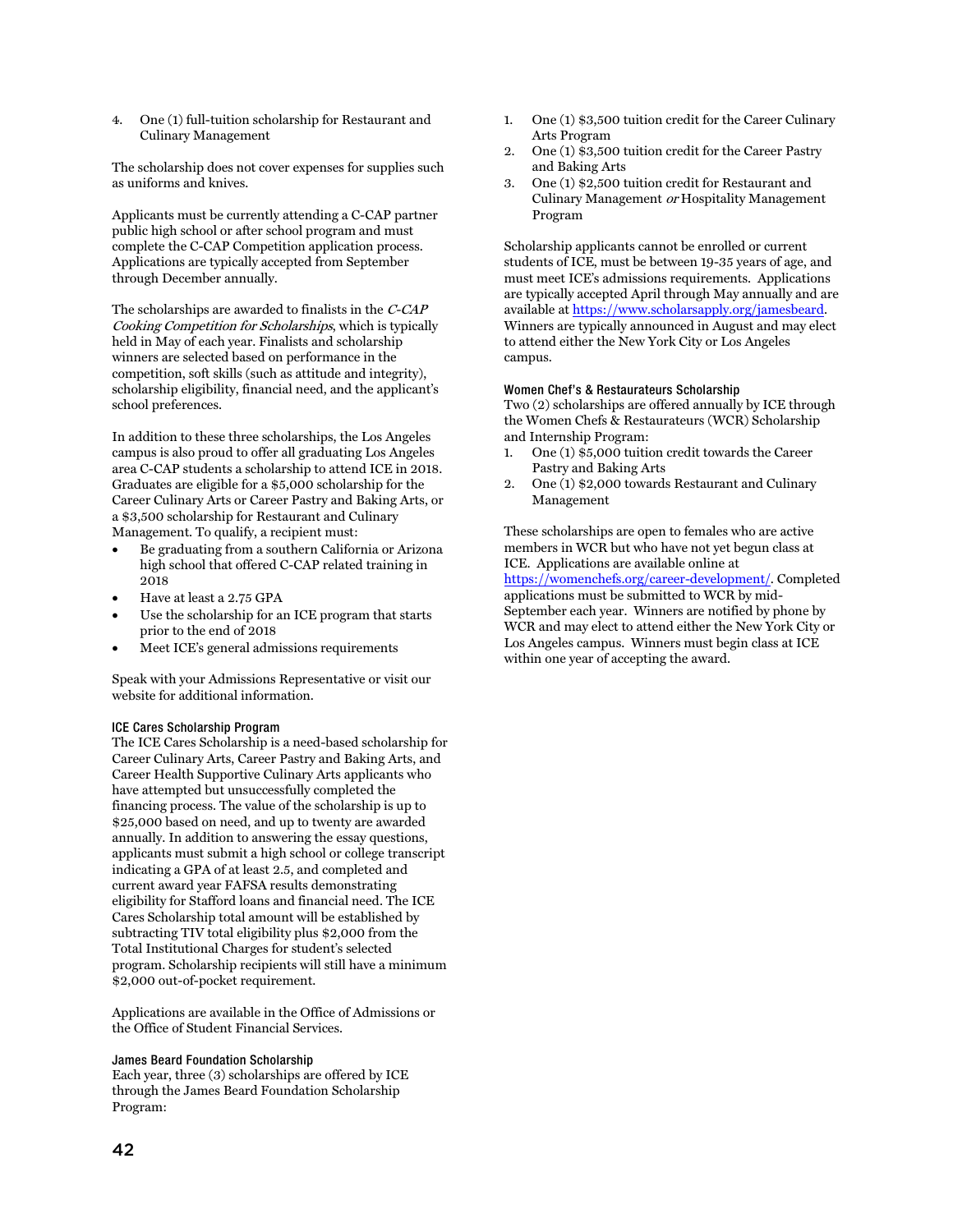#### <span id="page-43-0"></span>**LIBRARY**

The Los Angeles campus is pleased to offer its students access to an industry-based reference library. The library houses a comprehensive culinary collection that encompasses a wide range of cookbooks, reference sources, management and hospitality resources, and magazines.

The library also provides digital access to over 1,000 foodindustry related journals, periodicals and texts via subscription databases that can be accessed online on the school computers in the library. For information regarding computer access in the library, please see Information Technology Policy.

Hours of Operation: Weekdays: 7AM-6PM

Library materials are for reference only and may not be checked out. Photo copiers are provided for students who wish to copy recipes, articles or other materials to take with them.

#### <span id="page-43-1"></span>RELEVANT COPING SKILLS

The Institute of Culinary Education offers outside resources for counseling, budgeting, and other related life-skills needs through the Office of Student Affairs. Career development services are available through your Career Services advisor.

#### <span id="page-43-2"></span>GRADUATE EMPLOYMENT ASSISTANCE

Beginning at the first week of enrollment, a member of our Career Services department will meet with each class. From that point on, this advisor will work with the class, one-on-one and as a group, from start to finish. The advisor will assist in resume writing, communication and interview skills, and provide professional leads to secure their externship. See Career Services for additional details.

#### <span id="page-43-3"></span>HOUSING & TRANSPORTATION

Please see **Housing** within the Admissions section for additional student housing information or contact [LAhousing@ice.edu.](mailto:LAhousing@ice.edu) The Office of the Registrar provides student validation information for students to receive discounted transit options, where available.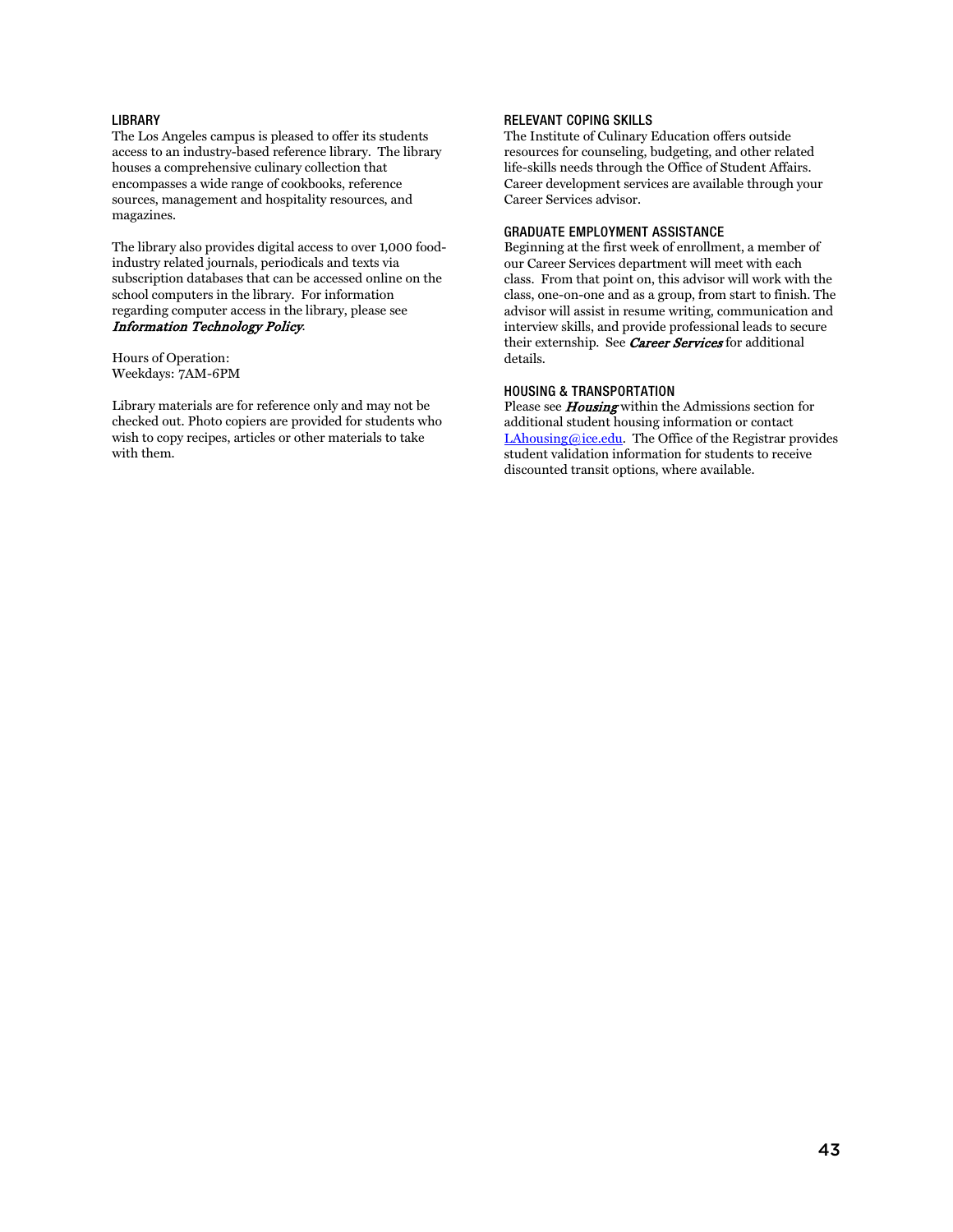#### CAREER SERVICES

<span id="page-44-0"></span>The Institute of Culinary Education Los Angeles campus does not guarantee employment to its graduates. We do, however, maintain ongoing job placement services to help graduates find work. Each student is assigned a specific Career Services Advisor, who is their direct contact for all career-related issues throughout their time at the school, from externship site selection to job search help after graduation. Each class has at least four touch points where Career Services Advisors explain the types of jobs available, strategize about job search, work with students to develop their interview skills and polish their resumes. This culminates in the advisor collaborating with the student to arrange their externship.

At the conclusion of externship, the Career Services Advisor continues to work with the graduate to secure employment by providing job listings and additional support with interviewing and resume writing as required. Examples of on-going services offered to graduates includes individual advisement sessions, oneon-one resume writing assistance, recruiter visits, weekly job listing newsletter and bi-annual Career Fairs. Graduate employment assistance is offered to all diploma recipients. See Education Objectives within each program's description for sample entry-level positions our students obtain.

#### <span id="page-44-1"></span>PLACEMENT STATISTICS

Our most recent placement and graduation statistics as reported (2019) to our accreditor ACCSC are as follows:

|                    | Length        |            |            |            |
|--------------------|---------------|------------|------------|------------|
|                    | in            | Report     | Graduation | Employment |
| Program Title      | <b>Months</b> | Population | Rate       | Rate       |
| Career Culinary    |               | 9          | 100%       | 78%        |
| Arts               | 8             |            |            |            |
| Career Culinary    | 12            | 0          | <b>NA</b>  | <b>NA</b>  |
| Arts               |               |            |            |            |
| Career Pastry and  | 8             | 4          | 100%       | 100%       |
| <b>Baking Arts</b> |               |            |            |            |
| Career Pastry and  | 12            | 0          | <b>NA</b>  | <b>NA</b>  |
| <b>Baking Arts</b> |               |            |            |            |
| Restaurant and     |               |            |            |            |
| Culinary           | 10            | 0          | <b>NA</b>  | <b>NA</b>  |
| Management         |               |            |            |            |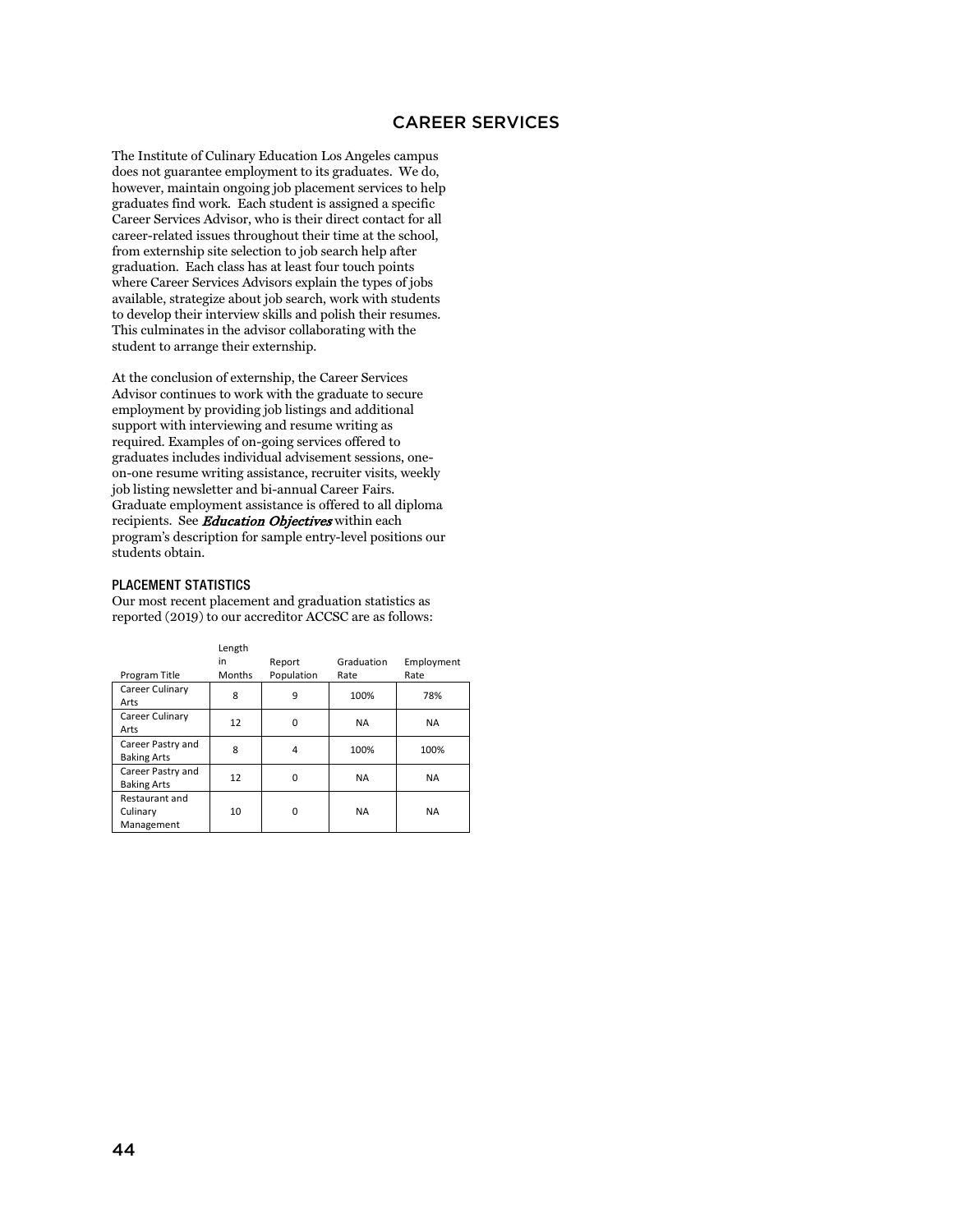## DISCLOSURES & OTHER INFORMATION

#### <span id="page-45-1"></span><span id="page-45-0"></span>ALCOHOL AND DRUG ABUSE PREVENTION PROGRAM

The Institute of Culinary Education has a strict policy against abuse of drugs and alcohol by students and employees. Use of illegal drugs, abuse of prescription or over-the counter drugs, and alcohol abuse create serious health risks as well as raise the potential for serious legal penalties. The unlawful possession, use, or distribution of controlled substances and alcohol by students and employees on the school's property, or as part of the school's activities is strictly forbidden, except to the extent that alcohol may occasionally be used for an approved purpose as part of the academic program. Consumption of alcohol by a student under the age of 21 is strictly forbidden. Violations of the drug and alcohol prohibitions are grounds for immediate dismissal or other disciplinary action.

#### <span id="page-45-2"></span>Driving While Intoxicated

The National Minimum Drinking Age Act of 1984 sets 21 as the minimum age to purchase or possess any alcoholic beverage.

While driving in the state of California, the following is illegal:

- Drivers under 21 may not carry unsealed beer, wine or liquor in their vehicle while they are driving alone (there are exceptions for work related driving).
- Drivers under 21 may not drive with a blood alcohol concentration level (BAC) of .01 or higher.
- Drivers under 21 may not consume alcohol in any form, including cough syrup, and prescription drugs.
- Any driver may not drive with a BAC of .08 or higher.
- The driver of any vehicle requiring a commercial driver license may not drive with a BAC of .04 percent or higher
- A driver under 18, may not drive with ANY measurable blood alcohol concentration.
- Repeat offenders may not drive with a BAC of .01 or greater.

#### <span id="page-45-3"></span>Legal Penalties

Illegal use of drugs and alcohol are serious crimes under both California State and Federal laws. Legal sanctions under local, state, and federal laws may include:

- Suspension, revocation, or denial of a driver's license
- Loss of eligibility for federal financial aid or other federal benefits
- Property seizure
- Mandated community service
- Felony conviction with associated penalties
- Monetary fines

#### <span id="page-45-4"></span>Health Risks Associated with Drug Abuse

There are both immediate and long-term problems that can be associated with drug and alcohol abuse. An acute problem can result from a single episode of drug/alcohol use such as sudden heart failure (cocaine use) or an automobile accident (alcohol or drug use). While under the influence of alcohol or drugs, a person is not mentally sharp and physical reflexes may be slowed. Because Arts students use knives, hot liquids, ovens and other potentially dangerous items, violation of the drug and alcohol abuse policy at school is particularly dangerous.

Chronic problems can result from long-term abuse of alcohol or drugs. These include liver problems, cognitive deficits, and physical tremors as well as behavior problems and difficulty concentrating or holding a job. Using drugs can lead to addiction, impairment, and death.

Symptoms of addiction may include:

- Drinking or getting high daily
- The need to drink more or take larger amounts of drugs to get an effect
- Feeling guilt or remorse about drinking/drug use or things you do while drinking or high
- Anxiety or depression (which could be a cause or effect of the substance abuse)
- Complaints from family, friends, or colleagues about drinking or drug use
- Decline in performance or increase in absences at school or work
- Inability to remember what happened when drinking (blackouts)
- Drug abuse does not just include illegal drugs. Legal prescription drugs are not something to fool around with. Neither are some over-the-counter medications like cough syrup. Just because a doctor prescribed them to a relative or a friend doesn't make them safe for you. Just because something comes from a drug store doesn't make it safe to abuse. Combinations of drugs, or drugs and alcohol, can be particularly dangerous.

#### <span id="page-45-5"></span>Counseling, Treatment, and Rehabilitation Programs There are many sources of help for persons with drug or

alcohol abuse problems in and around Pasadena. For information on the City of Pasadena Substance Abuse Prevention and Treatment (SAPT) Program, please visit [https://www.cityofpasadena.net/public](https://www.cityofpasadena.net/public-health/substance-abuse/)[health/substance-abuse/.](https://www.cityofpasadena.net/public-health/substance-abuse/) 

Additionally, the Substance Abuse and Mental Health Services Administration (SAMHSA) of the U.S. Department of Health and Human Services provides an online resource for locating drug and alcohol abuse treatment programs at [https://www.samhsa.gov/find](https://www.samhsa.gov/find-help)[help.](https://www.samhsa.gov/find-help) The Substance Abuse Treatment Facility Locator lists:

- Private and public facilities that are licensed, certified, or otherwise approved for inclusion by their State substance abuse agency
- Treatment facilities administered by the Department of Veterans Affairs, the Indian Health Service and the Department of Defense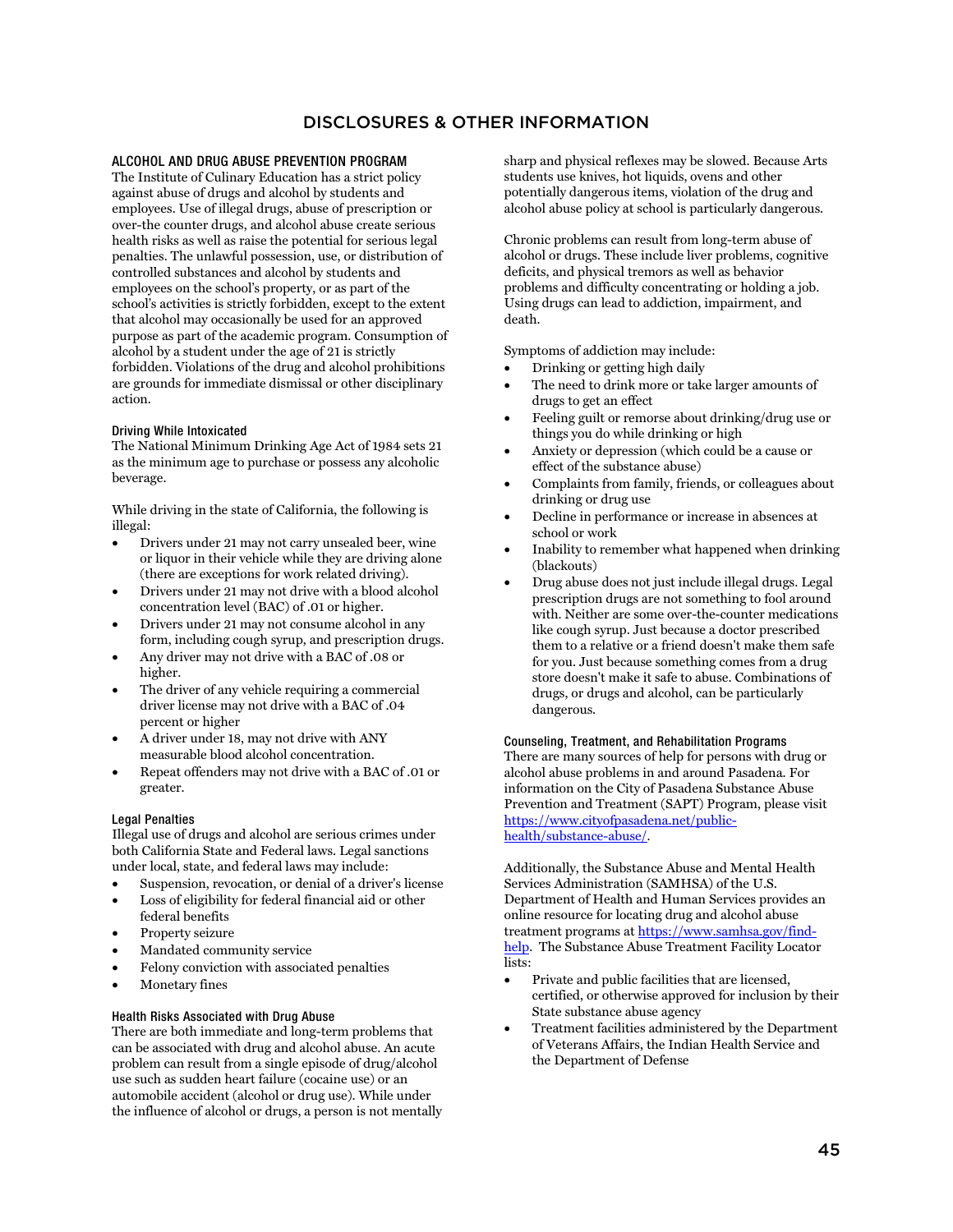You may also call the Referral Helpline operated by SAMHSA's Center for Substance Abuse Treatment:

- 1-800-662-HELP (English & Español)
- 1-800-487-4889 (TDD)

#### <span id="page-46-0"></span>CAMPUS SECURITY POLICY

The Campus Crime Officer for the Los Angles campus is the Dean of Students. The Los Angeles campus is located at 521 East Green Street, Pasadena, CA 91101. If you believe you have been the victim of a crime while on the school campus, please notify the Dean of Students.

In the event of a fire or other emergency requiring evacuation from the campus building, please follow the evacuation procedures which are posted in each classroom. Meet with your class at the assigned area so that we can determine that all students have been evacuated.

In the event of an emergency that requires shelter in place, you will be directed by a member of the Los Angeles campus staff. The warning will be issued through an email, text message, or direct communication to all students, from the Dean of Students or a designee from the Office of Student Affairs. For all other parties including faculty and staff, notification will come from the Human Resources Manager.

<span id="page-46-1"></span>Local Police Pasadena Police Department 207 Garfield Ave Pasadena, CA 91101 In an emergency dial 911

#### <span id="page-46-2"></span>Notice of Availability of Annual Security Report

The Institute of Culinary Education's Annual Security Report includes statistics since October 1st, 2011 concerning reported crimes that occurred on-campus; and on public property within, or immediately adjacent to and accessible from, the campus. The report also includes institutional policies concerning campus security, such as policies concerning sexual assault, and other matters. You can obtain a copy of this report by contacting the Office of Student Affairs or the Office of Human Resources or by accessing the following web site:

[https://www.ice.edu/losangeles/career-programs/annual](https://www.ice.edu/losangeles/career-programs/annual-security-report)[security-report.](https://www.ice.edu/losangeles/career-programs/annual-security-report) The report is updated by October 1<sup>st</sup> of each year.

#### <span id="page-46-3"></span>Evacuation Procedure

Situations that require building evacuation:

- Bomb threat
- **Fire**
- Gas leak / water main break
- **Explosion**
- Building collapse

Anyone who discovers any of the above situations should call 911 immediately followed by a call to Facilities. Decision to evacuate will be made by the fire department in conjunction with the Director of Facilities or their designate. The Director of Facilities or designate will immediately notify all faculty, students, guests and staff

through email or public announcement by the landlord. Only those floors affected will be notified. All floor fire safety marshals will conduct a search of their designated floor/company to be sure all staff and students have been evacuated.

All faculty, students, guests and staff will go to the nearest stairwell and evacuate the building in an orderly fashion and gather in front of the building entrance and await further instructions from Director of Facilities or their designate. Faculty will take roll book and accompany their class and ensure all students are accounted for. All department heads or their designate will accompany their team and ensure all are accounted for.

#### <span id="page-46-4"></span>Shelter in Place (Lockdown) Procedure

Situations that require in-place shelter:

- Stranger in or near the building
- Presence of a person who is (possibly) armed
- Person who is behaving erratically in or near the building
- Demonstrations outside the building
- Violent weather

Decision to execute Shelter in Place (Lockdown) procedure will be made by local police and fire department in conjunction with the and the Director of Facilities or their designate. The Director of Facilities or designate will immediately notify all faculty, students, guests and staff through email or public announcement via the landlord. Only those floors affected will be notified. Communication will be maintained through the landlord information system and direction by the Director of Facilities or their designate.

All faculty and floor fire marshals will quickly view the hallways and bring in any stray students, staff, or guests into their offices or classroom All floor fire marshals and faculty will ensure all entrance ways are secured, close all shades/blinds, close all windows and turn out the lights. Faculty and floor fire marshals will use their personal cell phones, if available, only if medical assistance is needed or if the perpetrator(s) is trying to break into the room. It is important that classroom and office lines be kept open for emergency use only.

Faculty and floor fire marshals will not allow anyone to leave the room until notified that the danger has passed by law enforcement officials. Only law enforcement officials will notify or direct the Los Angeles campus to end Shelter in Place.

#### <span id="page-46-5"></span>Fire Safety Procedures

Situations that require fire safety procedures:

- Smell smoke
- Detect fire

Anyone who sees fire or smells smoke should pull the red alarm or dial 911. The red alarm will trigger the lobby and 911. Use discretion. They should then call the Director of Facilities, who is fire safety trained and will liaise with the landlord local fire department to inform them of situation. Evacuate down the nearest stairwell. Floor fire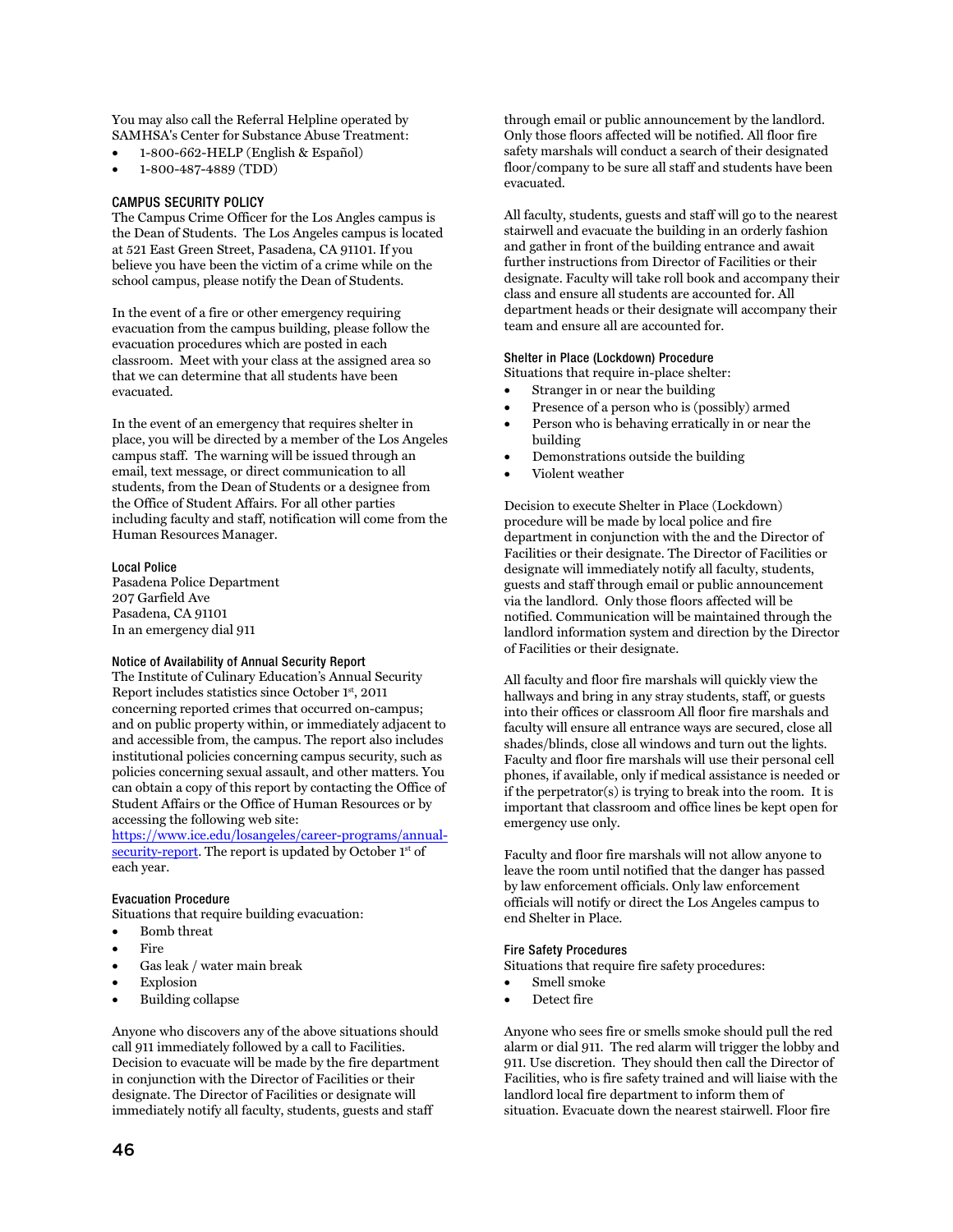safety marshals from other floors impacted will conduct a search of their designated floor/company to be sure all staff and students have been evacuated.

All faculty, students, guests and staff will go to the nearest stairwell and evacuate the building in an orderly fashion and gather in front of the building entrance. Follow direction from the Director of Facilities who will be receiving instructions from the building and fire department.

#### <span id="page-47-0"></span>Other Emergencies

In the event of an emergency you will be notified by staff, email or text message. If evacuation is indicated follow directions of staff or administrators. Listen for announcements from the buildings PA system from the fire alarms.

#### <span id="page-47-1"></span>FERPA

The Family Educational Rights and Privacy Act (FERPA) affords students certain rights with respect to their education records. These rights include:

- 1. The right to inspect and review the student's education records within 45 days of the day the Institute of Culinary Education receives a request for access.
	- A student should submit a written request to the Registrar that identifies the record(s) the student wishes to inspect. A school official will make arrangements for access and notify the student of the time and place where the records may be inspected. If the records are not maintained by the school official to whom the request was submitted, that official shall advise the student of the correct official to whom the request should be addressed.
- 2. The right to request the amendment of the student's education records that the student believes are inaccurate, misleading, or otherwise in violation of the student's privacy rights under FERPA.
	- A student who wishes to ask the school to amend a record should write the school official responsible for the record, clearly identify the part of the record the student wants changed, and specify why it should be changed.
	- If the school decides not to amend the record as requested, the school will notify the student in writing of the decision and the student's right to a hearing regarding the request for amendment. Additional information regarding the hearing procedures will be provided to the student when notified of the right to a hearing.
- 3. The right to provide written consent before the Institute of Culinary Education discloses personally identifiable information from the student's education records, except to the extent that FERPA authorizes disclosure without consent.
	- The school discloses education records without a student's prior written consent under the FERPA exception for disclosure to school officials with legitimate educational interests.
	- A school official is a person employed by the Institute of Culinary Education in an

administrative, supervisory, academic or research, or support staff position (including law enforcement unit personnel and health staff); a person or company with whom the Institute of Culinary Education has contracted as its agent to provide a service instead of using school employees or officials (collection agent); a person serving on the Board of Trustees; or a student serving on an official committee, such as a disciplinary or grievance committee, or assisting another school official in performing his or her tasks.

- A school official has a legitimate educational interest if the official needs to review an education record in order to fulfill his or her professional responsibilities for the Institute of Culinary Education.
- Upon request, the school also discloses education records without consent to officials of another school in which a student seeks or intends to enroll.
- Students have the right to file a complaint with the U.S. Department of Education concerning alleged failures by the School to comply with the requirements of FERPA.

The name and address of the Office that administers FERPA is: Family Policy Compliance Office

U.S. Department of Education 400 Maryland Avenue, SW Washington, DC 20202-5901

#### <span id="page-47-2"></span>HOW TO REGISTER TO VOTE

Any United States citizen that is 18 years old by December  $31<sup>st</sup>$  of the year they file a voter registration form has the right to and is eligible to vote for public office and participate in the voting process in the state that they reside. Election Day is always the first Tuesday following the first Monday in November.

Please check with your home state for:

- Qualifications to register to vote
- How and where to register to vote (registration deadlines)
- Absentee voting and military and overseas voting
- How to make changes to your registration
- Information regarding Special, Primary or General Elections.

California residents, visit <http://registertovote.ca.gov/>

For a national listing of how to register to vote, visit: <https://www.usa.gov/register-to-vote>

To obtain a hard copy at the Institute of Culinary Education, see the Office of Student Affairs.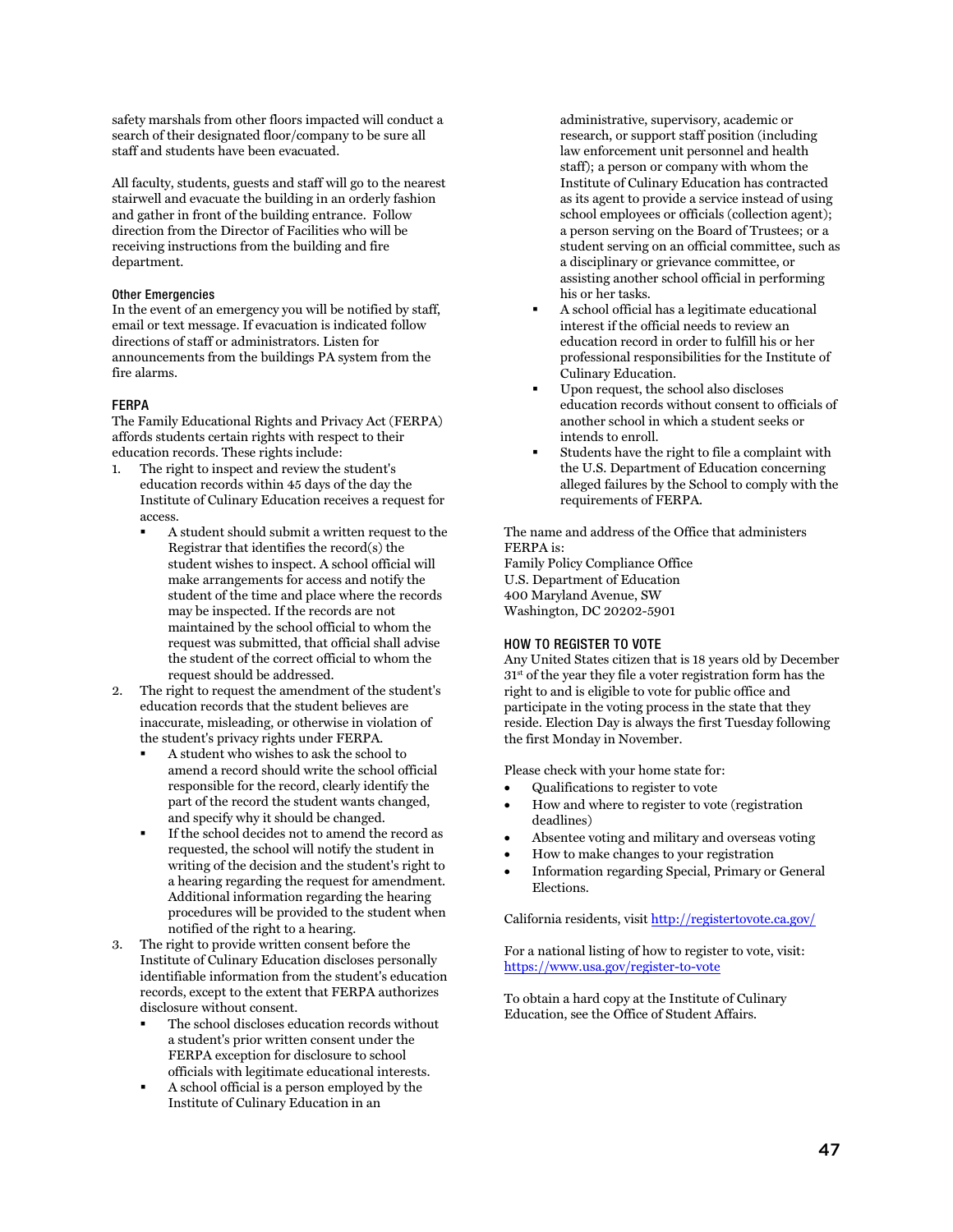#### <span id="page-48-0"></span>STUDENT RIGHT-TO-KNOW

The overall graduation rate is also known as the "Student Right-to-Know" or IPEDS graduation rate. It tracks the progress of students who began their studies as full-time, first-time degree- or certificate-seeking students to see if they completed a degree or other award such as a certificate within 150% of "normal time" for completing the program in which they are enrolled. Note that not all students at the institution are tracked for these rates. Students who have already attended another postsecondary institution, or who began their studies on a part-time basis, are not tracked for this rate.

The information is provided in compliance with the Higher Education Act of 1965, as amended. The rates reflect the graduation, completion and transfer-out status of students who enrolled during the referenced school year and for whom 150% of the normal time-tocompletion has elapsed.

The Los Angeles campus does not have an applicable IPEDS graduation rate at this time.